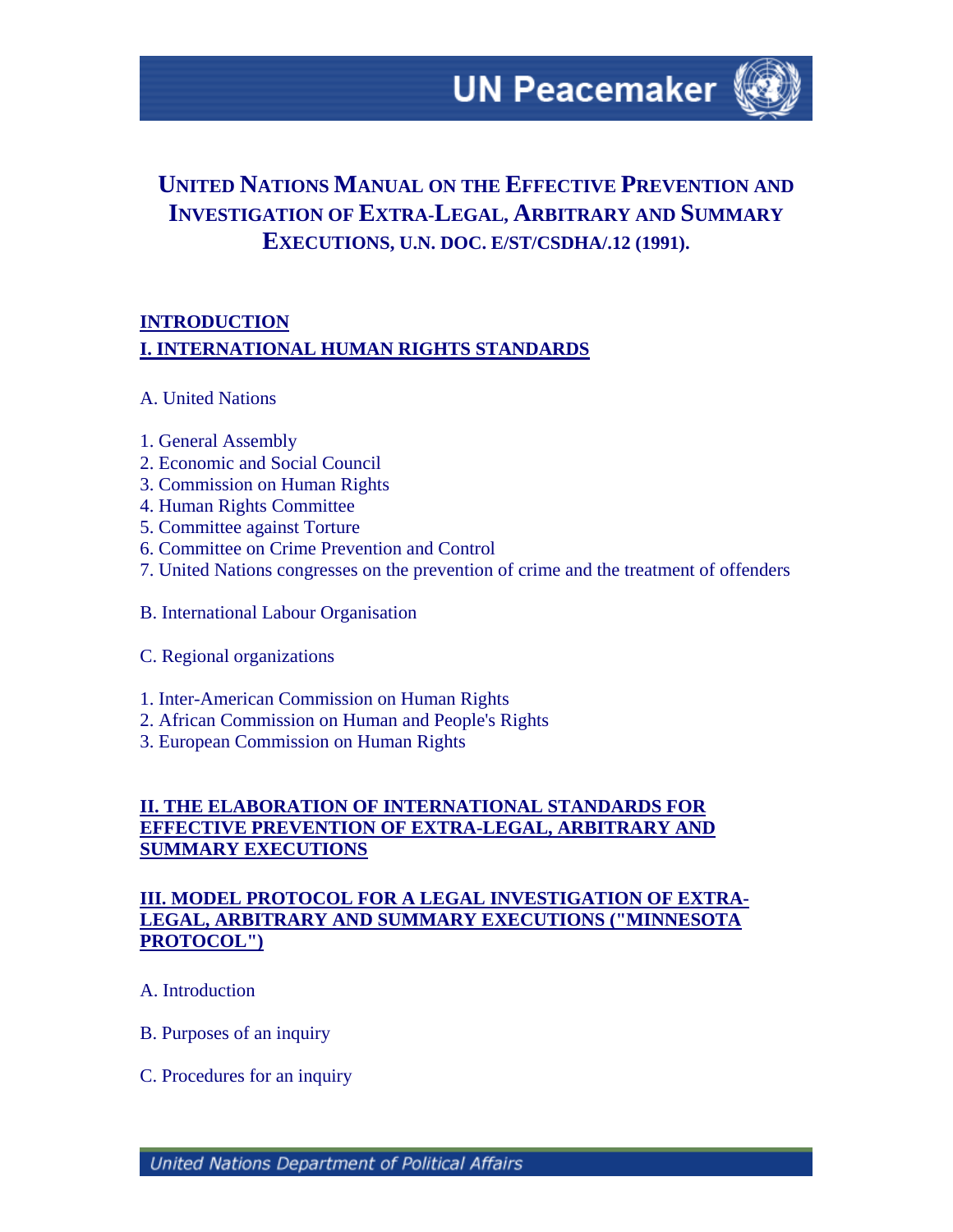- **UN Peacemaker**
- 1. Processing of the crime scene
- 2. Processing of the evidence
- 3. Avenues to investigation
- 4. Personal testimony

D. Commission of inquiry

- 1. Factors triggering a special investigation
- 2. Defining the scope of the inquiry
- 3. Power of the commission
- 4. Membership qualifications
- 5. Number of commissioners
- 6. Choosing a commission counsel
- 7. Choosing expert advisors
- 8. Choosing investigators
- 9. Protection of witnesses
- 10. Proceedings
- 11. Notice of inquiry
- 12. Receipt of evidence
- 13. Rights of parties
- 14. Evaluation of evidence
- 15. The report of the commission
- 16. Response of the Government

# **IV. MODEL AUTOPSY PROTOCOL**

- A. Introduction
- B. Proposed model autopsy protocol
- 1. Scene investigation
- 2. Autopsy

# **V. MODEL PROTOCOL FOR DISINTERMENT AND ANALYSIS OF SKELETAL REMAINS**

- A. Introduction
- B. Proposed model skeletal analysis protocol
- 1. Scene investigation
- 2. Laboratory analysis of skeletal remains
- 3. Final report
- 4. Repository for evidence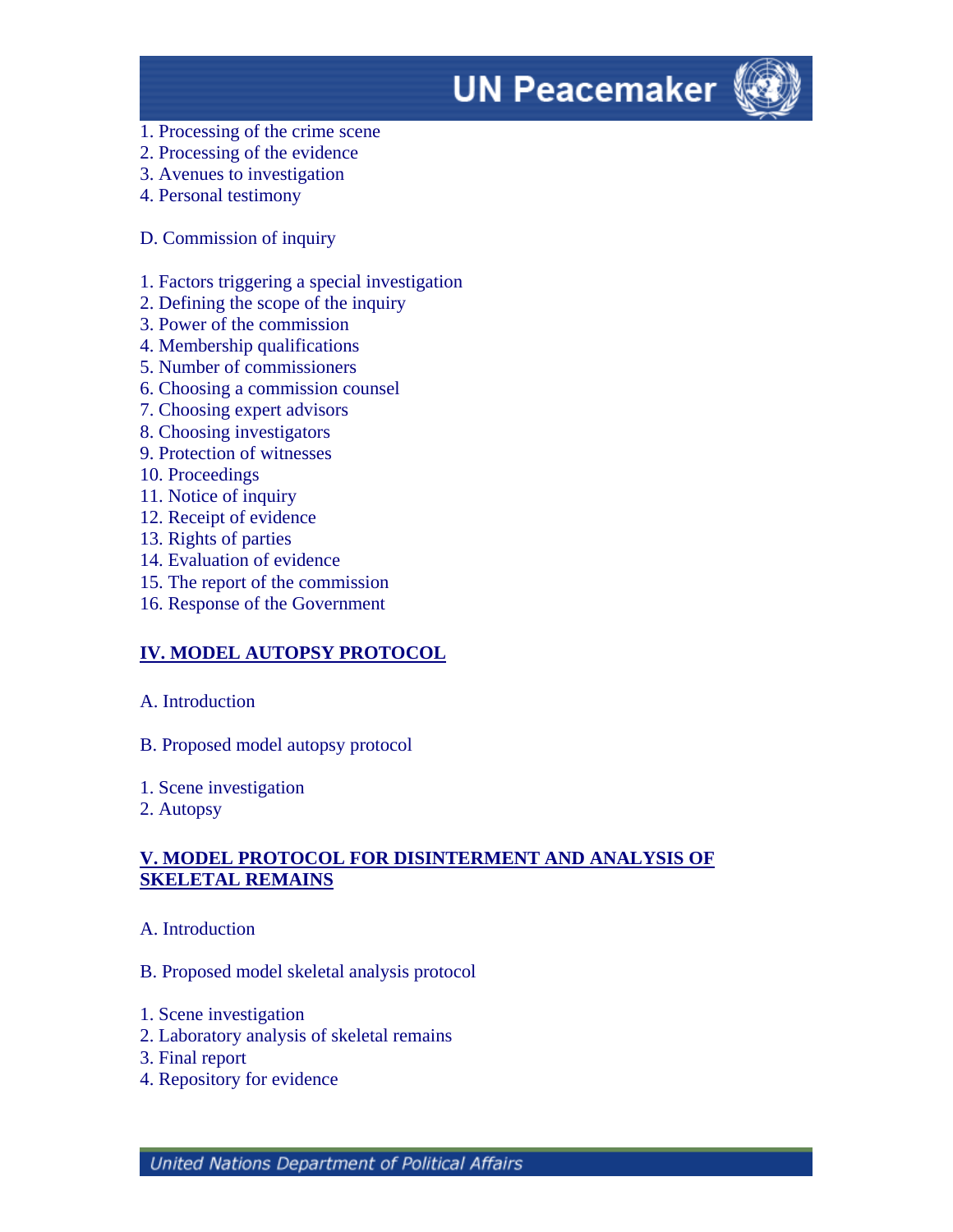

### **Annexes (available from Amnesy International)**

I. Principles on the effective prevention and investigation of extra-legal, arbitrary and summary executions

II. Postmortem detection of torture

III. Drawings of parts of human body for identification of torture - pages 49-56Drawings of parts of human body for identification of torture - pages 57-64Drawings of parts of human body for identification of torture - pages 65-71

### **INTRODUCTION**

In many countries throughout the world, extra-legal, arbitrary and summary executions take place undocumented and undetected. These executions include:

(a) political assassinations;

(b) deaths resulting from torture or ill-treatment in prison or detention;

(c) death resulting from enforced "disappearances";

(d) deaths resulting from the excessive use of force by law-enforcement personnel;

(e) executions without due process; and

(f) acts of genocide. The failure to detect and disclose these executions to the international community is a major obstacle to the rendering of justice for past executions and the prevention of future executions. This Manual is the result of several years of analysis, research and drafting undertaken because of extra-legal, arbitrary and summary executions throughout the world. Its purpose is to supplement the "Principles on the effective prevention and investigation of extralegal, arbitrary and summary executions", adopted by the Economic and Social Council in its resolution 1989/65 of 24 May 1989, on the recommendation of the Committee on Crime Prevention and Control, at its tenth session, held in Vienna, from 5 to 16 February 1990.

Concurrent to the elaboration of the Principles, there was concerted action by nongovernmental organizations to provide additional guidance in the area of effective prevention and investigation of extra-legal, arbitrary and summary executions, by offering technical advice on the meaningful implementation of the Principles.

The preparation of this Manual was greatly facilitated by the Minnesota Lawyers International Human Rights Committee. At its initiative, an international group of experts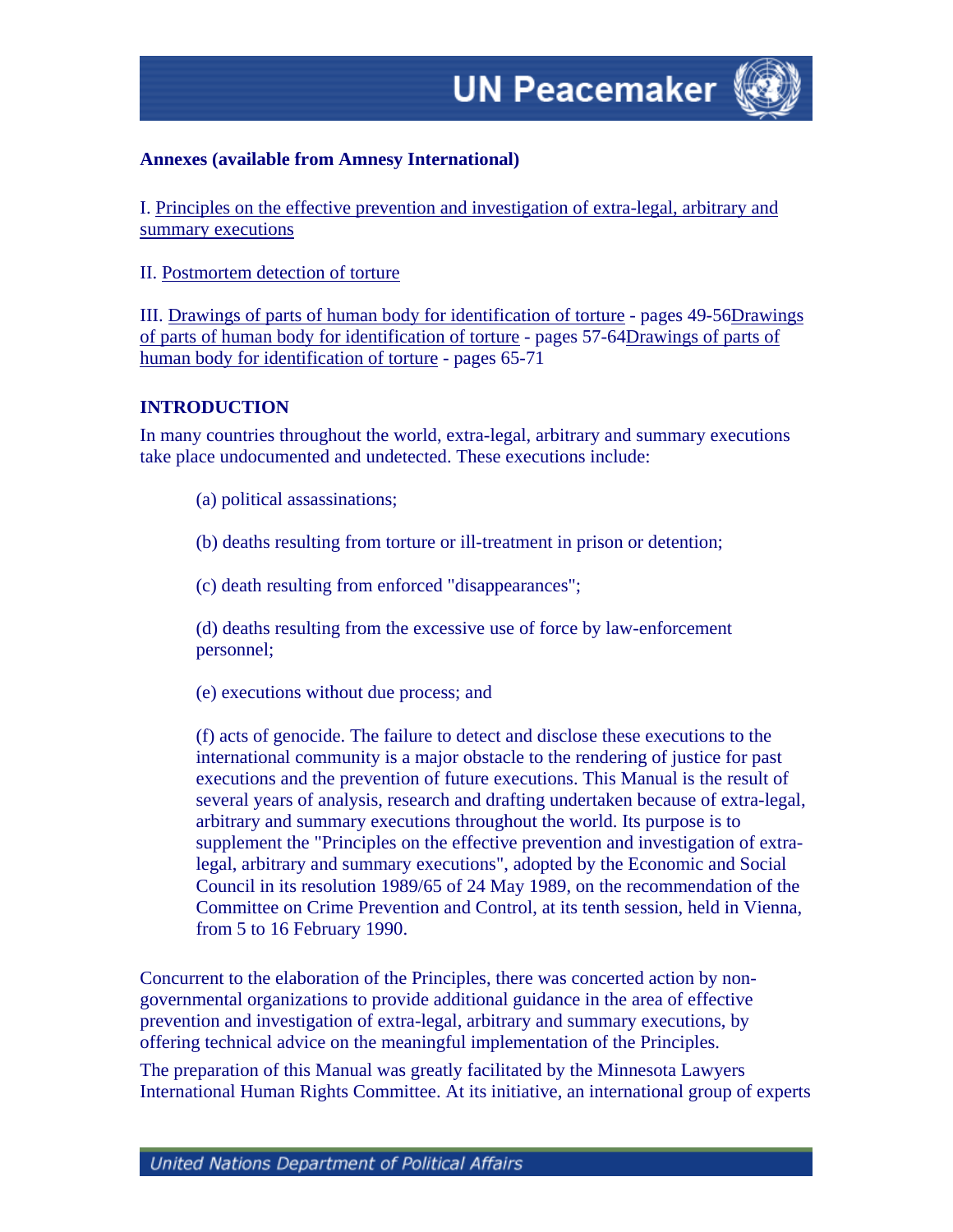

in forensic science, lawyers, human rights experts and others volunteered their time and expertise to assist in the preparation of the draft Principles and to provide appropriate follow-up for their implementation, the contents of which constitute the major part of the Manual.

In this connection, special acknowledgement is due to the following:

**Medical examiners and forensic pathologists:** Dr. Jorgen L. Thomsen, University Institute of Forensic Medicine and Committee of Concerned Forensic Scientists and Physicians for the Documentation of Human Rights Abuses (CCFS), Copenhagen, Dr. Clyde Snow, Forensic Anthropology, Dr. Lindsey Thomas, Dr. Garry Peterson, Dr. Robert Kirschner, Deputy Chief Medical Examiner, Cook County Medical Examiner's Office, Chicago, Dr. Fred Jordan, Chief Medical Examiner, Oklahoma City;

**Lawyers:** Thomas Johnson, Penny Parker, Robert P. Sands, Gregory Sands, Professor David Weissbrodt, University of Minnesota Law School;

**Non-governmental organizations:** Barbara Frey, Executive Director, Minnesota Lawyers International Human Rights Committee, Sonia Rosen, Staff Attorney, Minnesota Lawyers International Human Rights Committee, Marie Bibus, Janet Gruschow, Science and Human Rights Program, American Association for the Advancement of Science;

**Other specialists:** Eric Stover, former Director, Science and Human Rights Program, American Association for the Advancement of Science, Dr. John J. Fitzpatrick, Chair, Division of Trauma Radiology, Cook County Hospital, Chicago, Dr. Karen Ramey Burns, Crime Lab Scientist, Division of Forensic Sciences, Georgia Bureau of Investigation, Decatur.

Appreciation is also expressed to the American Association for the Advancement of Science and the Ford Foundation for their contributions to this publication.

## **I. INTERNATIONAL HUMAN RIGHTS STANDARDS**

A number of international standards outlaw arbitrary deprivation of life The Universal Declaration of Human Rights, adopted by the General Assembly in its resolution 217 A (III) of 10 December 1948, states that "everyone has the right to life, liberty, and security of person". The International Covenant on Civil and Political Rights, adopted by the General Assembly in its resolution 2200 A (XXI) of 16 December 1966, which was promulgated in 1966 and has been ratified by 87 States, provides in article 6, that "no one shall be arbitrarily deprived of his life". Prohibitions of extra-legal, arbitrary and summary executions are also found in the following instruments: the American Convention on Human Rights, article 4(l): "No one shall be arbitrarily deprived of his life"; the African Charter on Human and Peoples' Rights, article 4: "Every human being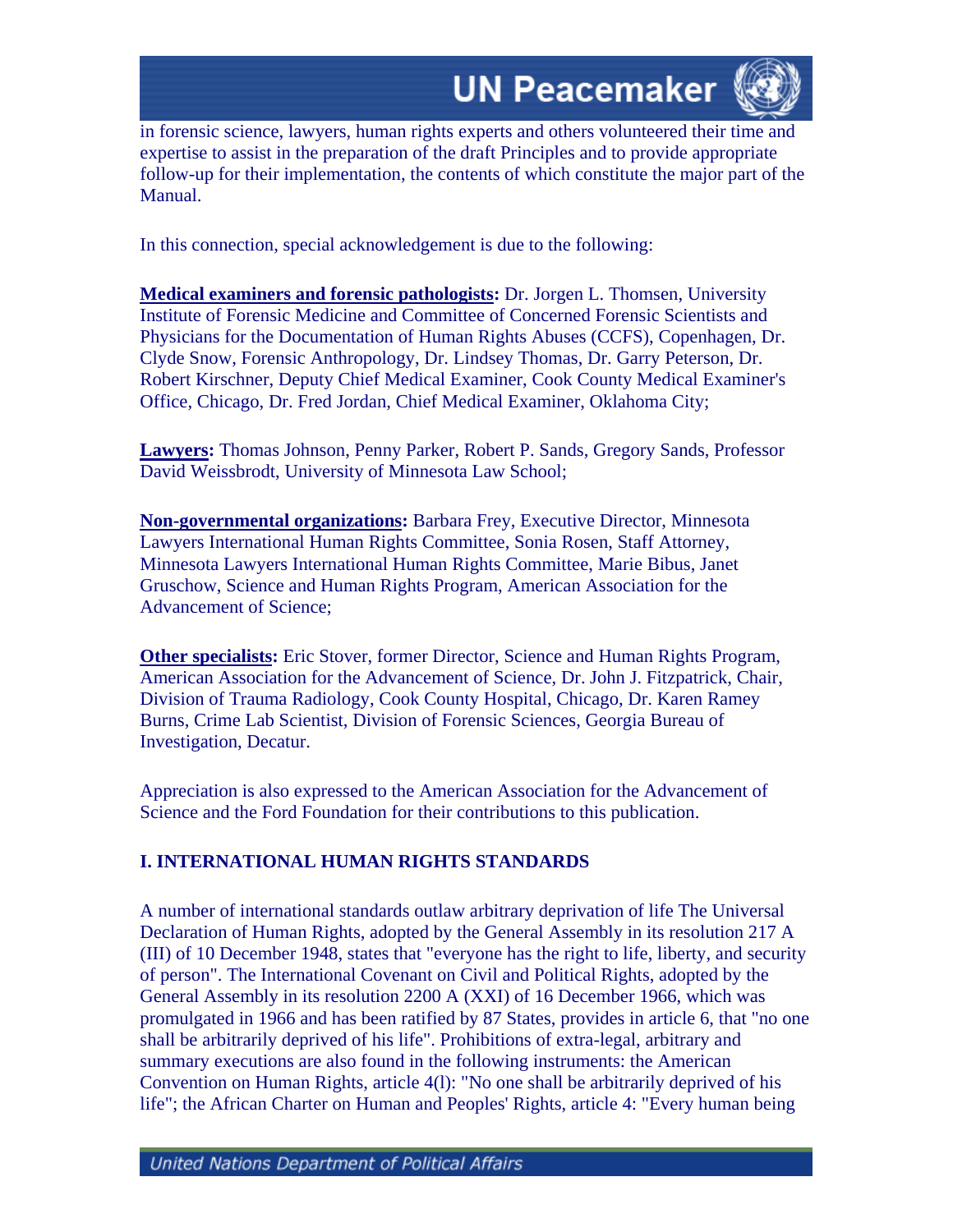

shall be entitled to respect for his life and the integrity of his person. No one may be arbitrarily deprived of this right"; and the European Convention for the Protection of Human Rights and Fundamental Freedoms, article 2(l): "No one shall be deprived of his life intentionally save in the execution of a sentence of a court following his conviction of a crime for which this penalty is provided by laws".

The international organs and bodies that have been active in implementing the right to be free from arbitrary deprivation of life include the General Assembly, the Economic and Social Council, the Committee on Crime Prevention and Control, the Commission on Human Rights and its Special Rapporteur on summary or arbitrary executions, the Sub-Commission on Prevention of Discrimination and Protection of Minorities, the Human Rights Committee and the International Labour Organisation; the Inter-American Commission on Human Rights; the African Commission on Human and People's Rights; and the European Commission on Human Rights. Significant action taken by these international bodies to prevent extra-legal, arbitrary and summary executions are discussed below. back to the top

#### **A. United Nations 1. General Assembly**

The General Assembly of the United Nations, by its resolution 35/172 of 15 December 1980, adopted for the first time a specific resolution on arbitrary or summary executions in which, concerned at the occurrence of the executions that are widely regarded as being politically motivated, Member States concerned were urged to respect as a minimum standard the content of the relevant provisions of the International Covenant on Civil and Politic Rights so as to guarantee the most careful legal procedures and the greatest possible safeguards. In resolution 36/22 of 9 November 1981, the General Assembly, bearing in mind the results of the Sixth United Nations Congress on the Prevention of Crime and the Treatment of Offenders (see section A.7, below), condemned the practice of summary executions and arbitrary execution and invited all Member States, specialized agencies, regional, interregional organizations and relevant non-governmental organizations to answer the Secretary-General's request for their views and observations concerning the problem of arbitrary executions and summary executions to be reported to the Committee on Crime Prevention and Control at its seventh session in 1982 section A.6, below). In resolutions 37/182 of 17 December 1982, 38/96 of 16 December 1983, 39/110 of 14 December 1984 and 40/143 of 13 December 1985 the Assembly charted a course of action aimed at strengthening the United Nations position against summary or arbitrary executions.

On 4 December 1986, the General Assembly adopted resolution 41/144, strongly condemning the large number of summary or arbitrary executions that continued to take place in various parts of the world. The Assembly also endorsed the conclusion of the Special Rapporteur on Summary or Arbitrary Executions, appointed by the Economic and Social Council in 1982, that it was necessary to develop international standards designed to ensure that investigations were conducted in all cases of suspicious death including provisions for an adequate autopsy (E/CN.4/1986/21).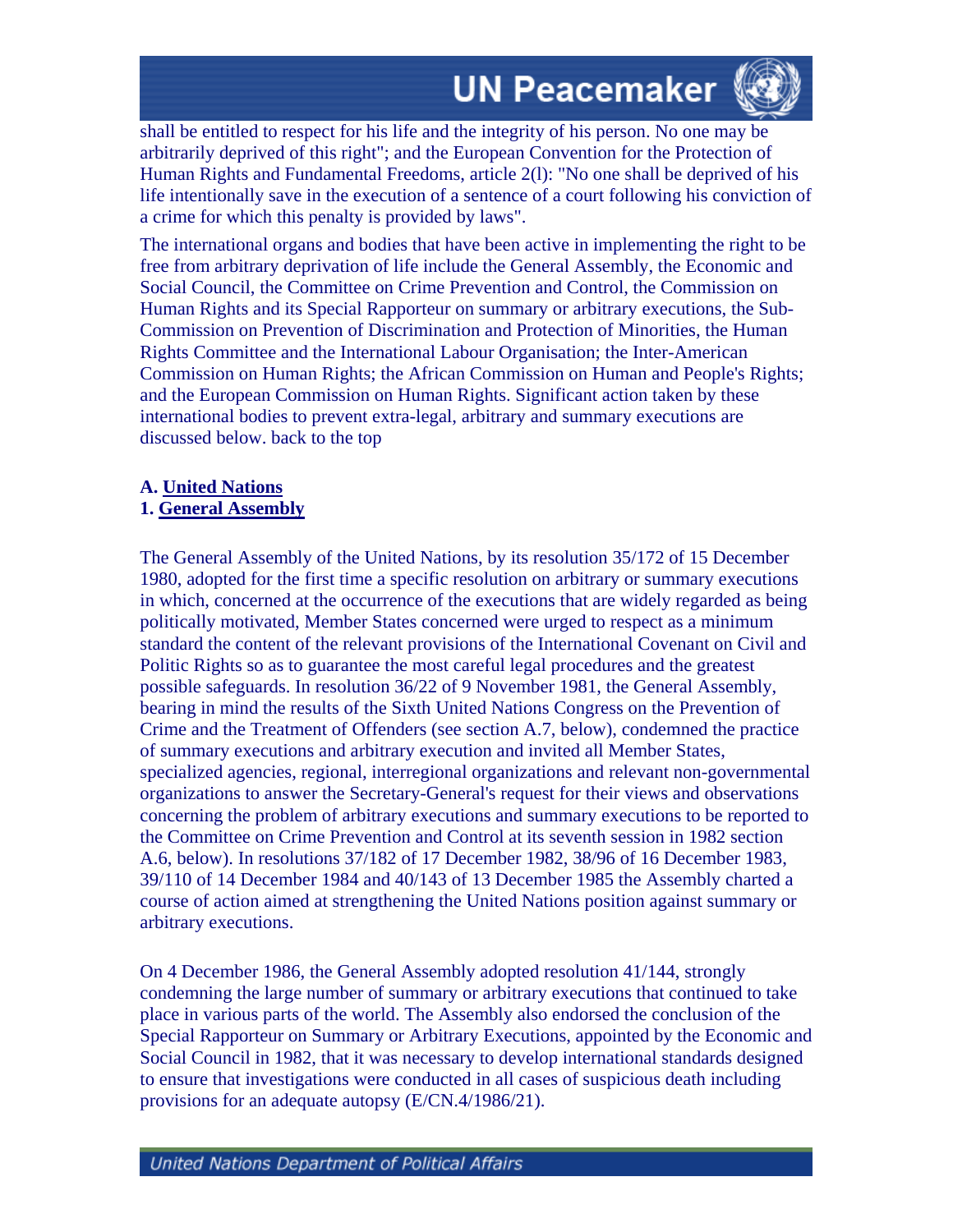In its resolution 42/141 of 7 December 1987, the Assembly took an additional step towards encouraging the drafting of international standards by inviting the Special Rapporteur to continue to receive information from appropriate United Nations bodies and other international organizations, to examine the elements to be included in such standards and to report to the Commission on Human Rights on progress made in that respect. The Assembly, therefore, not only recognized that a gap existed in international protection against arbitrary or summary executions, but also stimulated its subsidiary bodies to take an active interest in filling that gap. In doing so, the Assembly has been instrumental in advancing the process of promulgating such new standards. In its resolution 43/151 of 8 December 1988, the Assembly invited Governments, international organizations and non-governmental organizations to support the efforts made in United Nations forums towards the adoption of international standards for the proper investigation of all deaths in suspicious circumstances, including provision for adequate autopsy. Further, the Assembly endorsed the elements proposed by the Special Rapporteur for inclusion in such international standards. Keeping that in mind, the Assembly, by resolution 44/162 of 15 December 1989 endorsed the Principles adopted by the Economic and Social Council and, in resolution 44/159 of the same date, encouraged Governments, international organizations and nongovernmental organizations to organize training programmes and support projects with a view to training or educating law enforcement officials in human rights issues connected to their work and appealed to the international community to support endeavours to that end.

In parallel to this work, the Assembly adopted by resolution 39/46, annex, of 10 December 1984, the Convention against Torture and Other Cruel, Inhuman or Degrading Treatment or Punishment, which became effective on 26 June 1987. In its preamble, the Convention referred to the Declaration on the Protection of All Persons from being Subjected to Torture and Other Cruel, Inhuman or Degrading Treatment or Punishment, adopted by the Assembly in resolution 3452 (M), annex, of 9 December 1975, on the recommendation of the Fifth United Nations Congress on the Prevention of Crime and the Treatment of Offenders.

That Convention not only specifies that the States Parties will outlaw torture in their national legislation, but also notes explicitly that no order from a superior or exceptional circumstance may be invoked as a justification of torture. The Convention also introduces two new elements of particular significance to efforts by the United Nations to combat torture. The first is that, henceforth a torturer may be prosecuted wherever he is to be found in the territory of any State Party to the Convention, since the Convention specifies that persons alleged to have committed acts of torture may be tried in any State Party or that they may be extradited so that they may be tried in the State Party where they committed their crimes. The second new element is that the Convention contains a provision that allows for an international inquiry if there is reliable information indicating that torture is being systematically practised in the territory of a State Party to the Convention. Such an inquiry may include a visit to the State Party concerned, with its agreement.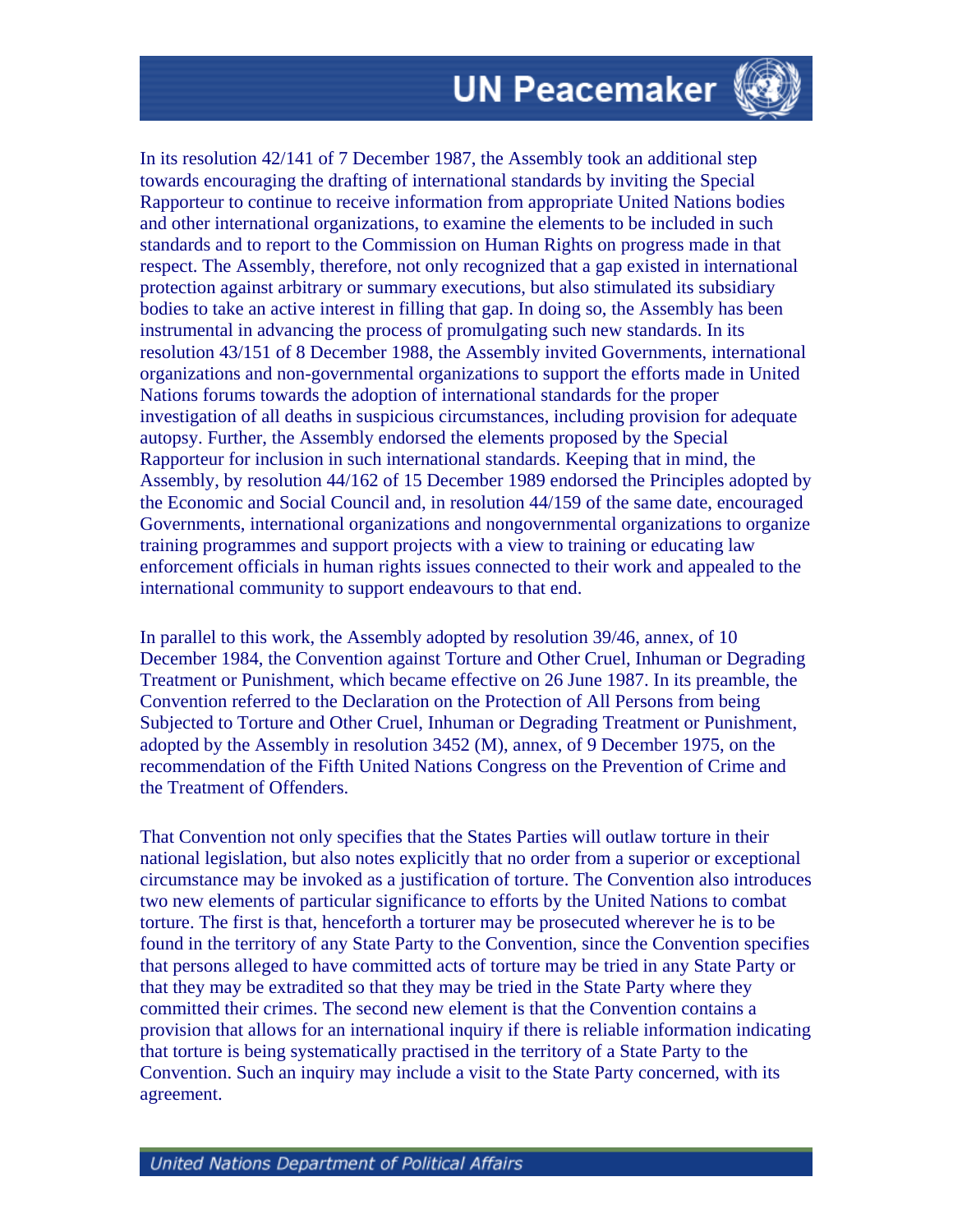

The States Parties to the Convention also pledge to take effective legislative, administrative, judicial or other measures to prevent acts of torture in any territory under their jurisdiction. No exceptional circumstances whatsoever, whether a state of war, internal political instability or any other public emergency, may be invoked as a justification of torture.

Under the Convention, no State Party may expel, return or extradite a person to another State where there are substantial grounds for believing that he would be in danger of being subjected to torture.

The States Parties agree to afford one another the greatest measure of assistance in connection with criminal proceedings brought forward in respect of acts of torture, and to ensure that education and information regarding the prohibition against torture are fully included in the training of law enforcement personnel, civil or military, medical personnel, public officials and other persons who may be involved in the custody, interrogation or treatment of any individual subjected to any form of arrest, detention or imprisonment

The States Parties also undertake to ensure in their legal systems that the victims of acts of torture obtain redress and have an enforceable right fair and adequate compensation, including the means for as full a rehabilitation as possible.

### **2. Economic and Social Council**

The Economic and Social Council of the United Nations has repeatedly addressed the question of arbitrary or summary executions. For example, the Council has continuously and consistently appealed to Governments, regional intergovernmental organizations and non-governmental organizations to take effective action to combat and eliminate summary or arbitrary executions, including extra-legal executions. The Council has also encouraged and endo a number of initiatives to be taken by the human rights and criminal justice bodies of the United Nations, which are described below, aimed at eliminate that alarming and deplorable practice.

### **3. Commission on Human Rights**

## **Sub-Commission on Prevention of Discrimination and Protection of Minorities the Commission of Human Rights**

In 1987 the Working Group on Detention annexed to its report (E/CN.4/Sub.2/1987/15) to the Sub-Commission on Prevention of Discrimination and Protection of Minorities of the Commission on Human Rights an explanatory paper on the elaboration of norms guaranteeing an impartial investigation into arbitrary execution or suspicious violent death, in particular during detention. Creating norms for autopsy procedures was noted as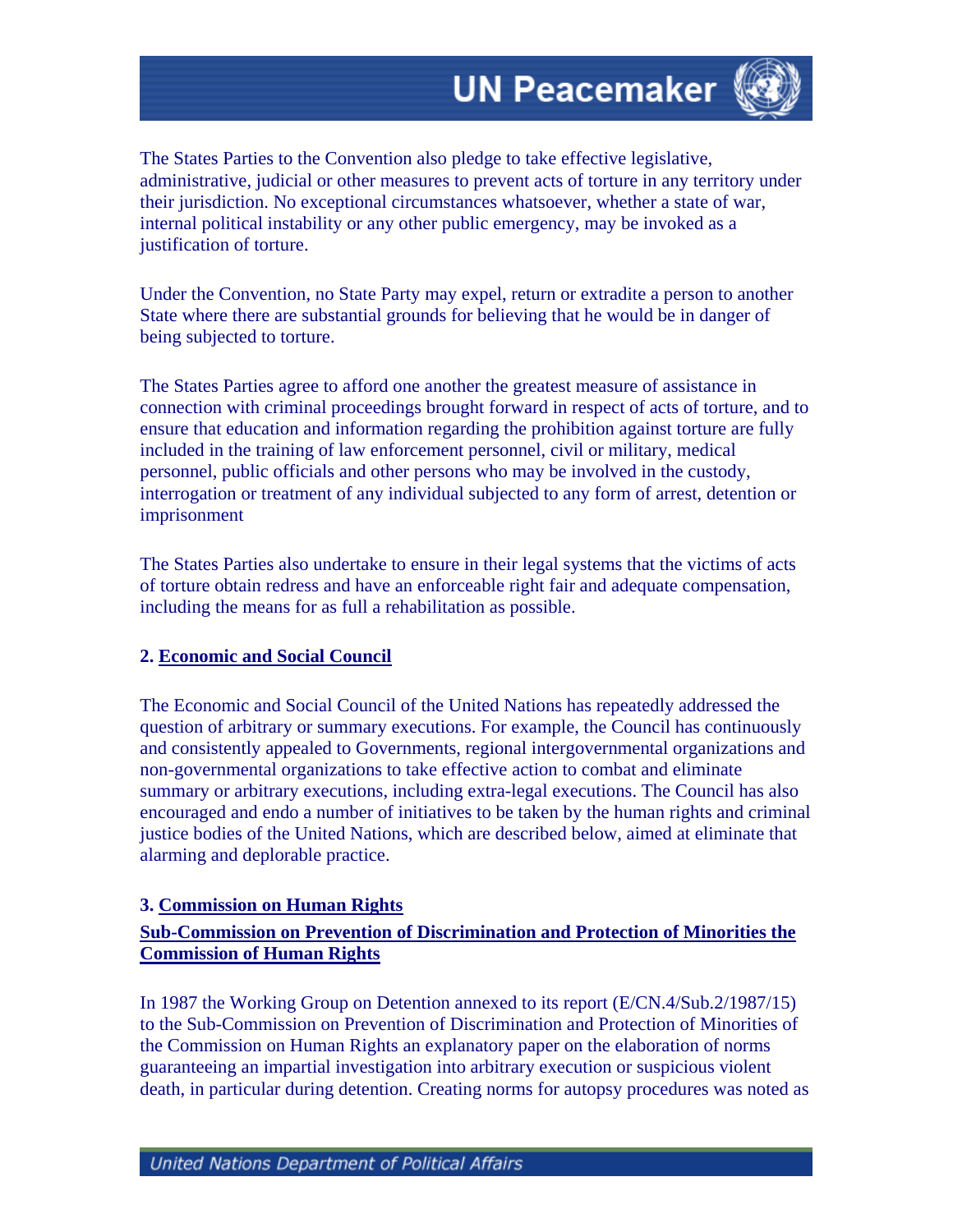

being particularly useful in determining whether or not a death was suspicious. That report contained also draft standards for the investigation of arbitrary execution submitted by the International Commission of Jurists.

In its report for 1988 (E/CNA/1989/3 - E/CN.4/Sub.2/1988/45), the Sub-Commission by decision 1988/109 requested the Secretary-General to provide with a document describing the work being done in other international forum on international standards for adequate investigations into all cases of suspicious deaths in detention as well as adequate autopsy.

In 1989, the Sub-Commission considered a report of the Secretary-General (E/CN.4/Sub.2/1989/25) summarizing the activities of various United Nations bodies concerning international standards for investigating suspicious deaths, including adequate autopsy.

Two Special Rapporteurs have been appointed at the request of the Commission on Human Rights.

### **Special Rapporteur on summary or arbitrary executions**

In March 1982, the Economic and Social Council by its resolution 1982/35 of 7 May 1982 authorized a Special Rapporteur to study the questions related to summary or arbitrary executions. The Special Rapporteur, Mr. Amos Wako of Kenya, was appointed in 1982 at the request of the Commission on Human Rights, and immediately began the task of collecting information from around the world on summary or arbitrary executions. He has since prepared eight annual reports addressing a wide range of issues concerning summary or arbitrary executions and informing the Commission of his activities, including urgent appeals to Governments.

In 1986, the Special Rapporteur included in his report (E/CN.4/1986/21) to the Commission on Human Rights, consideration of the measures to be taken when a death occurs in custody.

"One of the ways in which Governments can show that they want this abhorrent phenomenon of arbitrary or summary executions eliminated is by investigating, holding inquests, prosecuting and punishing those found guilty. There is therefore a need to develop international standards designed to ensure that investigations are conducted into all cases of suspicious death and in particular those at the hands of the law enforcement agencies in all situations. Such standards should include adequate autopsy. A death in any type of custody should be regarded as prima facie a summary or arbitrary execution, and appropriate investigation should immediately be made to confirm or rebut the presumption. The results of investigations should be made public (para. 209)."

Referring to the Principles adopted by the Economic and Social Council in its resolution 1989/65 of 24 May 1989, the Special Rapporteur stated that "his position with regard to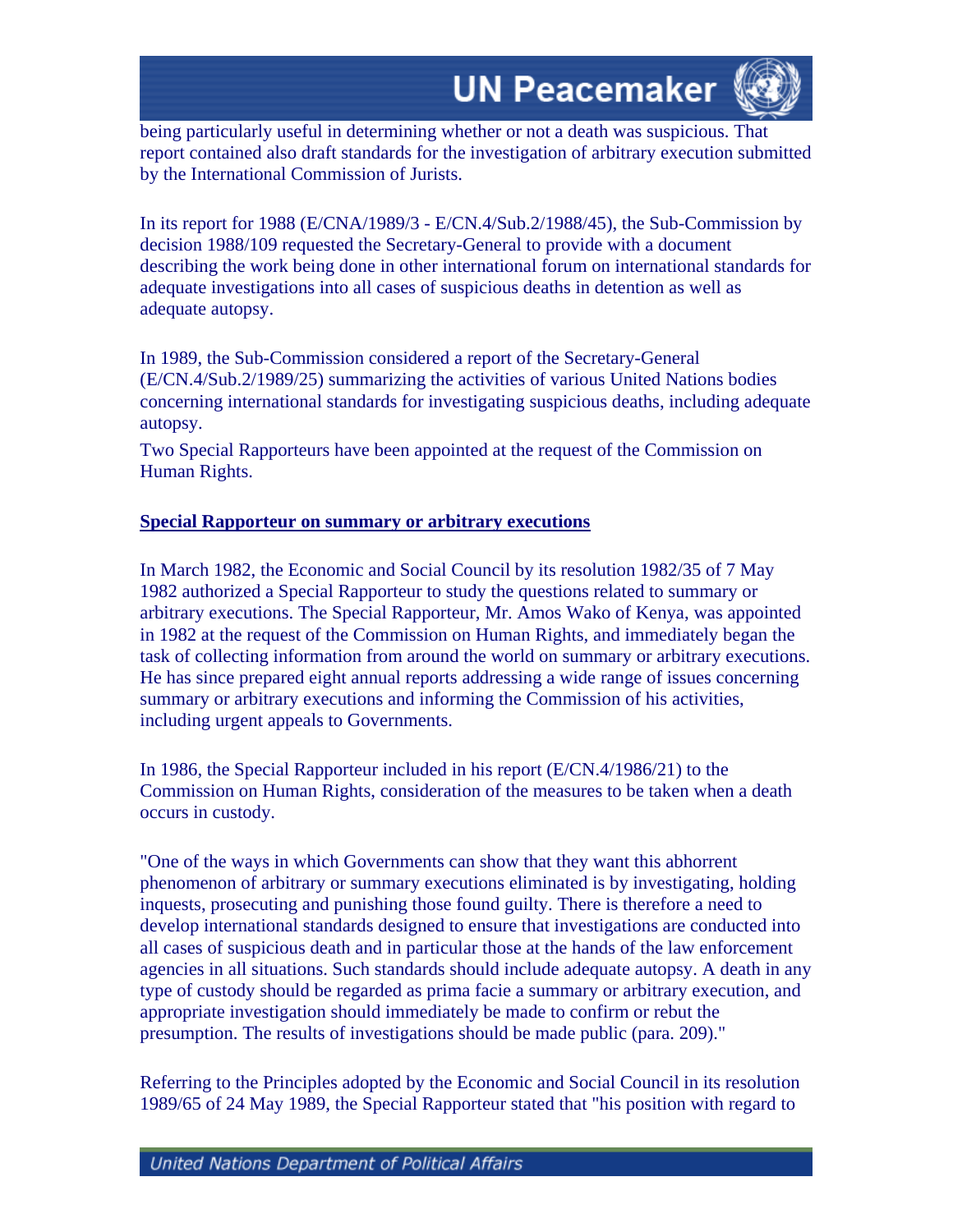

the implementation of his mandate is strongly supported by this resolution". He will now refer to the Principles in his annual examination of alleged incidents of summary or arbitrary executions. The Special Rapporteur stated further that "any Government's practice that fails to reach the standards set out in the Principles may be regarded as an indication of the Government's responsibility, even if no government officials are found to be directly involved in the acts". He recommended that Governments review national laws and regulations, as well as the practice of judicial and law enforcement authorities, with a view to securing effective implementation of the standards set by Council resolution 1989/65.

This report focused on "the absence of investigation, prosecution and/or punishment in cases of death in suspicious circumstances" (E/CN.4/1986/21). The Special Rapporteur noted that Governments were extremely reluctant to investigate deaths where military or law enforcement agencies were involved. Often, in those cases, as noted by other writers, autopsies or inquest proceedings either did not take place or crucial information, such as evidence of torture, was omitted.

In response to the Special Rapporteur's report of 1987 (E/CN.4/1987/20), the Commission on Human Rights welcomed his recommendation that Governments should review the machinery for investigation of deaths under suspicious circumstances in order to secure an impartial, independent investigation on such deaths, including an adequate autopsy. The Commission also welcomed the Special Rapporteur's recommendation that international organizations should make a concerted effort to draft international standards designed to ensure proper investigation by appropriate authorities into all cases of suspicious death, including provisions for adequate autopsy.

In his 1988 report (E/CN.4/1988122) to the Commission, the Special Rapporteur devoted an entire section to a discussion on the importance of standards for proper investigation into all cases of suspicious deaths. In particular, he outlined seven elements that should be included as a minimum in such standards: promptness, impartiality, thoroughness, protection, representation of the family of the victim, publication of the findings and an independent commission of inquiry. The Commission endorsed these recommendations.

By its resolution 1989/64 of 8 March 1989, the Commission took note with appreciation of the subsequent report of the Special Rapporteur (E/CN.4/1989/25 and again welcomed his recommendations with a view to eliminating summary or arbitrary executions. Following that with a further report (E/CN.4/1990/22), the Special Rapporteur reviewed new developments in summary or arbitrary executions. He took note of a particularly alarming trend, which was rapidly spreading, of death threats directed, in particular, against persons who played key roles in defending human rights and achieving social and criminal justice. At the same time, however, he noted considerable achievements made by the General Assembly and the Economic and Social Council in areas directly or indirectly related to his mandate.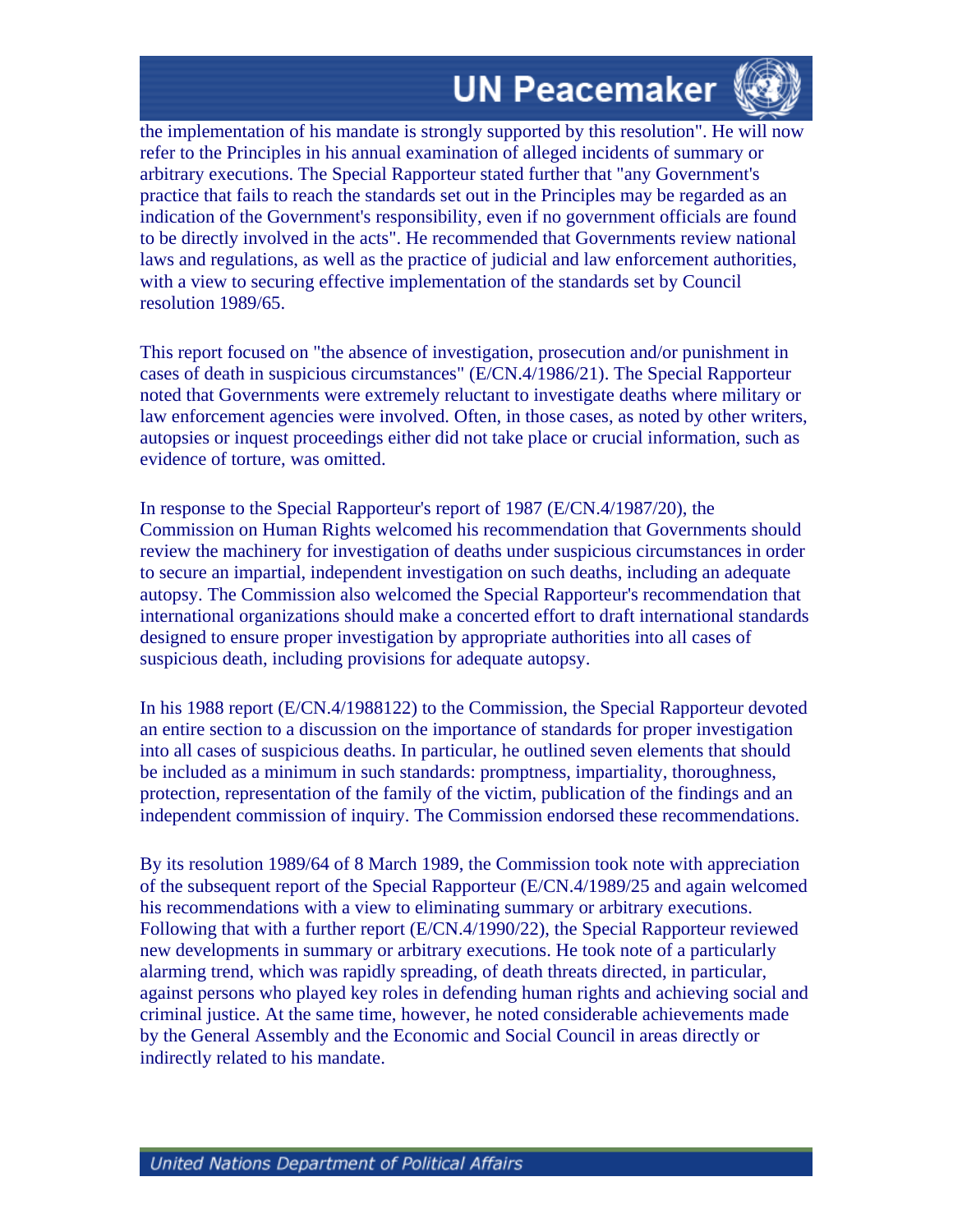

#### **Special Rapporteur on torture**

The Commission on Human Rights decided, in its resolution 1985/33, to appoint a Special Rapporteur to examine questions relevant to torture, requesting him to seek and receive credible and reliable information on such question! and to respond to that information without delay. This decision was subsequently approved by the Council in its decision 1985/144 of 30 May 1985.

The mandate of the Special Rapporteur on questions relevant to torture requests him to report to the Commission, which is composed of government representatives, on the phenomenon of torture in general. To this end, he establishes contact with Governments and asks them for information on the legislative and administrative measures taken to prevent torture and to remedy its consequences whenever it occurs.

The Special Rapporteur is also expected to respond effectively to the credible and reliable information that comes before him. This provision of the Special Rapporteur's mandate has led to the urgent action procedure, which considerably increases the effectiveness of his activities.

The Special Rapporteur's task extends to all States Members of the United Nations and to all States with observer status. He corresponds with Governments, requesting them to inform him of the measures they have taken or plan to take to prevent or combat torture. He also receives requests for urgent action, which he brings to the attention of the Governments concerned in order to ensure protection of the individual's right to physical and mental integrity. In addition, he holds consultations with government representatives who wish to meet with him and, in accordance with his mandate, makes consultation visits to some parts of the world.

For his future activities, the Special Rapporteur recommended to the Commission on Human Rights that:

Detention incommunicado should be declared illegal;Any person who is arrested should be brought without delay before a competent judge, who should rule immediately on the lawfulness of his arrest and authorize him to see a lawyer;Any person arrested should undergo a medical examination;Any detainee who dies should be autopsied in the presence of a representative of his family;External experts should regularly inspect places of detention.

### **4. Human Rights Committee**

The Human Rights Committee, established under the International Covenant on Civil and Political Rights, article 28, has created a body of jurisprudence in individual cases of arbitrary executions in custody, particularly in connection with the implementation of the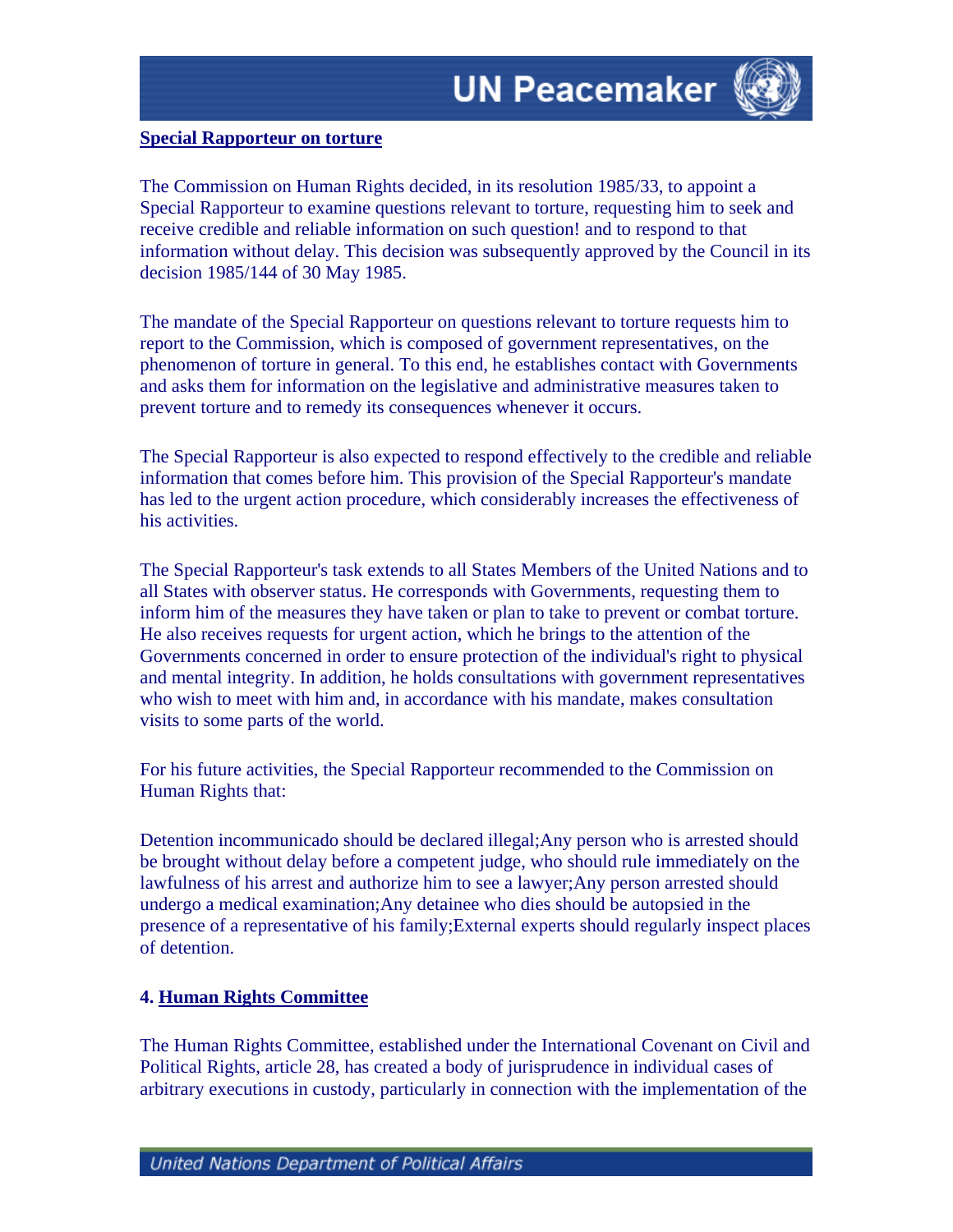

relevant provisions of the Optional Protocol to that Convention. In the case of Eduardo Bleier, for example, the Committee considered the allegations by Bleier's mother and wife that he had been held incommunicado and tortured to death by the Uruguayan military. 4/The Committee refused to accept the Uruguayan Government's denial at face value. Instead, upon receiving evidence from fellow prisoners who had witnessed Bleier's torture, the Committee concluded that he had been tortured in violation of article 7 of the International Covenant on Civil and Political Rights, and that there were serious reasons to believe that the Uruguayan authorities had killed Bleier in violation of article 6 of the International Covenant. The Committee urged the Uruguayan Government to bring to justice any persons responsible for Bleier's death, disappearance and ill-treatment, and to pay compensation to his family for his death.

A further example was that, in April 1985, the Human Rights Committee found the arbitrary executions of 15 opponents to the military ruler of Suriname in December 1982 to constitute an intentional violation of article 6(1) of the Covenant. The Committee urged the Government to take effective steps to investigate the executions, to bring the responsible persons to justice, to pay compensation to the families and to ensure future protection of the right to life.

#### **5. Committee against Torture**

The implementation of the Convention against Torture and Other Cruel, Inhuman or Degrading Treatment or Punishment is monitored by the Committee against Torture, which consists of 10 experts of high moral standing and recognized competence in the field of human rights. Under article 19 of the Convention, the States parties submit to the Committee, through the Secretary General of the United Nations, reports on the measures they have taken under the Convention. Each report is considered by the Committee, which may make general comments and include such information in its annual report to the States parties and to the General Assembly.

Under article 20 of the Convention, if the Committee receives reliable information which appears to it to contain well-founded indications that torture is being systematically practised in the territory of a State Party, the Committee invites that State Party to cooperate in the examination of the information and to this end to submit observations with regard to the information concerned. The Committee may, if it decides that this is warranted, designate one or more of its members to make a confidential inquiry and to report to the Committee urgently. In agreement with that State Party, such an inquiry may include a visit to its territory.

After examining the findings of its member or members submitted to it, the Committee transmits these findings to the State Party concerned together with any comments or suggestions which seem appropriate in view of the situation.

All the proceedings of the Committee under article 20 are confidential and, at all stages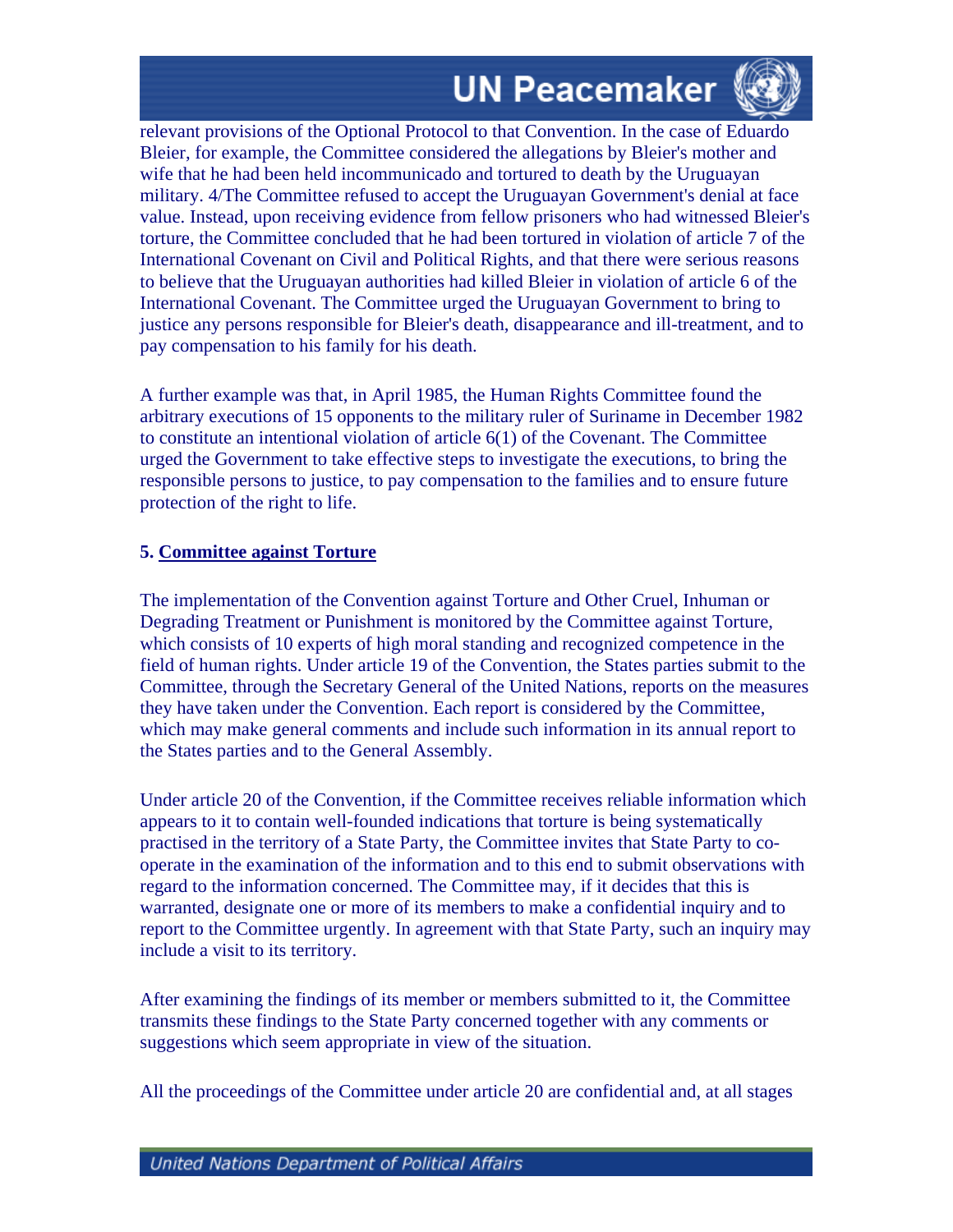



of the proceedings, the co-operation of the State Party is sought. After such proceedings have been completed, the Committee may, after consultations with the State Party concerned, decide to include a summary account of the results of the proceedings in its annual report to the other States Parties and to the General Assembly.

#### **6. Committee on Crime Prevention and Control**

The General Assembly in its resolution 35/172 of 15 December 1980 requested the Secretary-General to report to the Committee on Crime Prevention and Control at its seventh session, held at Vienna, from 15 to 24 March 1982, on the question of arbitrary or summary executions. By resolution 36/22 of 9 November 1981, the Assembly requested the Committee to examine that question with a view to making recommendations. Having reviewed the report submitted by the Secretary-General (E/AC.57/1982/4 and Corr.1 and Add.1), the Committee recommended to the Economic and Social Council the adoption of a resolution on arbitrary or summary executions.

The Council, in its resolution 1983/24 of 26 May 1983, strongly condemned and deplored the brutal practice of summary executions and decided that the Committee should further study the question of death penalties that do not meet the acknowledged minimum legal guarantees and safeguards, as contained in the International Covenant on Civil and Political Rights and other international instruments.

The Committee at its eighth session, held at Vienna, from 21 to 30 March 1984, elaborated a number of safeguards guaranteeing protection of the rights of those facing the death penalty. The Council adopted the safeguards recommended by the Committee in resolution 1984/50, annex, of 25 May 1984.

The Council, in its resolution 1986110 of 21 May 1986, section VI, requested that the Secretary-General should submit a report on extra-legal, arbitrary and summary executions to the Committee on Crime Prevention and Control at its tenth session in 1988, held at Vienna, from 22 to 31 August 1988. The Secretary-General submitted a report entitled "Extra-legal, arbitrary and summary executions and measures for their prevention and investigation" (E/AC.57/1988/5). On the basis of discussion at the Committee, including statements made by non-governmental organizations, 6 the Committee recommend to the Council the adoption of a draft containing the Principles on the Effective Prevention and Investigation of Extra-Legal, Arbitrary and Summary Executions. The Committee has been entrusted with the function of periodically reviewing the implementation of these Principles.

### **7. United Nations congresses on the prevention of crime and the treatment of offenders**

In 1980, the Sixth United Nations Congress on the Prevention of Crime and the Treatment of Offenders in its Caracas Declaration 7 stressed, inter alia, that "criminal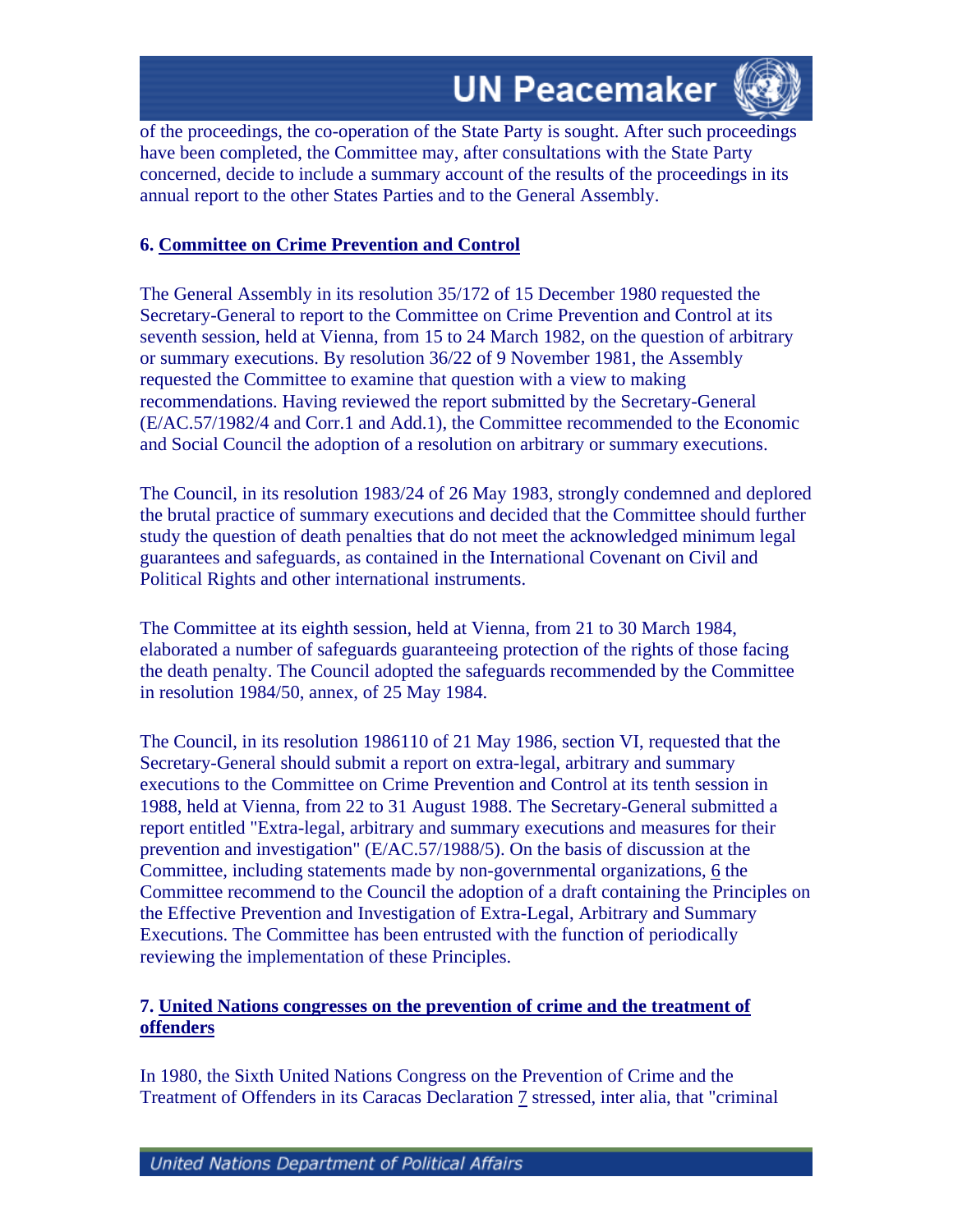

policy and the administration of justice should be based on principles that will guarantee the equality of everyone before the law without any discrimination, as well as the effective right of defence and the existence of judicial organs that are equal to the task of providing speedy and fair justice and of ensuring greater security and protection of the rights and freedoms of all people". In resolution 5 on extra-legal executions, the Congress called upon all Governments to take effective measures to prevent extra-legal executions and urged all organs of the United Nations dealing with questions of crime prevention and human rights to take all possible action to bring such acts to an end.

In 1985, the Seventh United Nations Congress also adopted a resolution on extra-legal, arbitrary and summary executions calling upon all Governments to take urgent and incisive action to investigate such acts, wherever they may occur, to punish those found guilty and to take all other measures necessary to prevent those practices.

#### **B. International Labour Organisation**

The Committee on Freedom of Association of the Governing Body of the International Labour Organisation (ILO) reviews complaints alleging the executions of trade unionists around the world. Regarding the deaths of Rudolf Vierra, Mark Pearlman, and Michael Hammer in El Salvador, the ILO Committee requested that the Government of El Salvador transmit the results of the judicial inquiry underway and pursue actively its investigations into these murders.

#### **C. Regional organizations**

### **1. Inter-American Commission on Human Rights**

The Inter-American Commission on Human Rights has taken an approach similar to the Human Rights Committee of the United Nations in cases involving arbitrary executions. For example, in Case No. 7481 of 8 March 1982, regarding executions by a military regiment in Bolivia in 1980, the Inter-American Commission found violations of common article 3 of the Geneva Conventions, which had been ratified by the Bolivian Government. The Commission recommended, among other remedies, that the Bolivian Government "order a fuller and impartial investigation to determine responsibility for the excess and abuses

In two landmark decisions, the Inter-American Court of Human Rights found the Government of Honduras in violation of articles 4 (right to life); 5 (right to humane treatment); and 7 (right to personal liberty) of the American Convention on Human Rights. The Court in the Velasquez Rodriguez Case and the Godinez Cruz Case, ruled that in cases of "disappearances" the duty [on the part of the Government of Honduras] to investigate facts of this type continues as long as there is uncertainty about the fate of the person disappeared and ordered Honduras to pay damages to the families of the victims. Furthermore, the Inter-American Court adopted measures, taken in response to the assassination of two important witnesses, insisting upon the protection of witnesses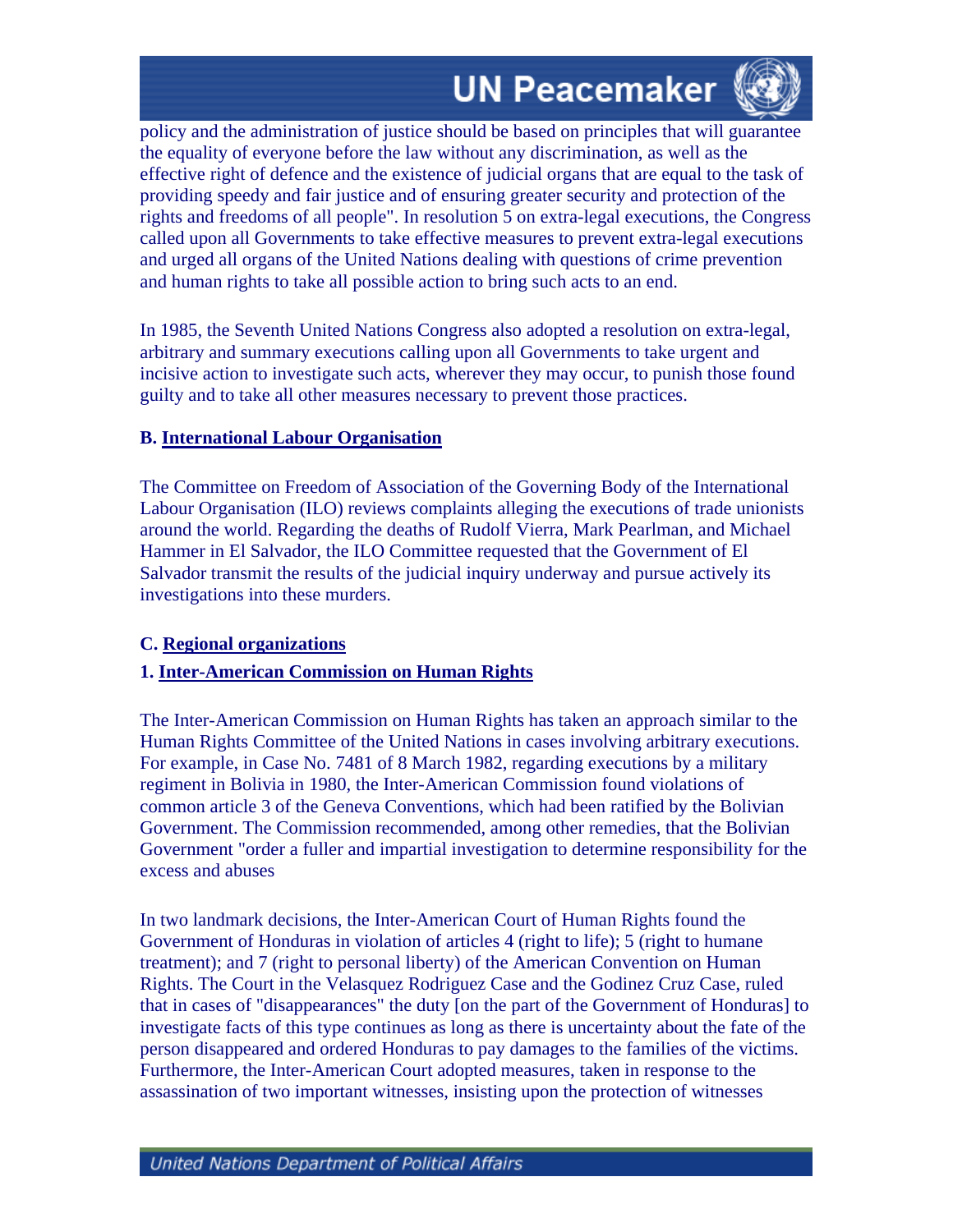

appearing as part of the investigation.

#### **2. African Commission on Human and People's Rights**

The recently established African Commission on Human and People's Right a subsidiary body of the Organization of African Unity, has not yet considered any cases involving the arbitrary deprivation of life. The Commission's mandate stems from the African Charter of Human and People's Rights, which provides inter alia that the Commission may enter into written communication with a State Party of the Charter when it is alleged by another State party that the former has violated the provisions of the Charter.

#### **3. European Commission on Human Rights**

The European Commission on Human Rights has reviewed fewer cases involving the right to life than the Inter-American Commission. In one case, Cyprus v. Turkey, the European Commission considered whether the Turkish army had engaged in mass executions of civilians at the time of the invasion of Cyprus. The Commission found sufficient eyewitnesses and second-hand testimony from refugees to conclude that there were "strong indications of executions committed on a substantial scale". 13 The Committee of Ministers took note of the Commission's report and urged talks between the Greek and Turkish communities on Cyprus, but took no further action on the matter.

### **II. THE ELABORATION OF INTERNATIONAL STANDARDS FOR EFFECTIVE PREVENTION OF EXTRA-LEGAL, ARBITRARY AND SUMMARY EXECUTIONS**

The need for an international scientific protocol for the investigation of deaths has been recognized for several years. In 1979, the Danish Medical Group of Amnesty International expressed a desire for established international rules for the completion of death certificates. In 1984, J. L. Thomsen observed that forensic medicine was being practised in different ways, and that common guidelines and definitions would facilitate communications.

Non-governmental organizations emphasized the need for developing and adopting international standards as a practical outcome of their missions to countries where extralegal, arbitrary and summary executions were alleged to take place. For example, an Amnesty International mission to one country found in 1983 that the procedures of the authorities for recording and investigating violent deaths were totally inadequate for determining the causes of more than 40,000 deaths that had occurred between 1979 and 1984, or for identifying the parties responsible. The procedures were even inadequate to determine the precise number of these deaths.

Similarly, a delegation from the American Association for the Advancement of Science sent to another country to assist in the identification of thousands of persons abducted or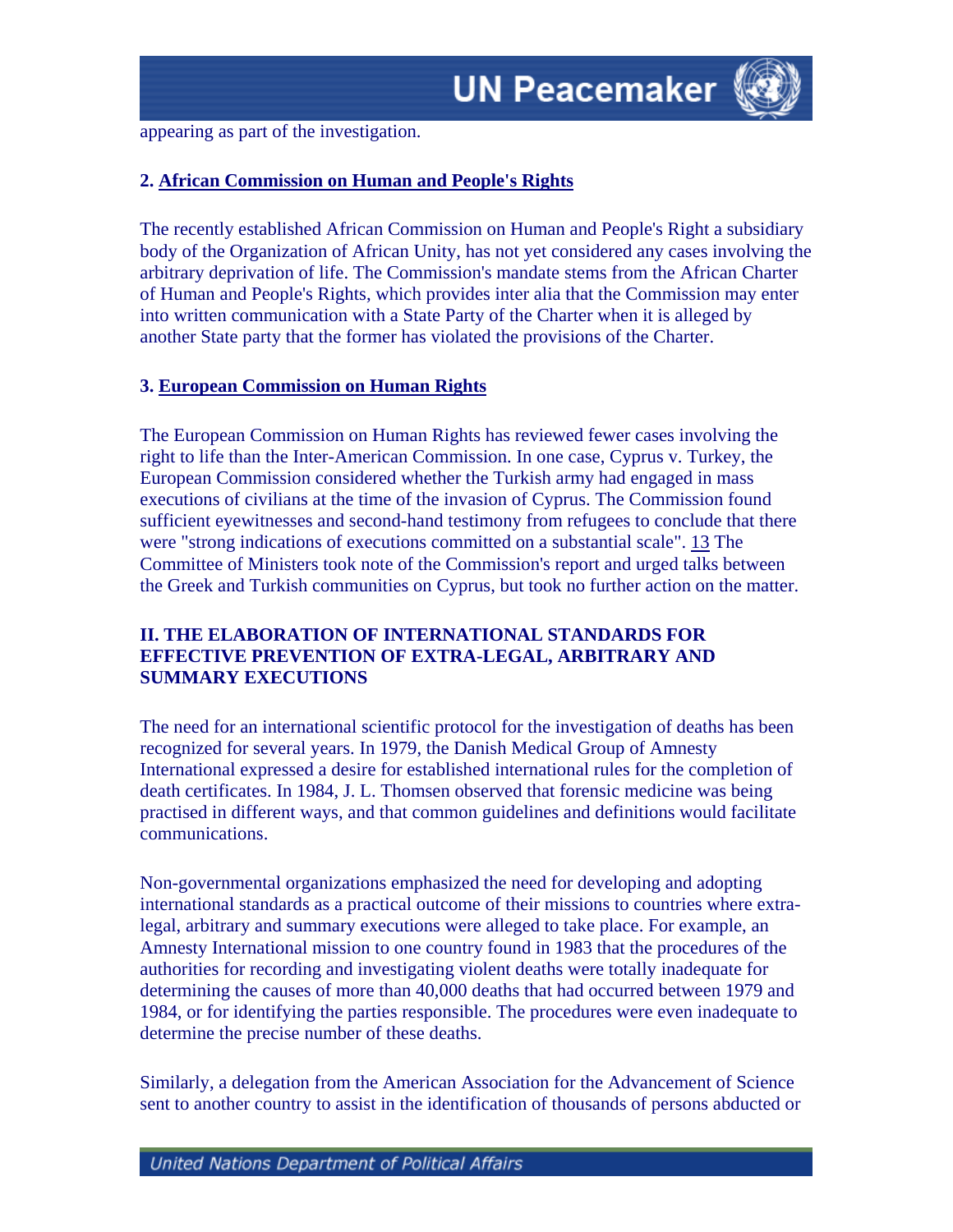

killed between 1976 and 1983 concluded that the identification of the remains was beyond the capabilities of local institutions, and recommended the establishment of a national investigative centre with well-trained forensic scientists and a director with independent investigative powers. The delegation, however, was optimistic that even the identification of the remains of a small number of the "disappeared" and a determination of the causes of their deaths could be a significant deterrent if those responsible for the deaths could be identified and brought to justice.

Even when Governments order inquests, investigators often find it difficult to ascertain the facts surrounding arbitrary executions. Eyewitness accounts may be hard to obtain because witnesses fear reprisals or because the only witnesses were those conducting executions themselves. Assassins often conceal their crimes by making their victims "disappear". As a result, bodies of victims are usually found months or years later, buried in shallow, unmarked graves. Disposal in this manner often complicates identification of the body and determination of the cause and manner of death. In some cases, the natural decomposition of the body's soft tissue erases evidence of trauma such as bruising, stab wounds or gunpowder burns. In others, the perpetrators deliberately mutilate the person, either before or after death, in an attempt to thwart identification or to intimidate others.

Most countries have a system for investigating the cause of death in cases with unusual or suspicious circumstances. Such a procedure provides some reassurance that unexplained deaths do not remain unexplained and that the perpetrator is tried by a competent court established by law. In some countries, however, these procedures have broken down or have been abused, particularly where the death may have been caused by the police, the army or other government agents. In these cases, a thorough and independent investigation is rarely done. Evidence that could be used to prosecute the offender is ignored or covered up, and those involved in the executions go unpunished.

To address the need for developing uniform standards, the international community began to formulate a set of principles and medicolegal standards for the investigation and prevention of extra-legal, arbitrary and summary executions. That work, which dates back to the beginning of the 1980s, made considerable advances with the preparation of the Principles on the Effective Prevention and Investigation of Extra-Legal, Arbitrary and Summary Executions recommended by the Committee on Crime Prevention and Control at its tenth session in Vienna in 1988. The Principles set forth in annex 1 were adopted by the Economic and Social Council in its resolution 1989165, annex, of 24 May 1989 and endorsed by the General Assembly in its resolution 44/162 of 15 December 1989.

It is hoped that observance of the provisions of the Principles will lead to a decrease of extra-legal, arbitrary and summary executions in two ways. First, use of the adopted procedures during death investigations should produce the evidence necessary for increased detection and disclosure of other executions. The persons responsible for such executions can then be held accountable through judicial or political sanctions. Secondly, adoption of the standards will also provide international observers with guidelines to evaluate investigations of suspicious deaths. Non-compliance with the standards can be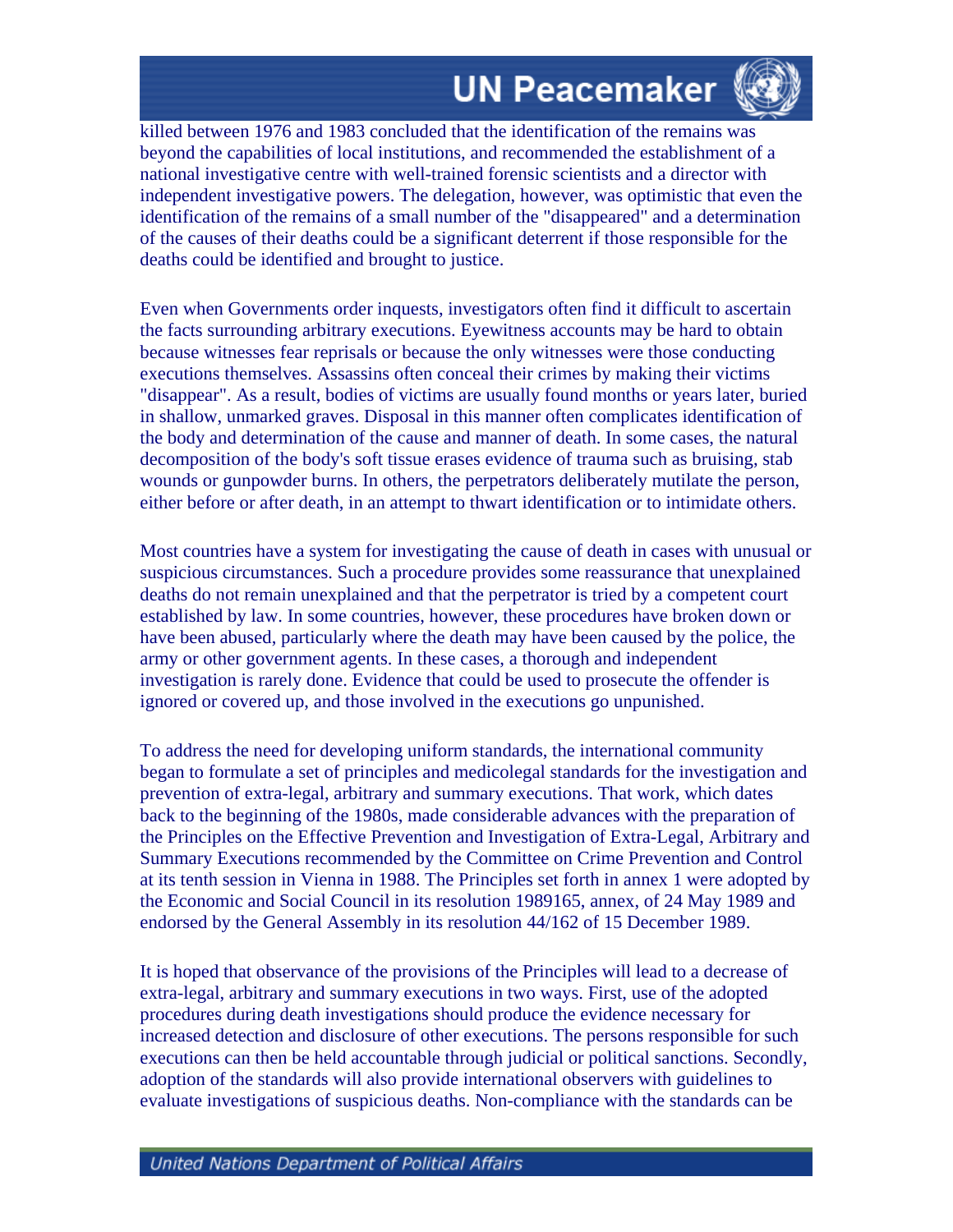

publicized and pressure brought against non-complying Governments, especially where extra-legal, arbitrary and summary executions are believed to have occur red. If a Government refuses to establish impartial inquest procedures in such cases, it might be inferred that the Government is hiding such executions. The fear of condemnation by the international community may encourage government compliance with the inquest standards, which, in turn, should reduce extralegal, arbitrary and summary executions.

An additional benefit of compliance with these standards is that a Government suspected of involvement in an extra-legal, arbitrary and summary execution would have an opportunity of satisfying the international community, as well as its own people, that it was not responsible for the death of a particular person or persons. A Government's compliance with these standards, regardless of the outcome of an inquiry, may increase confidence in the rule of law, including the commitment of Governments to human rights.

### **III. MODEL PROTOCOL FOR A LEGAL INVESTIGATION OF EXTRA-LEGAL, ARBITRARY AND SUMMARY EXECUTIONS("MINNESOTA PROTOCOL")**

### **A. Introduction**

Suspected extra-legal, arbitrary and summary executions can be investigated under established national or local laws and can lead to criminal proceedings. In some cases, however, investigative procedures may be inadequate because of the lack of resources and expertise or because the agency assigned to conduct the investigation may be partial. Hence, such criminal proceedings are less likely to be brought to a successful outcome.

The following comments may enable those conducting investigations and other parties, as appropriate, to obtain some in-depth guidance for conducting investigations. Such guidance in a general way, has been set out in the Principles on the Effective Prevention and Investigation of Extra-Legal, Arbitrary and Summary Executions (see annex I, below, paragraphs 9-17). The guidelines set forth in this proposed model protocol for a legal investigation of extra-legal, arbitrary and summary executions are not binding. Instead, the model protocol is meant to be illustrative of methods for carrying out the standards enumerated in the Principles.

By definition, this model protocol cannot be exhaustive as the variety of legal and political arrangements escapes its application. Also, investigative techniques vary from country to country and these cannot be standardized in the form of internationally adopted principles. Consequently, additional comments may be relevant for the practical implementation of the Principles.

Sections B and C of this model protocol contain guidelines for the investigation of all violent, sudden, unexpected or suspicious deaths, including suspected extra-legal,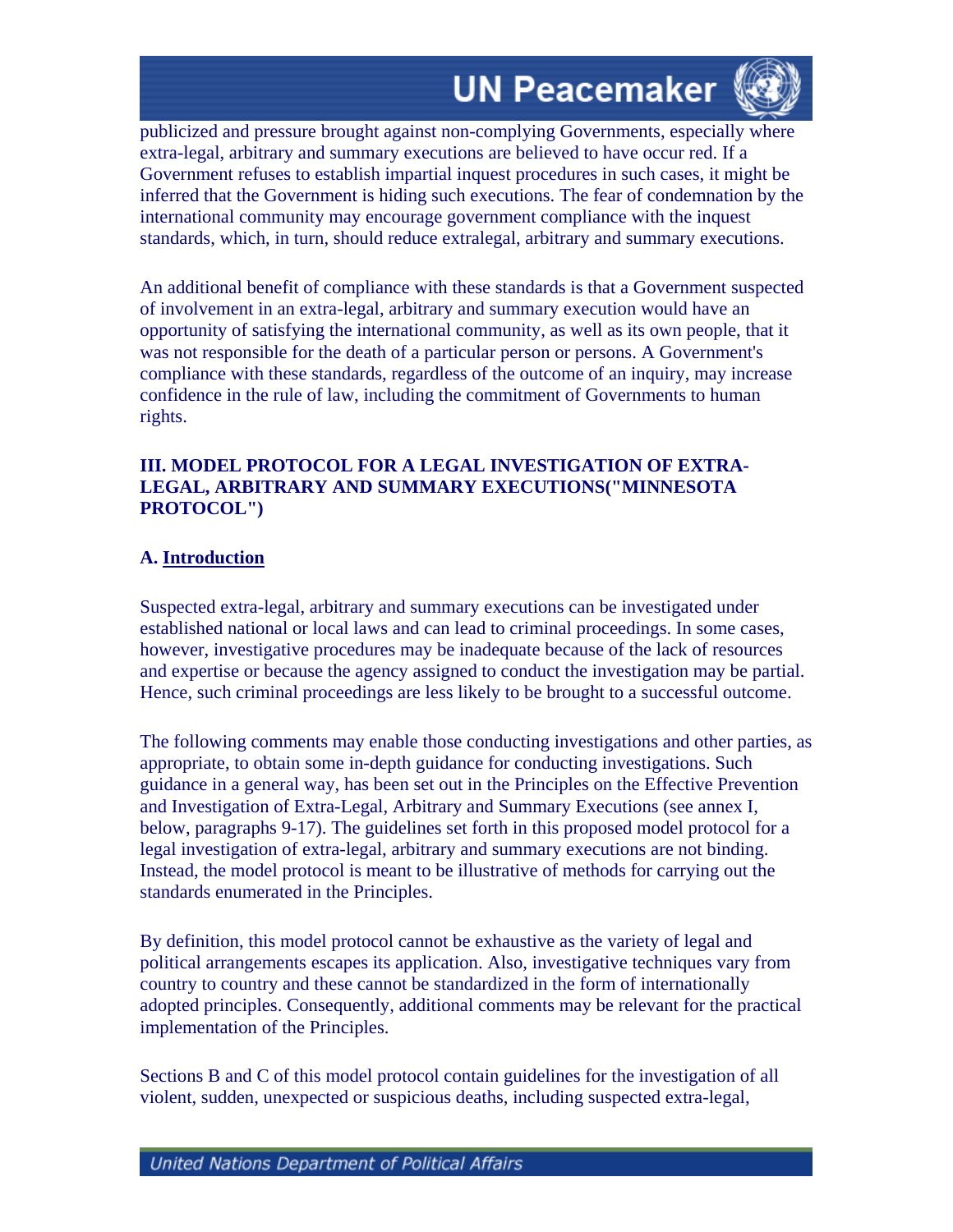

arbitrary and summary executions. These guidelines apply to investigations conducted by law enforcement personnel and by members of an independent commission of inquiry.

Section D provides guidelines for establishing a special independent commission of inquiry. These guidelines are based on the experiences of several countries that have established independent commissions to investigate alleged arbitrary executions.

Several considerations should be taken into account when a Government decides to establish an independent commission of inquiry. First, persons subject to an inquiry should be guaranteed the minimum procedural safeguards protected by international law\* at all stages of the investigation. Secondly, investigators should have the support of adequate technical and administrative personnel, as well as access to objective, impartial legal advice to ensure that the investigation will produce admissible evidence for later criminal proceedings. Thirdly, investigators should receive the full scope of the Government's resources and powers. Finally, investigators should have the power to seek help from the international community of experts in law, medicine and forensic sciences.

------NOTE \*: In particular, all persons must be guaranteed the due process rights set forth in article 14 of the International Covenant on Civil and Political Rights.

The fundamental principles of any viable investigation into the causes of death are competence, thoroughness, promptness and impartiality of the investigation, which flow from paragraphs 9 and 11 of the Principles. These elements can be adapted to any legal system and should guide all investigations of alleged extra-legal, arbitrary and summary executions.

### **B. Purposes of an inquiry**

As set out in paragraph 9 of the Principles, the broad purpose of an inquiry is to discover the truth about the events leading to the suspicious death of a victim. To fulfil this purpose, those conducting the inquiry shall, at a minimum, seek:

(a) To identify the victim;

(b) To recover and preserve evidentiary material related to the death to aid in any potential prosecution of those responsible;

(c) To identify possible witnesses and obtain statements from them concerning the death;

(d) To determine the cause, manner, location and time of death, as well as any pattern or practice that may have brought about the death;

(e) To distinguish between natural death, accidental death, suicide and homicide;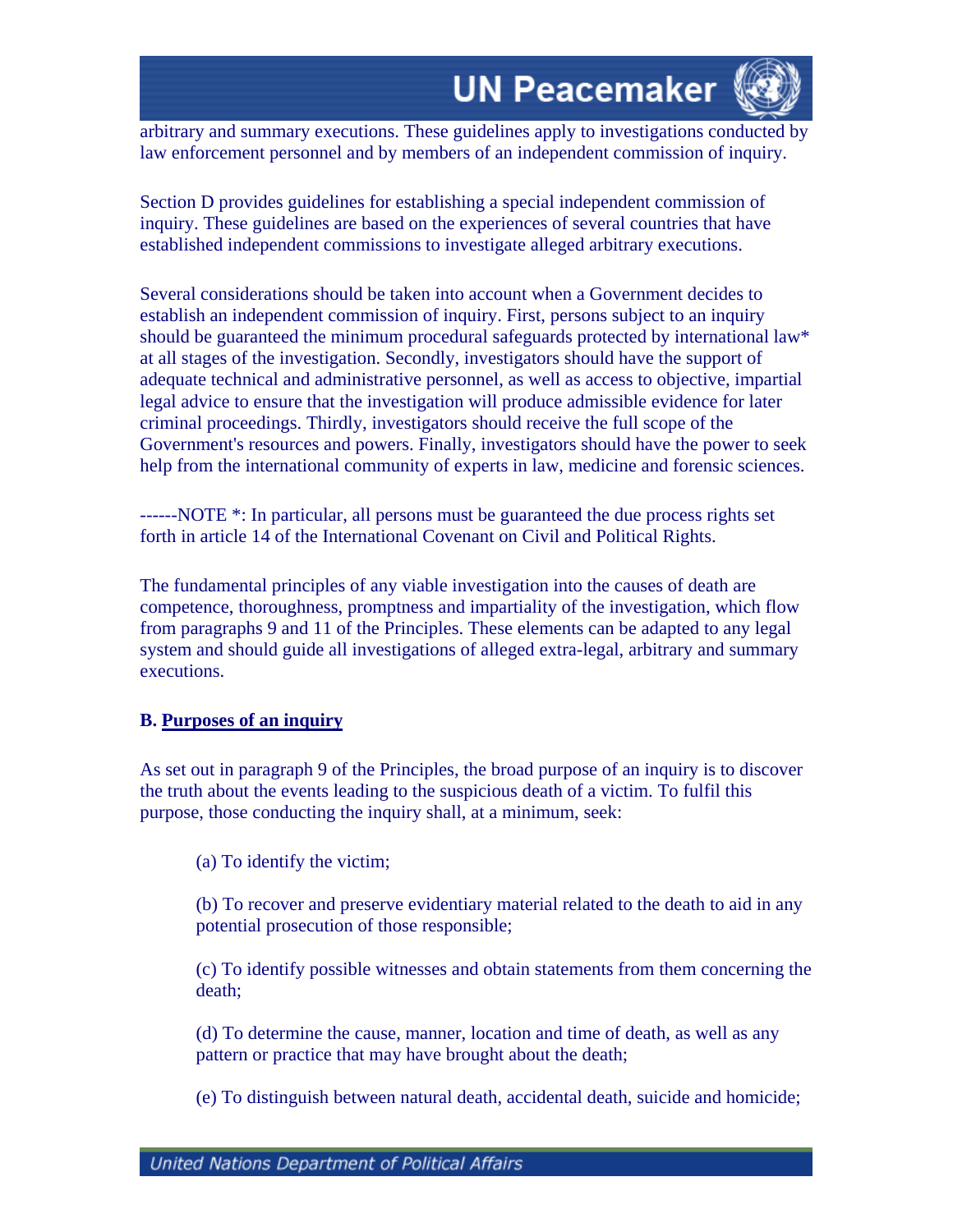(f) To identify and apprehend the person(s) involved in the death;

(g) To bring the suspected perpetrator(s) before a competent court established by law.

#### **C. Procedures of an inquiry**

One of the most important aspects of a thorough and impartial investigation of an extralegal, arbitrary and summary execution is the collection and analysis of evidence. It is essential to recover and preserve physical evidence, and to interview potential witnesses so that the circumstances surrounding a suspicious death can be clarified.

#### **1. Processing of the crime scene**

Law enforcement personnel and other non-medical investigators should co-ordinate their efforts in processing the scene with those of medical personnel. Persons conducting an investigation should have access to the scene where the body was discovered and to the scene where the death may ha occurred:

(a) The area around the body should be closed off. Only investigator and their staff should be allowed entry into the area;

(b) Colour photographs of the victim should be taken as these, in comparison with black and white photographs, may reveal in more detail the nature and circumstances of the victim's death;

(c) Photographs should be taken of the scene (interior and exterior) of any other physical evidence;

(d) A record should be made of the body position and condition of the clothing;

(e) The following factors may be helpful in estimating the time of death:

(i) Temperature of the body (warm, cool, cold);

(ii) Location and degree of fixation of lividity;

(iii) Rigidity of the body;

(iv) Stage of its decomposition;

(f) Examination of the scene for blood should take place. Any samples of blood,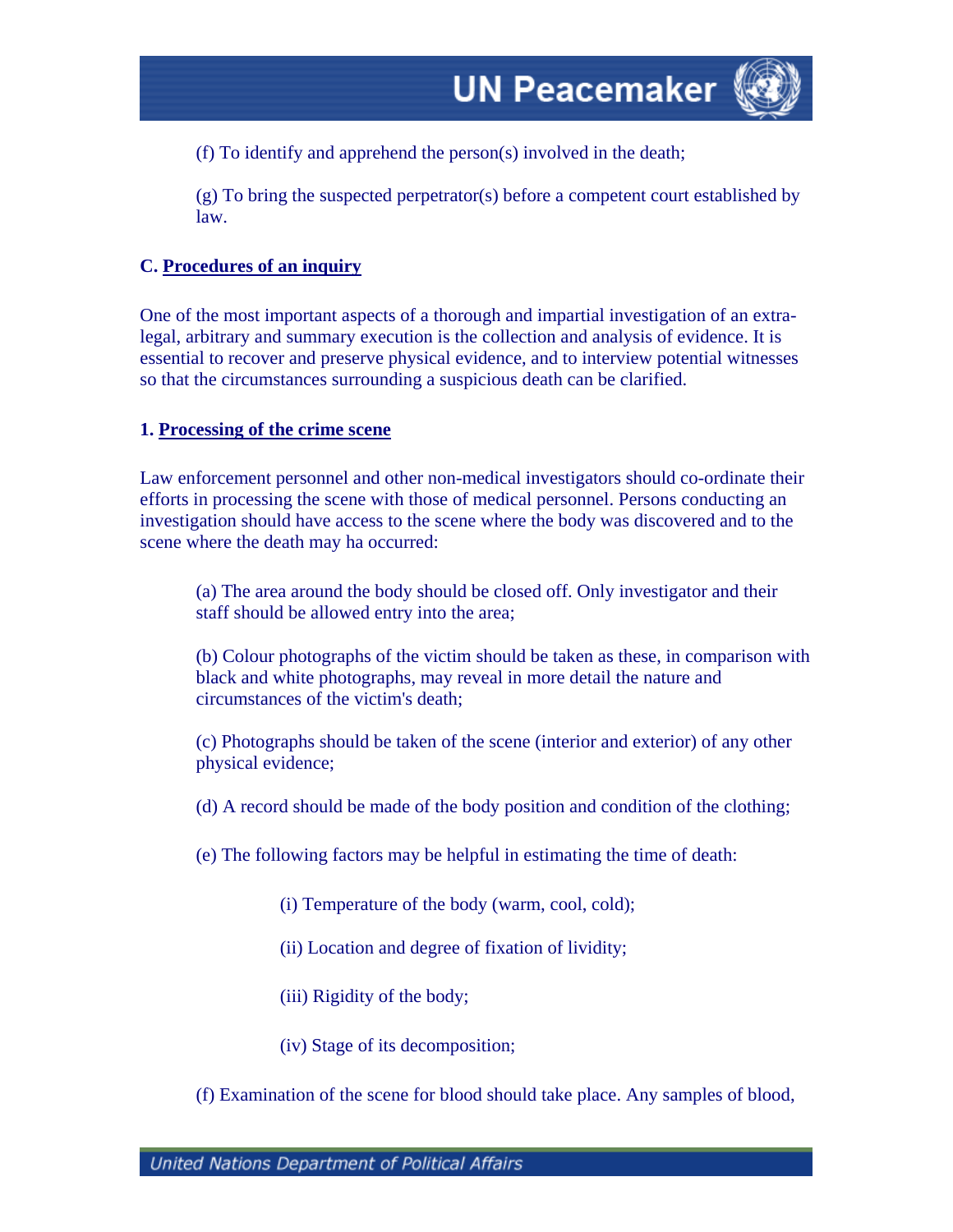

hair, fibres and threads should be collected and preserved;

(g) If the victim appears to have been sexually assaulted, this fact should be recorded;

(h) A record should be made of any vehicles found in the area;

(i) Castings should be made and preserved of pry marks, tyre or shoe impressions, or any other impressions of an evidentiary nature;

(j) Any evidence of weapons, such as guns, projectiles, bullets and cartridge cases, should be taken and preserved. When applicable, tests for gunshot residue and trace metal detection should be performed;

(k) Any fingerprints should be located, developed, lifted and preserved;

(l) A sketch of the crime scene to scale should be made showing all relevant details of the crime, such as the location of weapons, furniture, vehicles, surrounding terrain, including the position, height and width of items, and their relationship to each other;

(m) A record of the identity of all persons at the scene should be made, including complete names, addresses and telephone numbers;

(n) Information should be obtained from scene witnesses, including those who last saw the decedent alive, when, where and under what circumstances;

(o) Any relevant papers, records or documents should be saved for evidentiary use and handwriting analysis.

### **2. Processing of the evidence**

(a) The body must be identified by reliable witnesses and other objective methods;

(b) A report should be made detailing any observations at the scene, actions of investigators and disposition of all evidence recovered;

(c) Property forms listing all evidence should be completed;

(d) Evidence must be properly collected, handled, packaged, labelled and placed in safekeeping to prevent contamination and loss of evidence.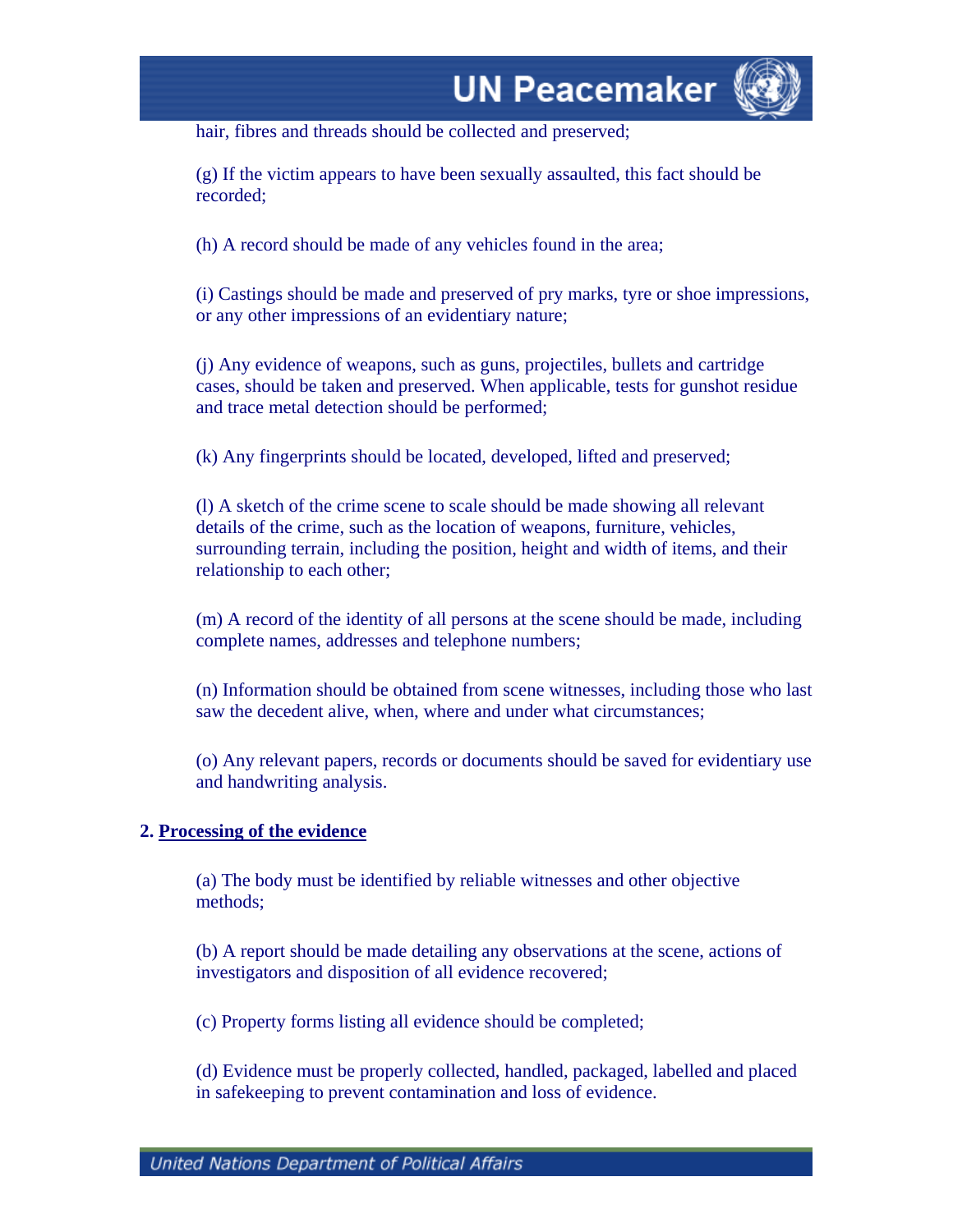

#### **3. Avenues to investigation**

(a) What evidence is there, if any, that the death was premeditated and intentional, rather than accidental? Is there any evidence of torture?

(b) What weapon or means was used and in what manner?

(c) How many persons were involved in the death?

(d) What other crime, if any, and the exact details thereof, was committed during or associated with the death?

(e) What was the relationship between the suspected perpetrator(s) and the victim prior to the death?

(f) Was the victim a member of any political, religious, ethnic or social group(s), and could this have been a motive for the death?

#### **4. Personal testimony**

(a) Investigators should identify and interview all potential witnesses to the crime, including:

- (i) Suspects;
- (ii) Relatives and friends of the victim;
- (iii) Persons who knew the victim;
- (iv) Individuals residing or located in the area of the crime;
- (v) Persons who knew or had knowledge of the suspects;

(vi) Persons who may have observed either the crime, the scene, the victim or the suspects in the week prior to the execution;

(vii) Persons having knowledge of possible motives;

(b) Interviews should take place as soon as possible and should be written and/or taped. All tapes should be transcribed and maintained;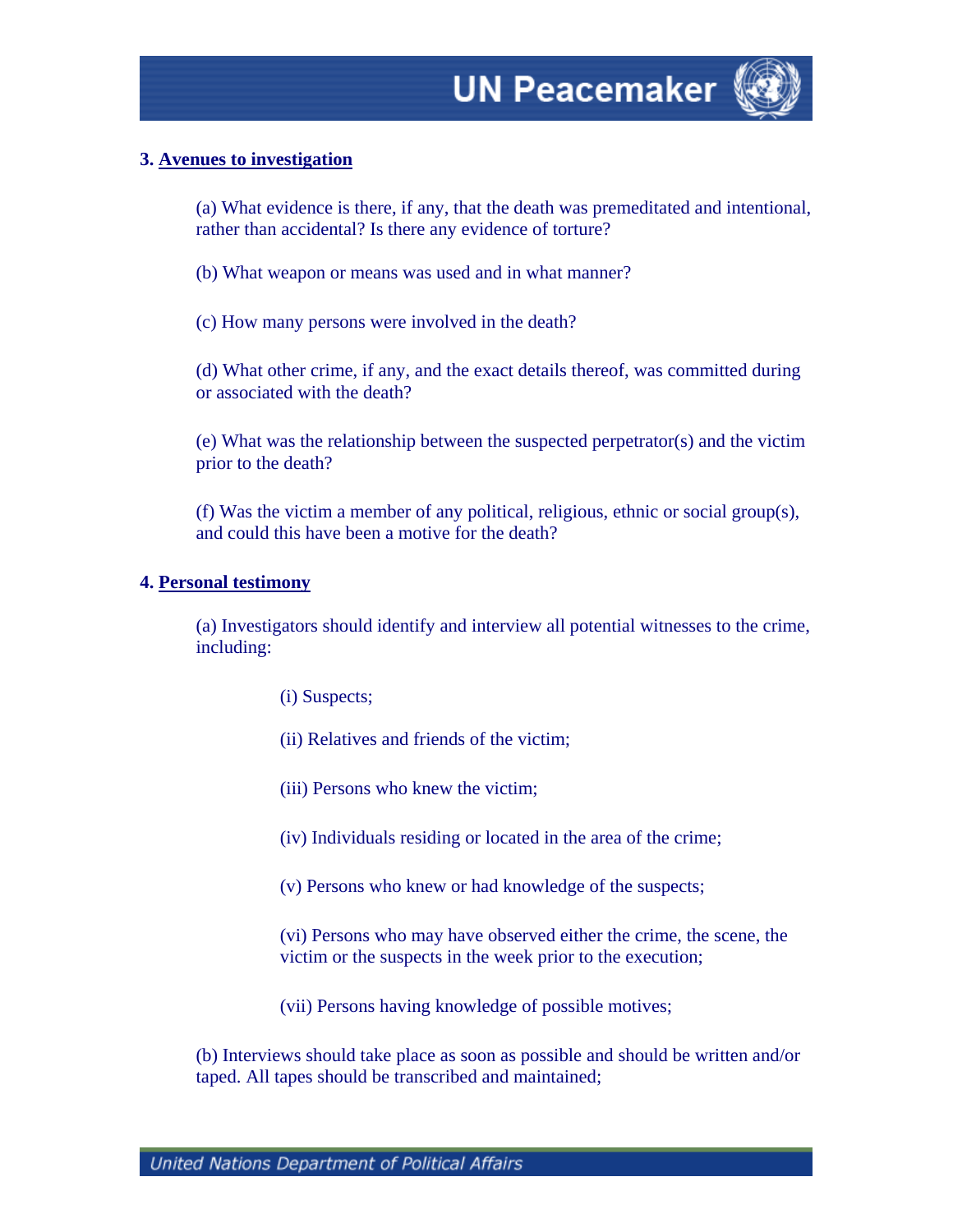

(c) Witnesses should be interviewed individually, and assurance should be given that any possible means of protecting their safety before, during and after the proceedings will be used, if necessary.

#### **D. Commission of inquiry**

In cases where government involvement is suspected, an objective and impartial investigation may not be possible unless a special commission of inquiry is established. A commission of inquiry may also be necessary where the expertise of the investigators is called into question. This section sets out factors that give rise to a presumption of government complicity, partiality or insufficient expertise on the part of those conducting the investigation. Any one of these presumptions should trigger the creation of a special commission of inquiry. It then sets out procedures that can be used as a model for the creation and function of commissions of inquiry. The procedures were derived from the experience of major inquiries that have been mounted to investigate executions or similarly grievous cases of human rights violations.

Establishing a commission of inquiry entails defining the scope of the inquiry, appointing commission members and staff, determining the type of proceedings to be followed and selecting procedures governing those proceedings, and authorizing the commission to report on its findings and make recommendations. Each of these areas will be covered separately.

### **1. Factors triggering a special investigation**

Factors that support a belief that the Government was involved in the execution, and that should trigger the creation of a special impartial investigation commission include:

(a) Where the political views, religious or ethnic affiliation, or social status of the victim give rise to a suspicion of government involvement or complicity in the death because of any one or combination of the following factors:

(i) Where the victim was last seen alive in police custody or detention;

(ii) Where the modus operandi is recognizably attributable to government-sponsored death squads;

(iii) Where persons in the Government or associated with the Government have attempted to obstruct or delay the investigation of the execution;

(iv) Where the physical or testimonial evidence essential to the investigation becomes unavailable.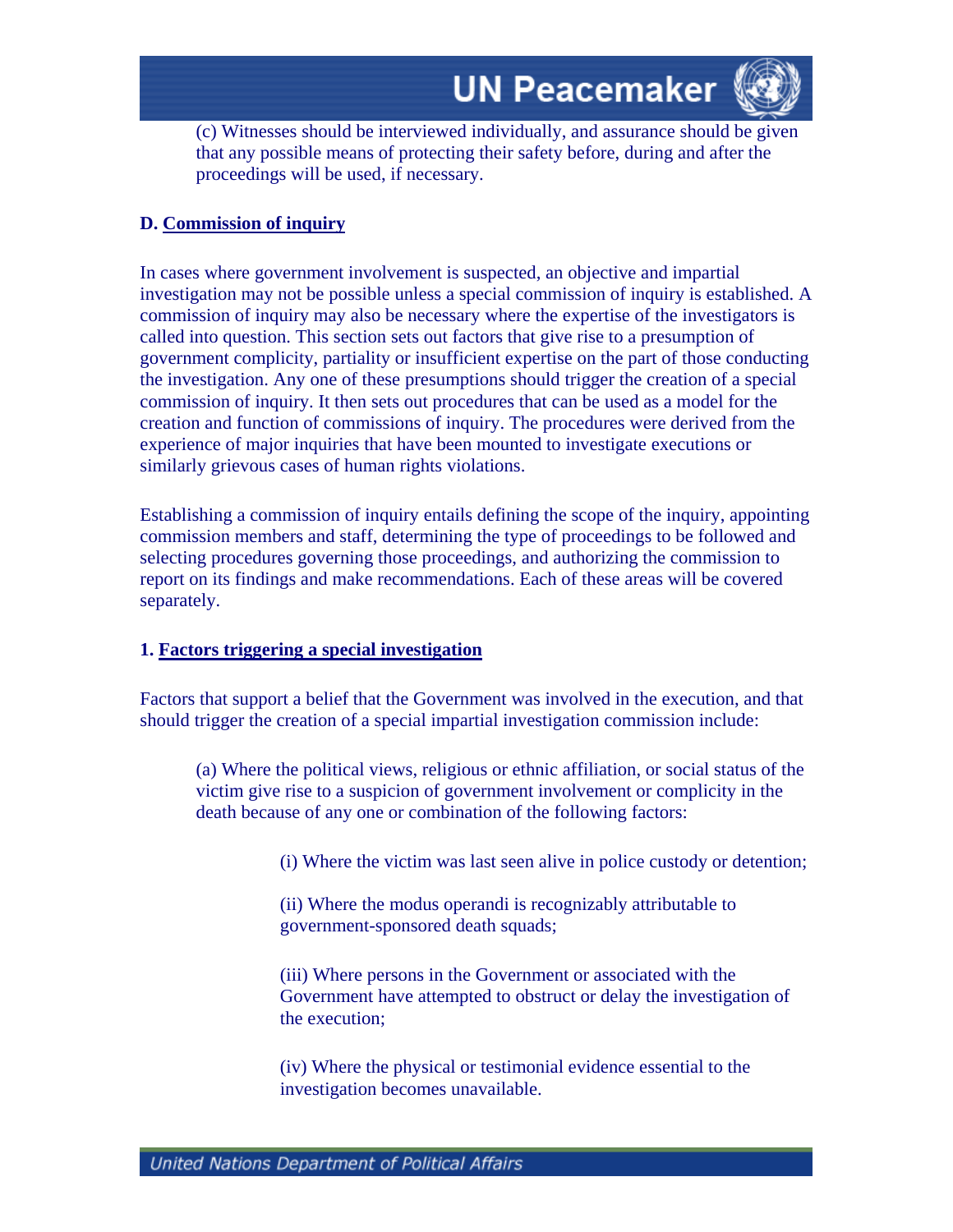(b) As set out in paragraph 11 of the Principles, an independent commission of inquiry or similar procedure should also be established where a routine investigation is inadequate for the following reasons:

- (i) The lack of expertise; or
- (ii) The lack of impartiality; or
- (iii) The importance of the matter; or
- (iv) The apparent existence of a pattern of abuse; or

(v) Complaints from the family of the victim about the above inadequacies or other substantial reasons.

#### **2. Defining the scope of the inquiry**

Governments and organizations establishing commissions of inquiry need to define the scope of the inquiry by including terms of reference in their authorization. Defining the commission's terms of reference can greatly increase its success by giving legitimacy to the proceedings, assisting commission members in reaching a consensus on the scope of inquiry and providing a measure by which the commission's final report can be judged. Recommendations for defining terms of reference are as follows:

(a) They should be neutrally framed so that they do not suggest a predetermined outcome. To be neutral, terms of reference must not limit investigations in areas that might uncover government responsibility for extra-legal, arbitrary and summary executions;

(b) They should state precisely which events and issues are to be investigated and addressed in the commission's final report;

(c) They should provide flexibility in the scope of inquiry to ensure that thorough investigation by the commission is not hampered by overly restrictive or overly broad terms of reference. The necessary flexibility may be accomplished, for example by permitting the commission to amend its terms of reference as necessary. It is important, however, that the commission keep the public informed of any amendments to its charge.

#### **3. Power of the commission**

The principles set out in a general manner the powers of the commission. More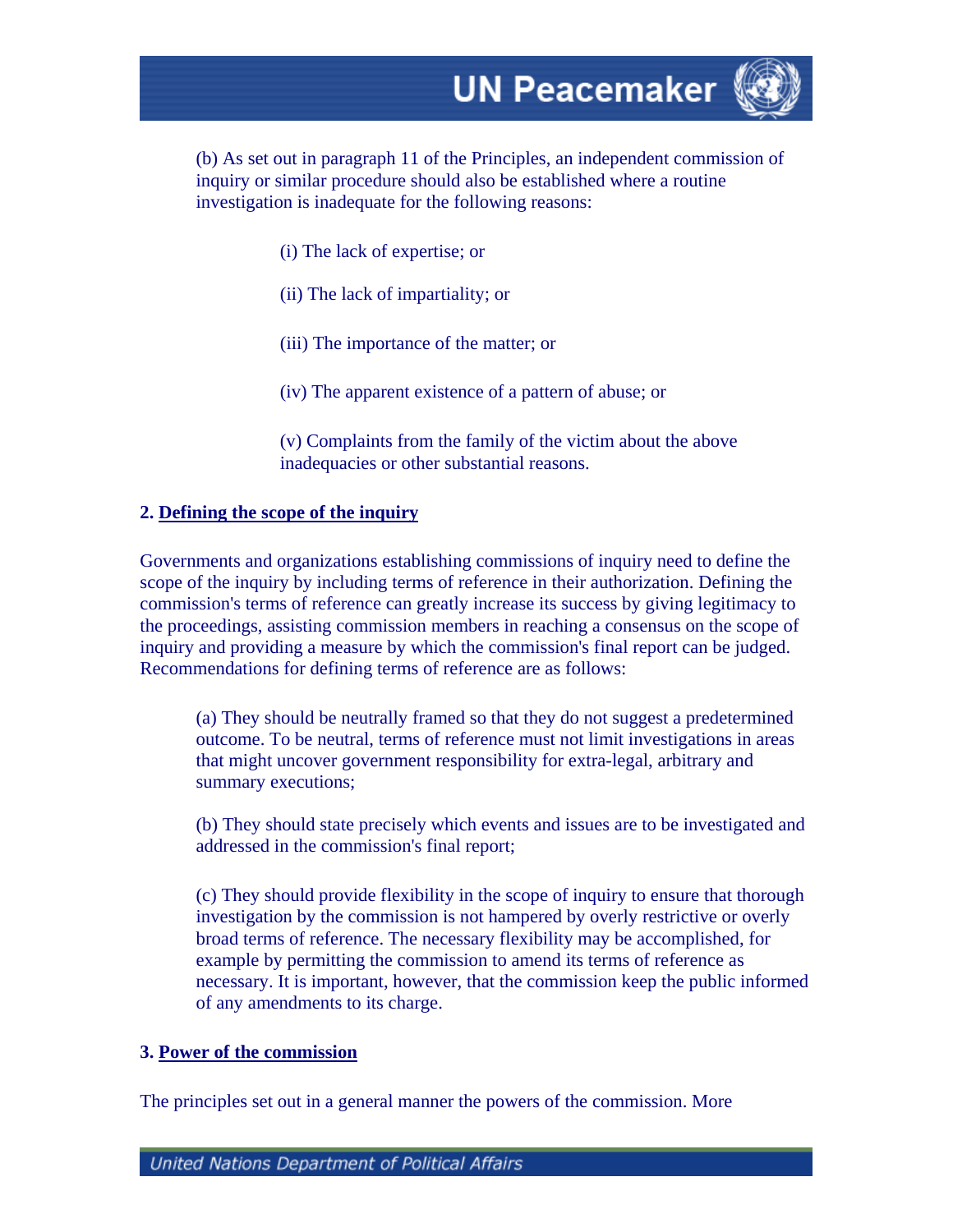

(a) To have the authority to obtain all information necessary to the inquiry, for example, for determining the cause, manner and time of death, including the authority to compel testimony under legal sanction, to order the production of documents including government and medical records, and to protect witnesses, families of the victim and other sources;

(b) To have the authority to issue a public report;

(c) To have the authority to prevent the burial or other disposal of the body until an adequate postmortem examination has been performed;

(d) To have the authority to conduct on-site visits, both at the scene where the body was discovered and at the scene where the death may have occurred;

(e) To have the authority to receive evidence from witnesses and organizations located outside the country.

#### **4. Membership qualifications**

Commission members should be chosen for their recognized impartiality, competence and independence as individuals:

**Impartiality.** Commission members should not be closely associated with any individual, government entity, political party or other organization potentially implicated in the execution or disappearance, or an organization or group associated with the victim, as this may damage the commission's credibility.

**Competence**. Commission members must be capable of evaluating and weighing evidence, and exercising sound judgement. If possible, commissions of inquiry should include individuals with expertise in law, medicine, forensic science and other specialized fields, as appropriate.

**Independence**. Members of the commission should have a reputation in their community for honesty and fairness.

### **5. Number of commissioners**

The Principles do not contain a provision on the number of members of the commission, but it would not be unreasonable to note that objectivity of the investigation and commission's findings may, among other things, depend on whether it has three or more members rather than one or two. Investigations into extra-legal, arbitrary and summary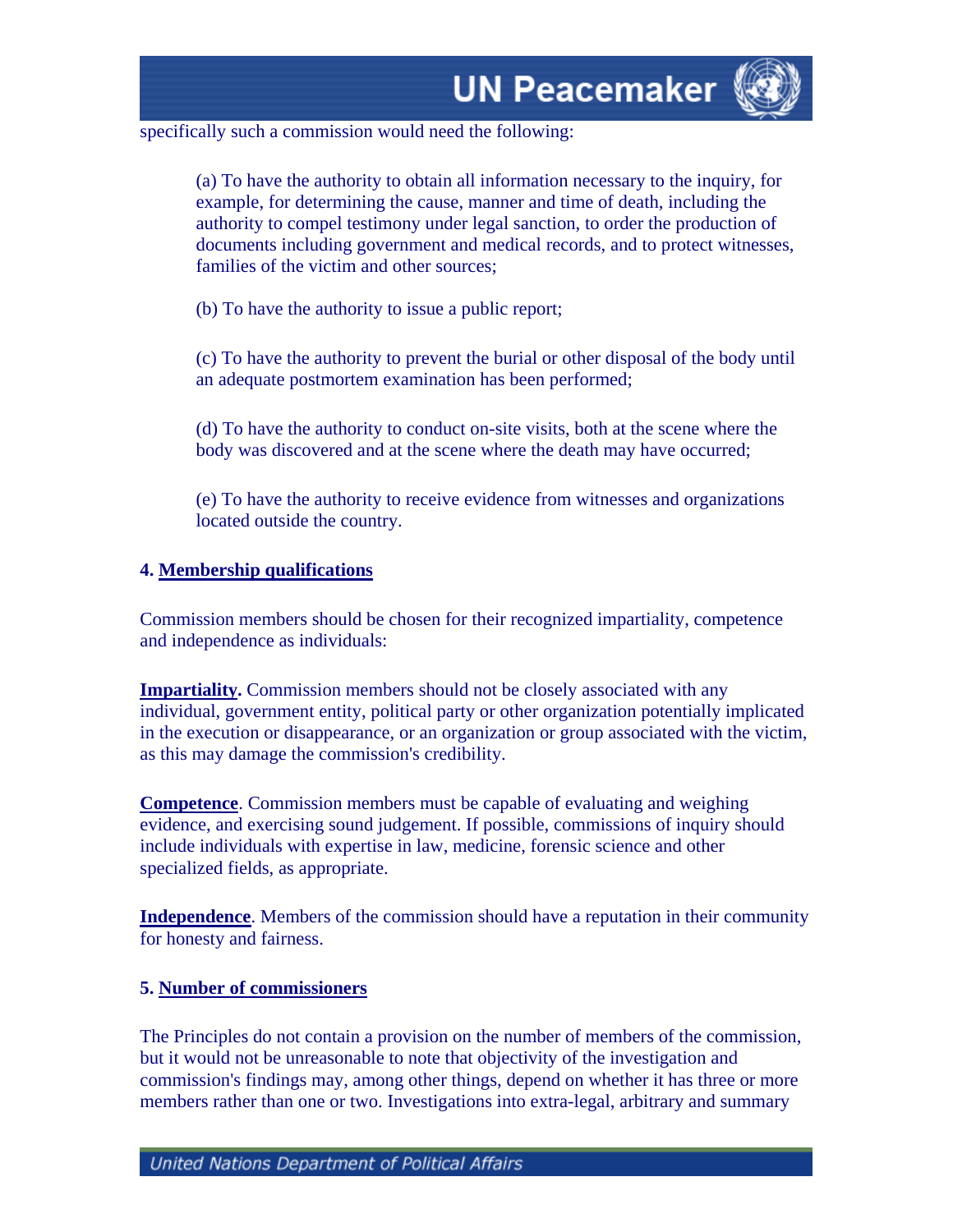

executions should, in general, not be conducted by a single commissioner. A single, isolated commissioner will generally be limited in the depth of investigation he or she can conduct alone. In addition, a single commissioner will have to make controversial and important decisions without debate, and will be particularly vulnerable to governmental and other outside pressure.

#### **6. Choosing a commission counsel**

Commissions of inquiry should have impartial, expert counsel. Where the commission is investigating allegations of governmental misconduct, it would be advisable to appoint counsel outside the Ministry of Justice. The chief counsel to the commission should be insulated from political influence, as through civil service tenure, or status as a wholly independent member of the bar.

#### **7. Choosing expert advisors**

The investigation will often require expert advisors. Technical expertise in such areas as pathology, forensic science and ballistics should be available to the commission.

#### **8. Choosing investigators**

To conduct a completely impartial and thorough investigation, the commission will almost always need its own investigators to pursue leads and to develop evidence. The credibility of an inquiry will be significantly enhanced to the extent that the commission can rely on its own investigators.

#### **9. Protection of witnesses**

(a) The Government shall protect complainants, witnesses, those conducting the investigation, and their families from violence, threats of violence or any other form of intimidation;

(b) If the commission concludes that there is a reasonable fear of persecution, harassment, or harm to any witness or prospective witness, the commission may find it advisable:

(i) To hear the evidence in camera;

(ii) To keep the identity of the informant or witness confidential;

(iii) To use only such evidence as will not present a risk of identifying the witness;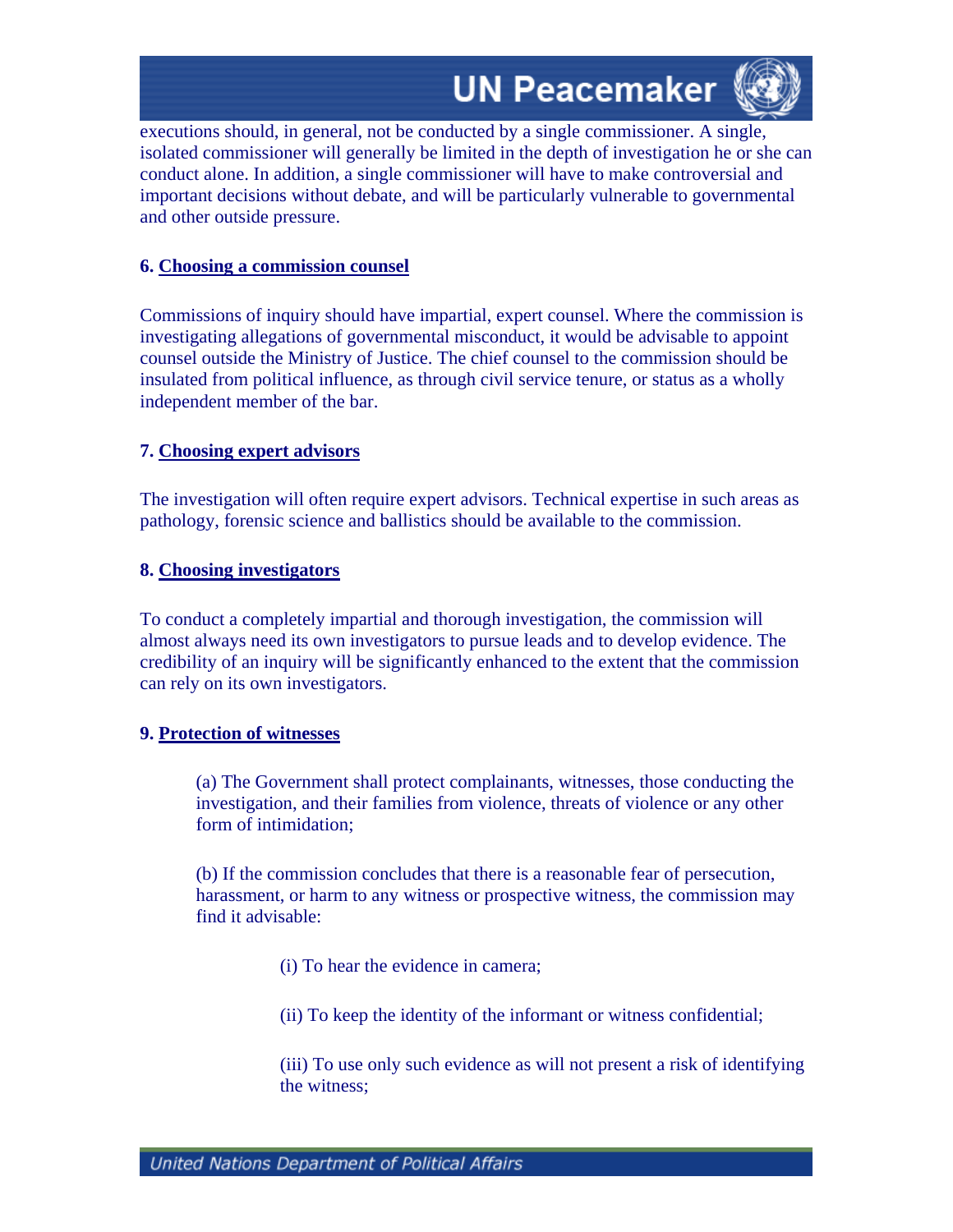

(iv) To take any other appropriate measures.

#### **10. Proceedings**

It follows from general principles of criminal procedure that hearings should be conducted in public, unless in camera proceedings are necessary to protect the safety of a witness. In camera proceedings should be recorded and the closed, unpublished record kept in a known location.

Occasionally, complete secrecy may be required to encourage testimony, and the commission will want to hear witnesses privately, informally and without recording testimony.

#### **11. Notice of inquiry**

Wide notice of the establishment of a commission and the subject of the inquiry should be given. The notice should also include an invitation to submit relevant information and/or written statements to the commission, and instructions to persons wishing to testify. Notice can be disseminated through newspapers, magazines, radio, television, leaflets and posters.

#### **12. Receipt of evidence**

Power to compel evidence. As emphasized in Principle 10 (see annex I), commissions of inquiry should have the power to compel testimony and production of documents: in this context, Principle 10 refers to "the authority to oblige officials" allegedly involved in extra-legal, arbitrary and summary executions. Practically, this authority may involve the power to impose fines or sentences if the Government or individuals refuse to comply.

Use of witness statements. Commissions of inquiry should invite persons to testify or submit written statements as a first step in gathering evidence Written statements may become an important source of evidence if their author become afraid to testify, cannot travel to proceedings, or are otherwise unavailable.

Use of evidence from other proceedings. Commissions of inquiry should review other proceedings that could provide relevant information. For example the commission should obtain the findings from an inquest into cause of death conducted by a coroner or medical examiner. Such inquests generally rely on postmortem or autopsy examinations. A commission of inquiry should review the inquest and the results of the autopsy presented to the inquest to determine if they were conducted thoroughly and impartially. If the inquest and autopsy were so conducted, the coroner's findings are entitled to be given great weight.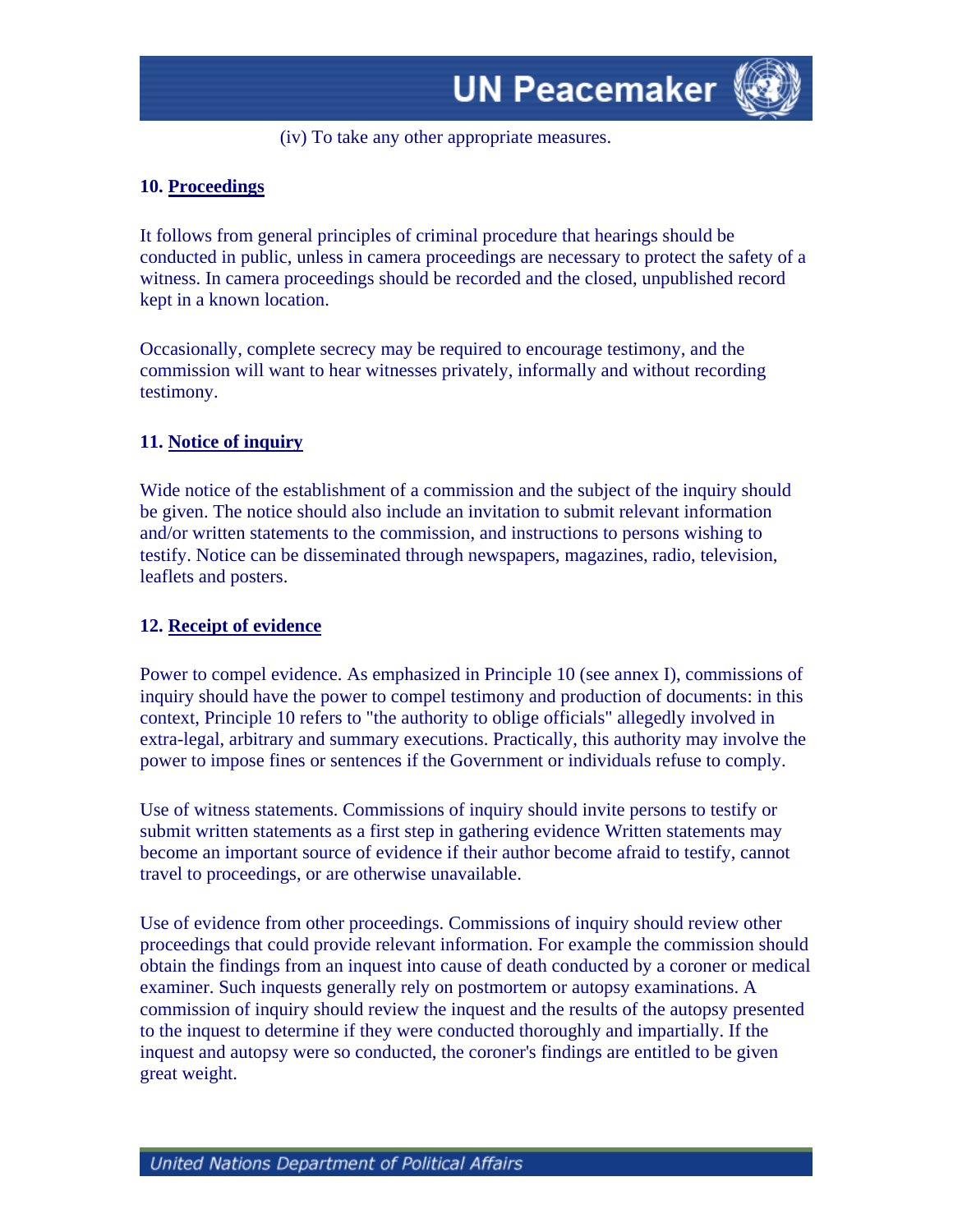

As mentioned in Principle 16, families of the deceased and their legal representatives shall be informed of, and have access to, any hearing and to all information relevant to the investigation, and shall be entitled to present evidence. This particular emphasis on the role of the family as a party to the proceedings implies the specially important role the family's interests play in the conduct of the investigation. However, all other interested parties should also have the opportunity at being heard. As mentioned in Principle 10, the investigative body shall be entitled to issue summons to witnesses, including the officials allegedly involved and to demand the production of evidence. All these witnesses should be permitted legal counsel if they are likely to be harmed by the inquiry, for example, when their testimony could expose them to criminal charges or civil liability. Witnesses may not be compelled to testify against themselves regarding matter unrelated to the scope of inquiry.

There should be an opportunity for the effective questioning of witnesses by the commission. Parties to the inquiry should be allowed to submit written questions to the commission.

### **14. Evaluation of evidence**

The commission shall assess all information and evidence it receives to determine its relevance, veracity, reliability and probity. The commission should evaluate oral testimony based upon the demeanour and overall credibility of the witness. Corroboration of evidence from several sources will increase the probative value of such evidence. The reliability of hearsay evidence from several sources will increase the probative value of such evidence. The reliability of hearsay evidence must be considered carefully before the commission should accept it as fact. Testimony not tested by cross-examination must also be viewed with caution. In camera testimony preserved in a closed record or not recorded at all is often not subjected to cross-examination and therefore may be given less weight.

#### **15. The report of the commission**

As stated in Principle 17, the commission should issue a public report within a reasonable period of time. It may be added that where the commission is not unanimous in its findings, the minority commissioner(s) should file a dissenting opinion.

From the practical experience gathered, commission of inquiry reports should contain the following information:

(a) The scope of inquiry and terms of reference;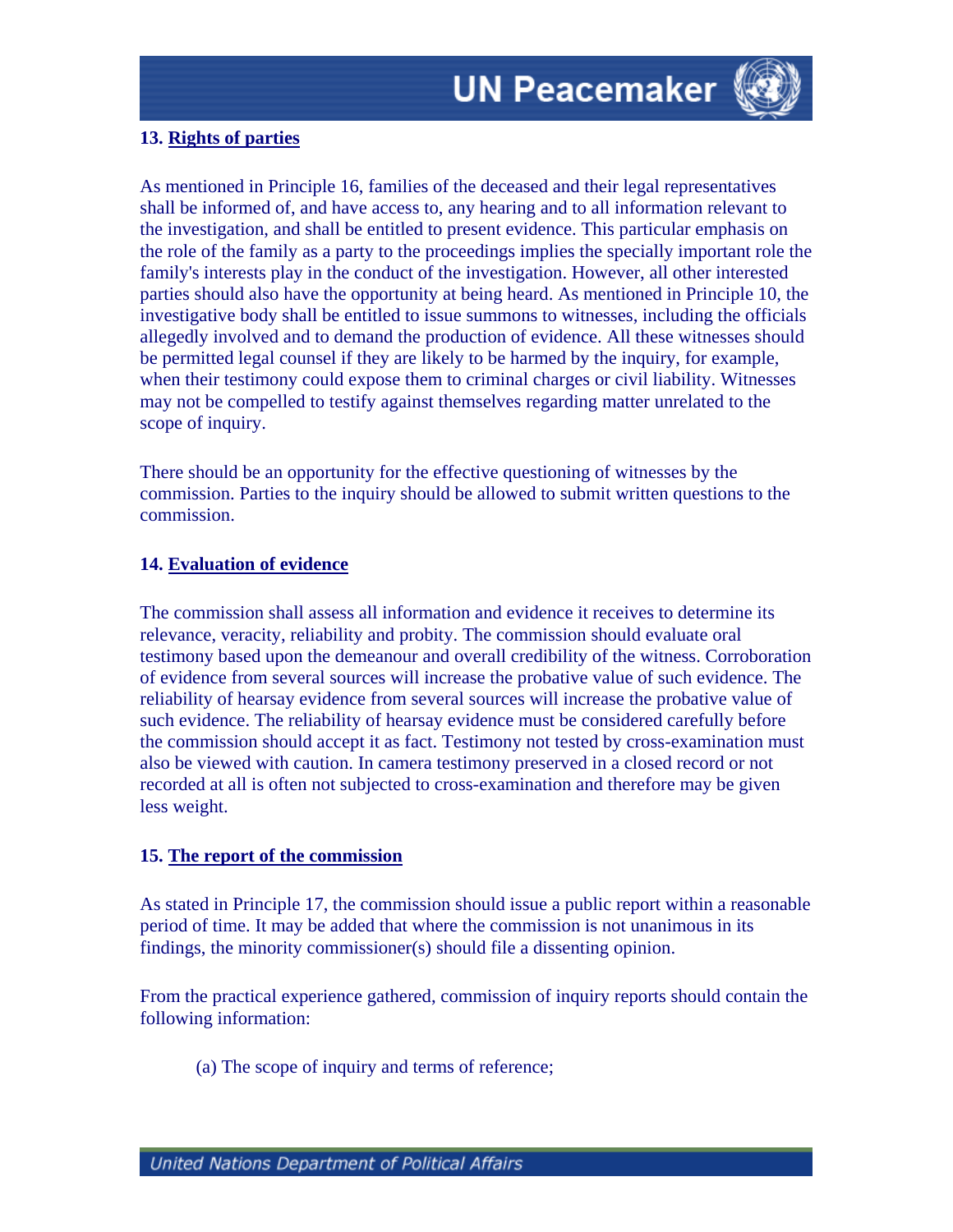

(b) The procedures and methods of evaluating evidence;

(c) A list of all witnesses who have testified, except for those whose identities are withheld for protection and who have testified in camera, and exhibits received in evidence;

(d) The time and place of each sitting (this might be annexed to the report);

(e) The background to the inquiry such as relevant social, political and economic conditions;

(f) The specific events that occurred and the evidence upon which such findings are based;

(g) The law upon which the commission relied;

- (h) The commission's conclusions based upon applicable law and findings of fact;
- (i) Recommendations based upon the findings of the commission.

#### **16**. **Response of the Government**

The Government should either reply publicly to the commission's report or should indicate what steps it intends to take in response to the report.

## **IV. MODEL AUTOPSY PROTOCOL**

### **A. Introduction**

Difficult or sensitive cases should ideally be the responsibility of an objective, experienced, well-equipped and well-trained prosector (the person performing the autopsy and preparing the written report) who is separate from any potentially involved political organization or entity. Unfortunately, this ideal is often unattainable. This proposed model autopsy protocol includes a comprehensive checklist of the steps in a basic forensic postmortem examination that should be followed to the extent possible given the resources available. Use of this autopsy protocol will permit early and final resolution of potentially controversial cases and will thwart the speculation and innuendo that are fueled by unanswered, partially answered or poorly answered questions in the investigation of an apparently suspicious death.

This model autopsy protocol is intended to have several applications and may be of value to the following categories of individuals: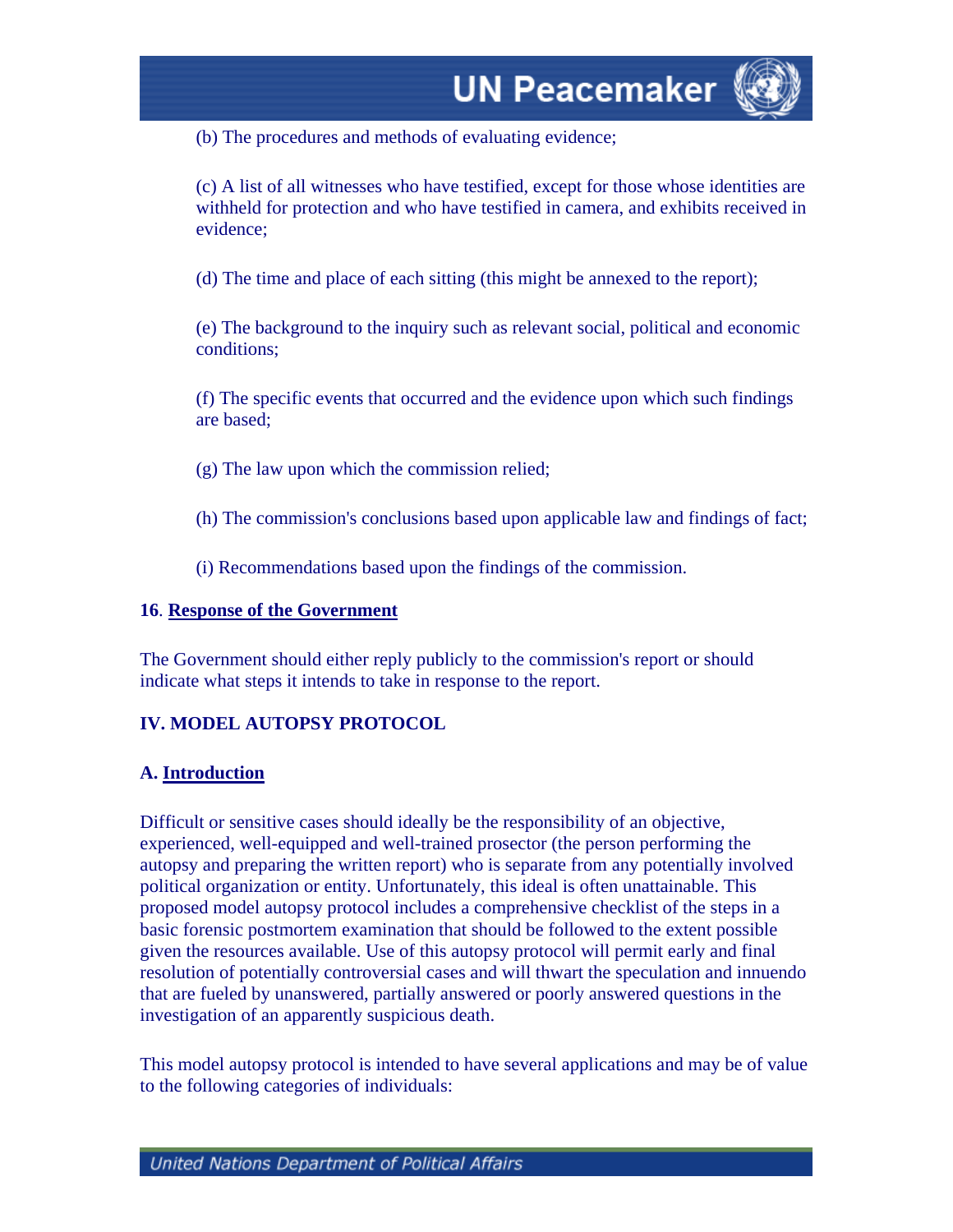

(a) Experienced forensic pathologists may follow this model autopsy protocol to ensure a systematic examination and to facilitate meaningful positive or negative criticism by later observers. While -trained pathologists may justifiably abridge certain aspects of the postmortem examination or written descriptions of their findings in routine cases, abridged examinations or reports are never appropriate in potentially controversial cases. Rather, a systematic and comprehensive examination and report are required to prevent the omission or loss of important details;

(b) General pathologists or other physicians who have not been trained in forensic pathology but are familiar with basic postmortem examination techniques may supplement their customary autopsy procedures with this model autopsy protocol. It may also alert them to situations in which they should seek consultation, as written material cannot replace the knowledge gained through experience;

(c) Independent consultants whose expertise has been requested in observing, performing or reviewing an autopsy may cite this model autopsy protocol and its proposed minimum criteria as a basis for their actions or opinions;

(d) Governmental authorities, international political organizations, law enforcement agencies, families or friends of decedents, or representatives of potential defendants charged with responsibility for a death may use this model autopsy protocol to establish appropriate procedures for the postmortem examination prior to its performance;

(e) Historians, journalists, attorneys, judges, other physicians and representatives of the public may also use this model autopsy protocol as a benchmark for evaluating an autopsy and its findings;

(f) Governments or individuals who are attempting either to establish or upgrade their medicolegal system for investigating deaths may use this model autopsy protocol as a guideline, representing the procedures and goals to be incorporated into an ideal medicolegal system.

While performing any medicolegal death investigation, the prosector should collect information that will establish the identity of the deceased, the time and place of death, the cause of death, and the manner or mode of death (homicide, suicide, accident or natural).

It is of the utmost importance that an autopsy performed following a controversial death be thorough in scope. The documentation and recording of the autopsy findings should be equally thorough so as to permit meaningful use of the autopsy results (see annex II). It is important to have as few omissions or discrepancies as possible, as proponents of different interpretations of a case may take advantage of any perceived shortcomings in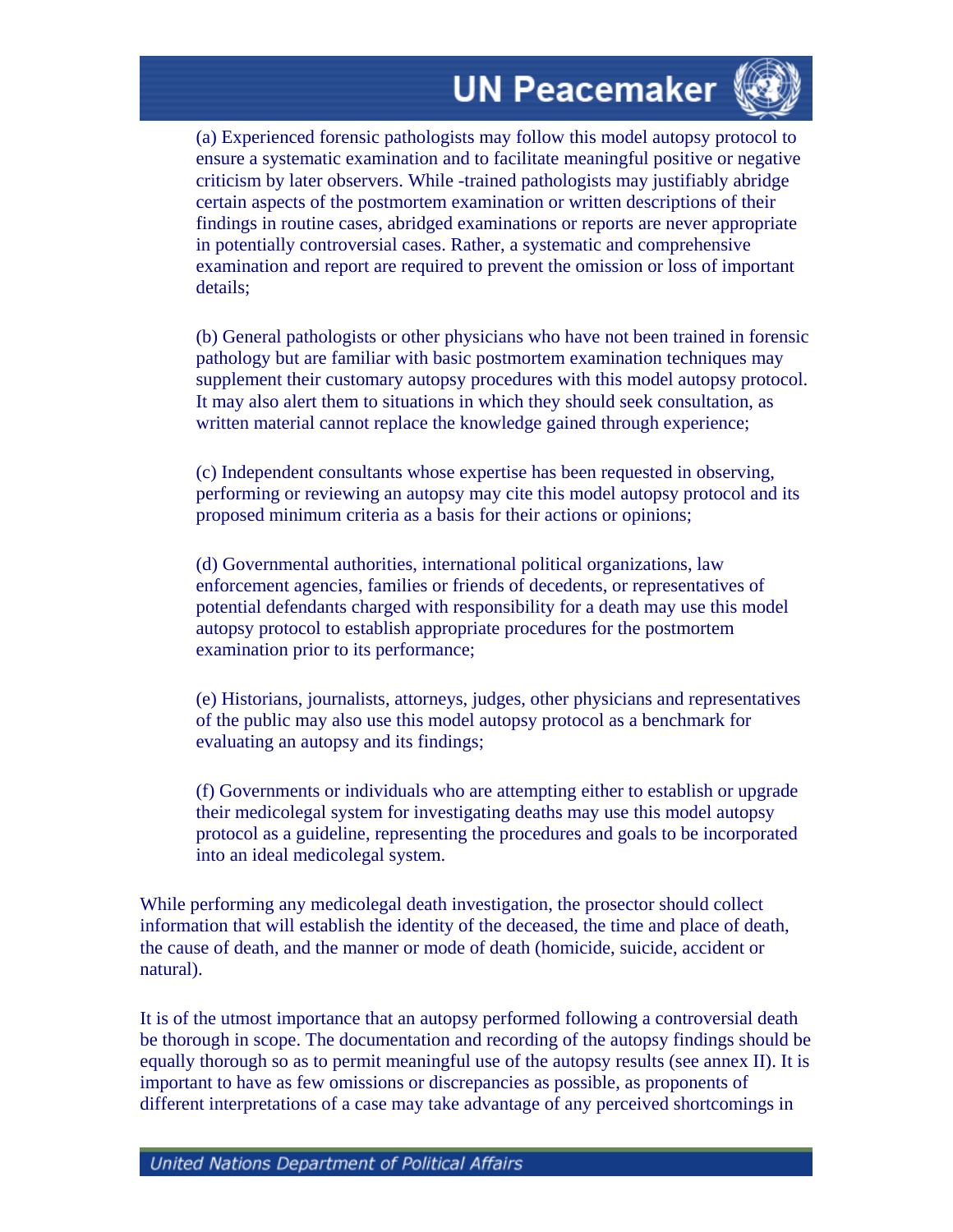

the investigation. An autopsy performed in a controversial death should meet certain minimum criteria if the autopsy report is to be proffered as meaningful or conclusive by the prosector, the autopsy's sponsoring agency or governmental unit, or anyone else attempting to make use of such an autopsy's findings or conclusions.

This model autopsy protocol is designed to be used in diverse situations. Resources such as autopsy rooms, X-ray equipment or adequately trained personnel are not available everywhere. Forensic pathologists must operate under widely divergent political systems. In addition, social and religious customs vary widely throughout the world; an autopsy is an expected and routine procedure in some areas, while it is abhorred in others. A prosector, therefore, may not always be able to follow all of the steps in this protocol when performing autopsies. Variation from this protocol may be inevitable or even preferable in some cases. It is suggested, however, that any major deviations, with the supporting reasons, should be noted.

It is important that the body should be made available to the prosector for a minimum of 12 hours in order to assure an adequate and unhurried examination. Unrealistic limits or conditions are occasionally placed upon the prosector with respect to the length of time permitted for the examination or the circumstances under which an examination is allowed. When conditions are imposed, the prosector should be able to refuse to perform a compromised examination and should prepare a report explaining this position. Such a refusal should not be interpreted as indicating that an examination was unnecessary or inappropriate. If the prosector decides to proceed with the examination notwithstanding difficult conditions or circumstances, he or she should include in the autopsy report an explanation of the limitations or impediments.

Certain steps in this model autopsy protocol have been emphasized by the use of boldface type. These represent the most essential elements of the protocol.

#### **B. Proposed model autopsy protocol**

#### **1. Scene investigation**

The prosector(s) and medical investigators should have the right of access to the scene where the body is found. The medical personnel should be notified immediately to assure that no alteration of the body has occurred. If access to the scene was denied, if the body was altered or if information was withheld, this should be stated in the prosector's report.

A system for co-ordination between the medical and non-medical investigators (e.g. law enforcement agencies) should be established. This should address such issues as how the prosector will be notified and who will be in charge of the scene. Obtaining certain types of evidence is often the role of the non-medical investigators, but the medical investigators who have access to the body at the scene of death should perform the following steps:

(a) Photograph the body as it is found and after it has been moved;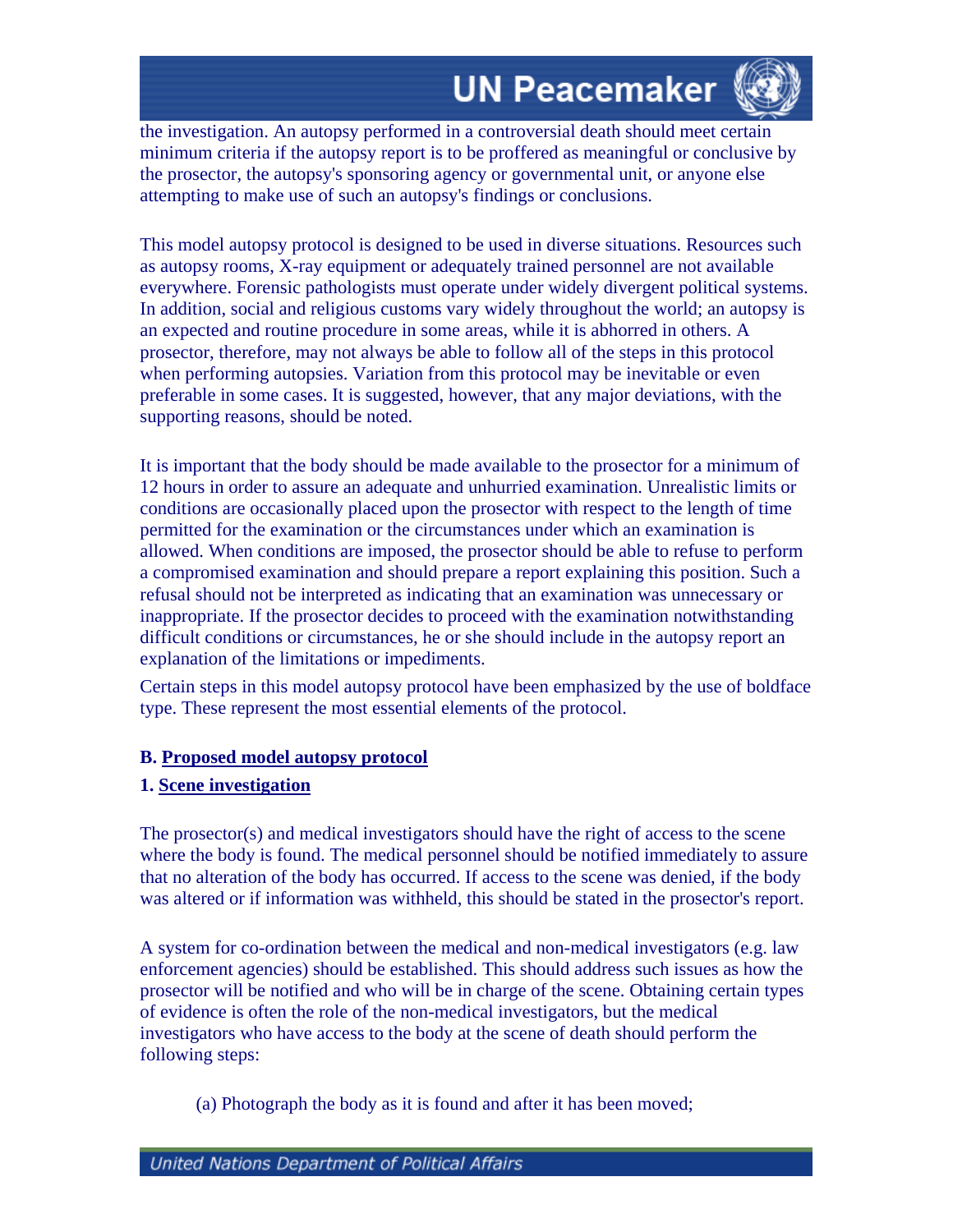

(c) Protect the deceased's hands, e.g. with paper bags;

(d) Note the ambient temperature. In cases where the time of death is an issue, rectal temperature should be recorded and any insects present should be collected for forensic entomological study. Which procedure is applicable will depend on the length of the apparent postmortem interval;

(e) Examine the scene for blood, as this may be useful in identifying suspects;

(f) Record the identities of all persons at the scene;

(g) Obtain information from scene witnesses, including those who last saw the decedent alive, and when, where and under what circumstances. Interview any emergency medical personnel who may have had contact with the body;

(h) Obtain identification of the body and other pertinent information from friends or relatives. Obtain the deceased's medical history from his or her physician(s) and hospital charts, including any previous surgery, alcohol or drug use, suicide attempts and habits;

(i) Place the body in a body pouch or its equivalent. Save this pouch after the body has been removed from it;

(j) Store the body in a secure refrigerated location so that tampering with the body and its evidence cannot occur;

(k) Make sure that projectiles, guns, knives and other weapons are available for examination by the responsible medical personnel;

(l) If the decedent was hospitalized prior to death, obtain admission or blood specimens and any X-rays, and review and summarize hospital records;

(m) Before beginning the autopsy, become familiar with the types of torture or violence that are prevalent in that country or locale (see annex II).

#### **2. Autopsy**

The following Protocol should be followed during the autopsy:

#### United Nations Department of Political Affairs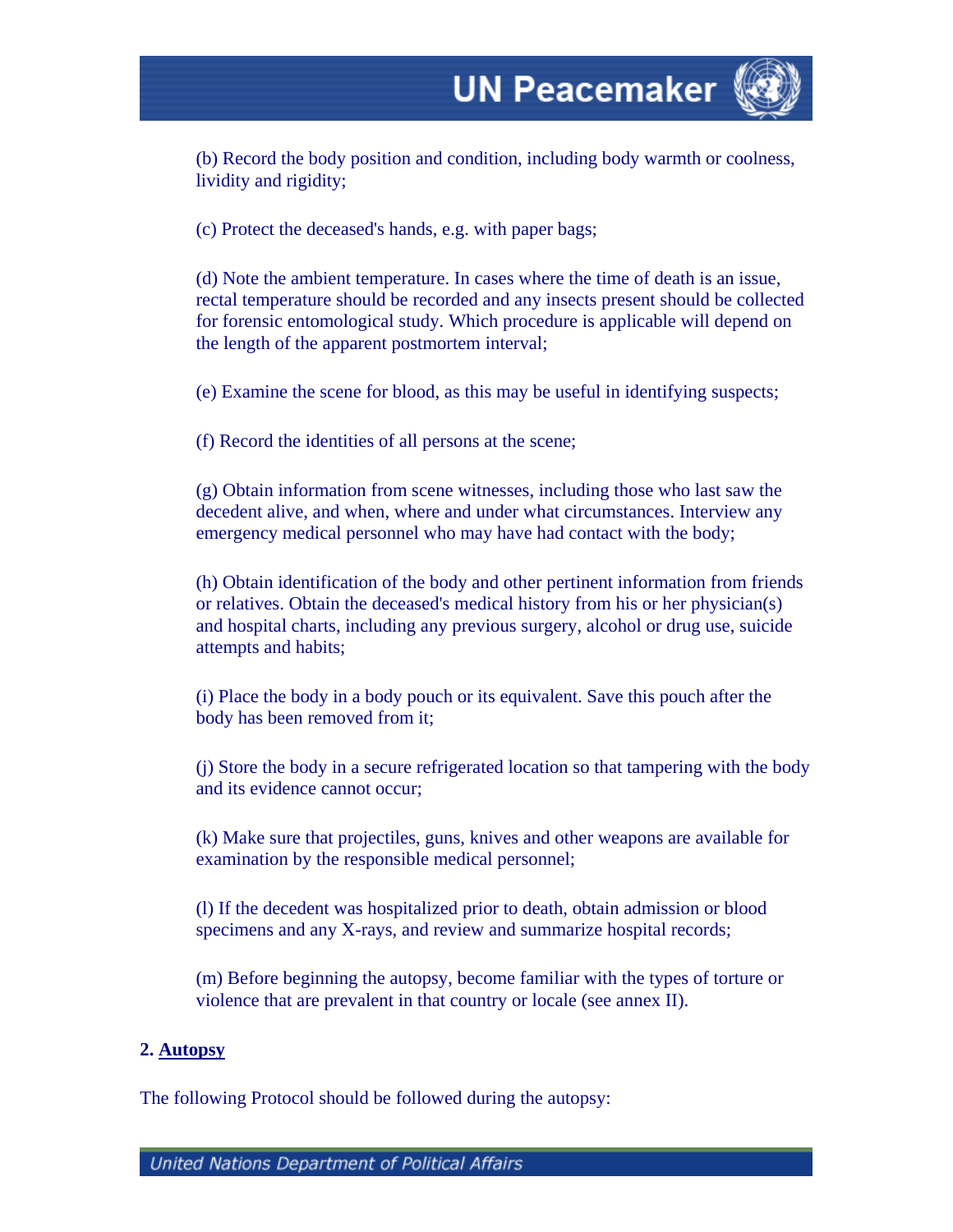(a) Record the date, starting and finishing times, and place of the autopsy (a complex autopsy may take as long as an entire working day);

(b) Record the name(s) of the prosector(s), the participating assistant(s), and all other persons present during the autopsy, including the medical and/or scientific degrees and professional, political or administrative affiliations(s) of each. Each person's role in the autopsy should be indicated, and one person should be designated as the principal prosector who will have the authority to direct the performance of the autopsy. Observers and other team members are subject to direction by, and should not interfere with, the principal prosector. The time(s) during the autopsy when each person is present should be included. The use of a "sign-in" sheet is recommended;

(c) Adequate photographs are crucial for thorough documentation of autopsy findings:

> (i) Photographs should be in colour (transparency or negative/ print), in focus, adequately illuminated, and taken by a professional or good quality camera. Each photograph should contain a ruled reference scale, an identifying case name or number, and a sample of standard grey. A description of the camera (including the lens "f-number" and focal length), film and the lighting system must be included in the autopsy report. If more than one camera is utilized, the identifying information should be recorded for each. Photographs should also include information indicating which camera took each picture, if more than one camera is used. The identity of the person taking the photographs should be recorded;

(ii) Serial photographs reflecting the course of the external examination must be included. Photograph the body prior to and following undressing, washing or cleaning and shaving;

(iii) Supplement close-up photographs with distant and/or immediate range photographs to permit orientation and identification of the closeup photographs;

(iv) Photographs should be comprehensive in scope and must confirm the presence of all demonstrable signs of injury or disease commented upon in the autopsy report;

(v) Identifying facial features should be portrayed (after washing or cleaning the body), with photographs of a full frontal aspect of the face, and right and left profiles of the face with hair in normal position and with hair retracted, if necessary, to reveal the ears;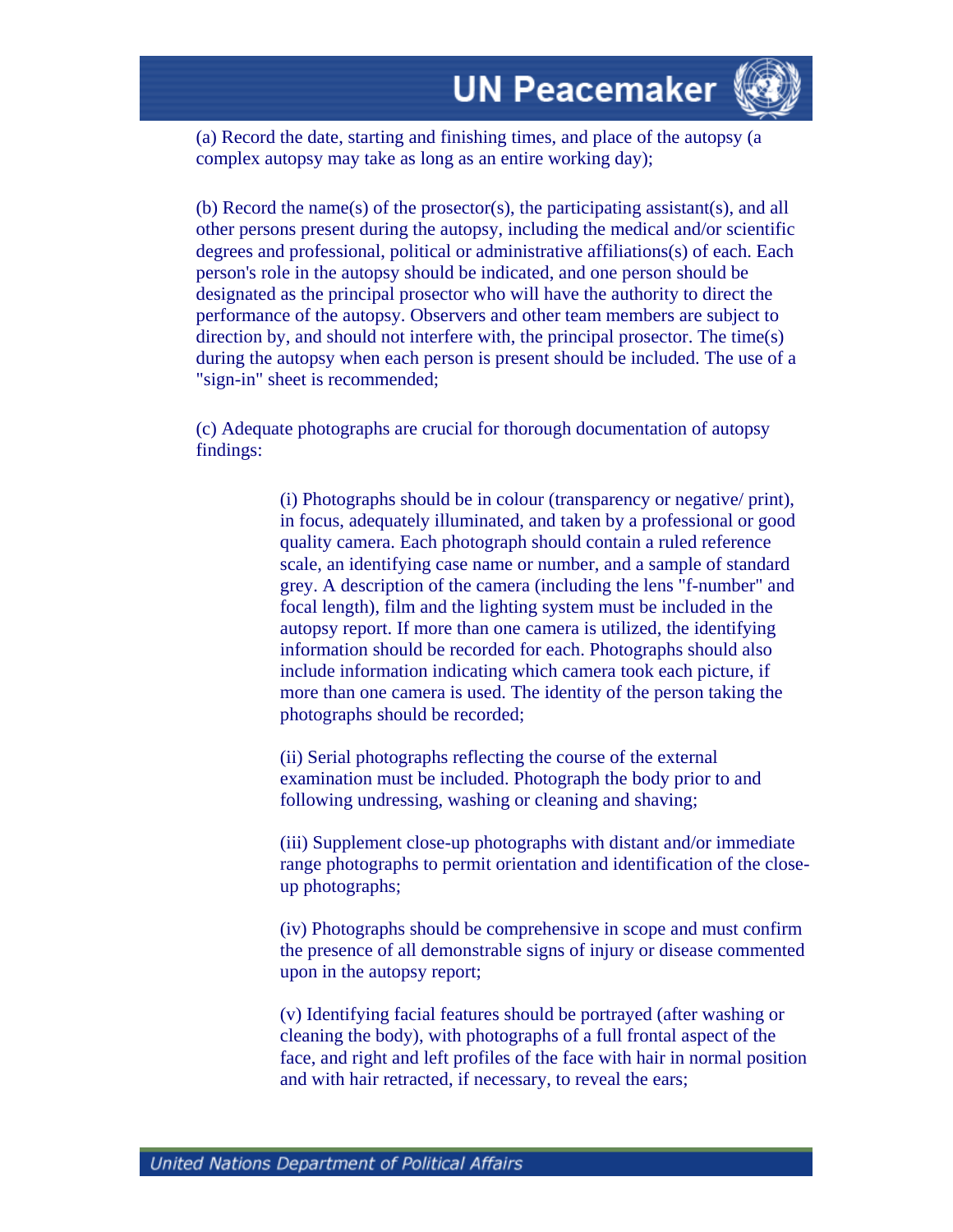

(d) Radiograph the body before it is removed from its pouch or wrappings. X-rays should be repeated both before and after undressing the body. Fluoroscopy may also be performed. Photograph all X-ray films;

> (i) Obtain dental X-rays, even if identification has been established in other ways;

(ii) Document any skeletal system injury by X-ray. Skeletal X-rays may also record anatomic defects or surgical procedures. Check especially for fractures of the fingers, toes and other bones in the hands and feet. Skeletal X-rays may also aid in the identification of the deceased, by detecting identifying characteristics, estimating age and height, and determining sex and race. Frontal sinus films should also be taken, as these can be particularly useful for identification purposes;

(iii) Take X-rays in gunshot cases to aid in locating-the projectile(s). Recover, photograph and save any projectile or major projectile fragment that is seen on an X-ray. Other radio-opaque objects (pacemakers, artificial joints or valves, knife fragments etc.) documented with X-rays should also be removed, photographed and saved;

(iv) Skeletal X-rays are essential in children to assist in determining age and developmental status;

(e) Before the clothing is removed, examine the body and the clothing. Photograph the clothed body. Record any jewellery present;

(f) The clothing should be carefully removed over a clean sheet or body pouch. Let the clothing dry if it is bloody or wet. Describe the clothing that is removed and label it in a permanent fashion. Either place the clothes in the custody of a responsible person or keep them, as they may be useful as evidence or for identification;

(g) The external examination, focusing on a search for external evidence of injury is, in most cases, the most important portion of the autopsy;

> (i) Photograph all surfaces - 100 per cent of the body area. Take good quality, well-focused, colour photographs with adequate illumination;

> (ii) Describe and document the means used to make the identification. Examine the body and record the deceased's apparent age, length, weight, sex, head hair style and length, nutritional status, muscular development and colour of skin, eyes and hair (head, facial and body);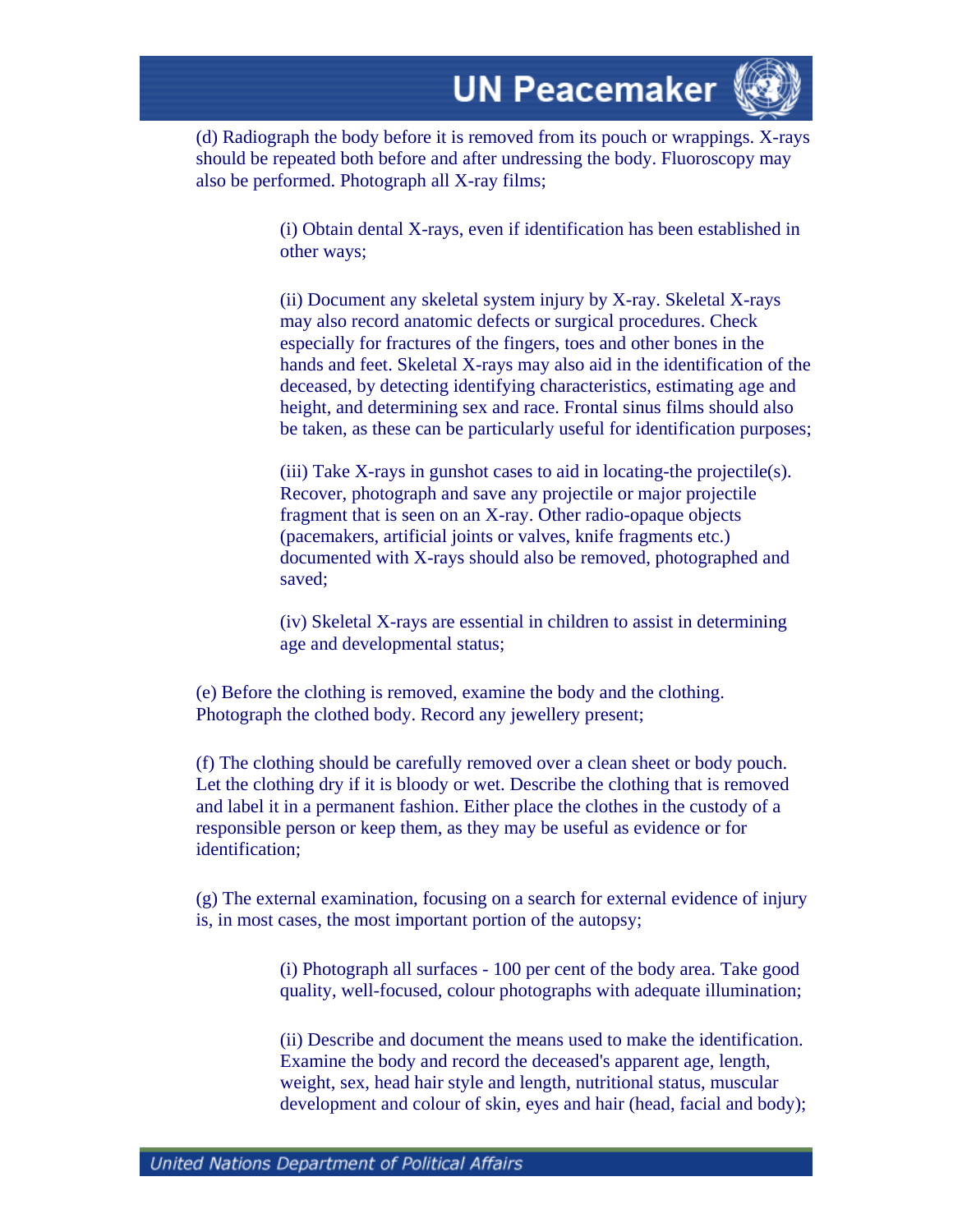

(iv) Record the degree, location and fixation of rigor and livor mortis;

(v) Note body warmth or coolness and state of preservation; note any decomposition changes, such as skin slippage. Evaluate the general condition of the body and note adipocere formation, maggots, eggs or anything else that suggests the time or place of death;

(vi) With all injuries, record the size, shape, pattern, location (related to obvious anatomic landmarks), colour, course, direction, depth and structure involved. Attempt to distinguish injuries resulting from therapeutic measures from those unrelated to medical treatment. In the description of projectile wounds, note the presence or absence of soot, gunpowder, or singeing. If gunshot residue is present, document it photographically and save it for analysis. Attempt to determine whether the gunshot wound is an entry or exit wound. If an entry wound is present and no exit wound is seen, the projectile must be found and saved or accounted for. Excise wound tract tissue samples for microscopic examination. Tape together the edges of knife wounds to assess the blade size and characteristics;

(vii) Photograph all injuries, taking two colour pictures of each, labelled with the autopsy identification number on a scale that is oriented parallel or perpendicular to the injury. Shave hair where necessary to clarify an injury, and take photographs before and after shaving. Save all hair removed from the site of the injury. Take photographs before and after washing the site of any injury. Wash the body only after any blood or material that may have come from an assailant has been collected and saved;

(viii) Examine the skin. Note and photograph any scars, areas of keloid formation, tattoos, prominent moles, areas of increased or decreased pigmentation, and anything distinctive or unique such as birthmarks. Note any bruises and incise them for delineation of their extent. Excise them for microscopic examination. The head and genital area should be checked with special care. Note any injection sites or puncture wounds and excise them to use for toxicological evaluation. Note any abrasions and excise them; microscopic sections may be useful for attempting to date the time of injury. Note any bite marks; these should be photographed to record the dental pattern, swabbed for saliva testing (before the body is washed) and excised for microscopic examination. Bite marks should also be analysed by a forensic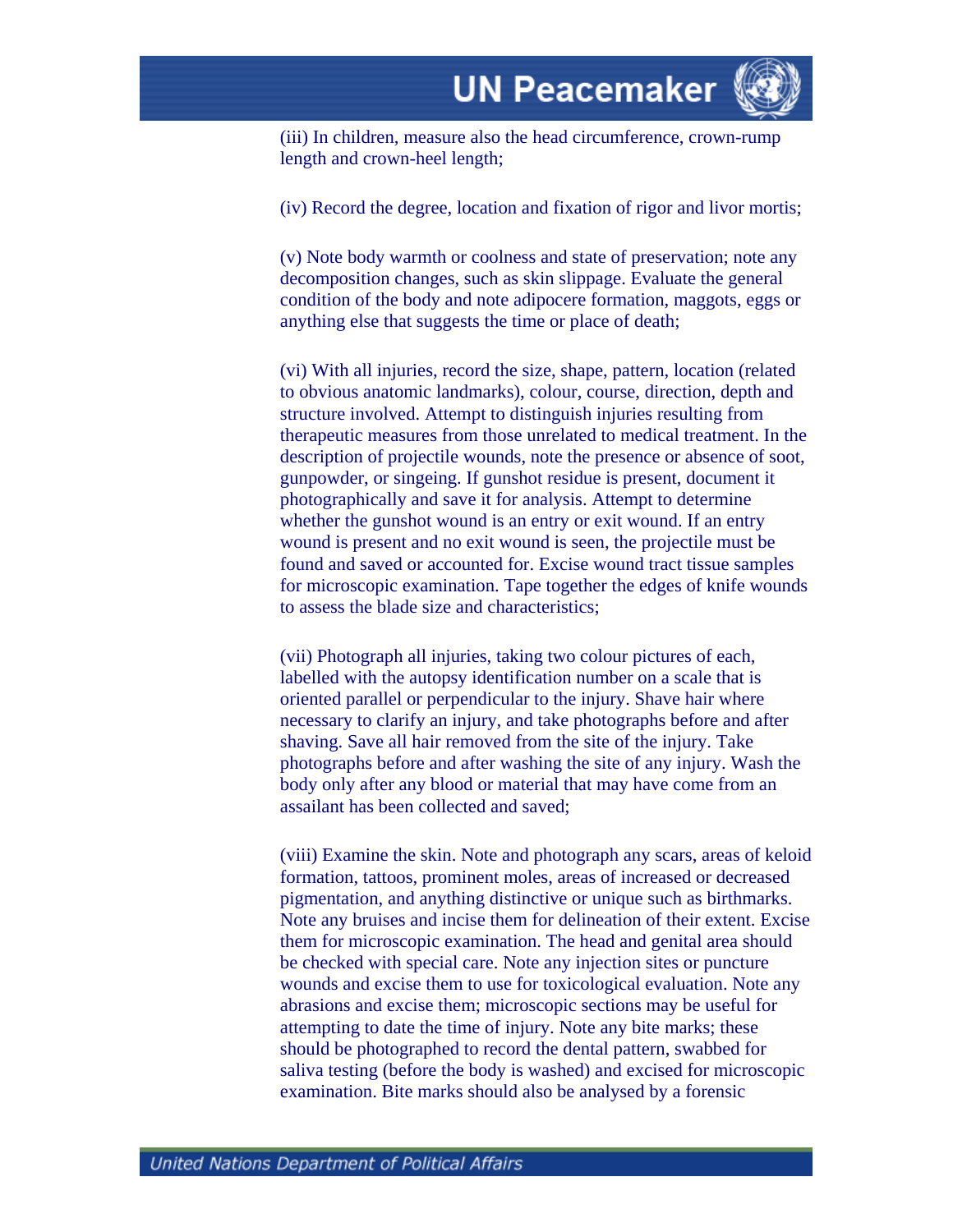

odontologist, if possible. Note any burn marks and attempt to determine the cause (burning rubber, a cigarette, electricity, a blowtorch, acid, hot oil etc.). Excise any suspicious areas for microscopic examination, as it may be possible to distinguish microscopically between burns caused by electricity and those caused by heat;

(ix) Identify and label any foreign object that is recovered, including its relation to specific injuries. Do not scratch the sides or tip of any projectiles. Photograph each projectile and large projectile fragment with an identifying label, and then place each in a sealed, padded and labelled container in order to maintain the chain of custody;

(x) Collect a blood specimen of at least 50 cc from a subclavian or femoral vessel;

(xi) Examine the head and external scalp, bearing in mind that injuries way be hidden by the hair. Shave hair where necessary. Check for fleas and lice, as these way indicate unsanitary conditions prior to death. Note any alopecia as this may be caused by malnutrition, heavy metals (e.g. thallium), drugs or traction. Pull, do not cut, 20 representative head hairs and save them, as hair may also be useful for detecting some drugs and poisons;

(xii) Examine the teeth and note their condition. Record any that are absent, loose or damaged, and record all dental work (restorations, fillings etc.), using a dental identification system to identify each tooth. Check the gums for periodontal disease. Photograph dentures, if any, and save them if the decedent's identity is unknown. Remove the mandible and maxilla if necessary for identification. Check the inside of the mouth and note any evidence of trauma, injection sites, needle marks or biting of the lips, cheeks or tongue. Note any articles or substances in the mouth. In cases of suspected sexual assault, save oral fluid or get a swab for spermatozoa and acid phosphatase evaluation. (Swabs taken at the tooth-gum junction and samples from between the teeth provide the best specimens for identifying spermatozoa.) Also take swabs from the oral cavity for seminal fluid typing. Dry the swabs quickly with cool, blown air if possible, and preserve them in clean plain paper envelopes. If rigor mortis prevents an adequate examination, the masseter muscles may be cut to permit better exposure;

(xiii) Examine the face and note if it is cyanotic or if petechiae are present;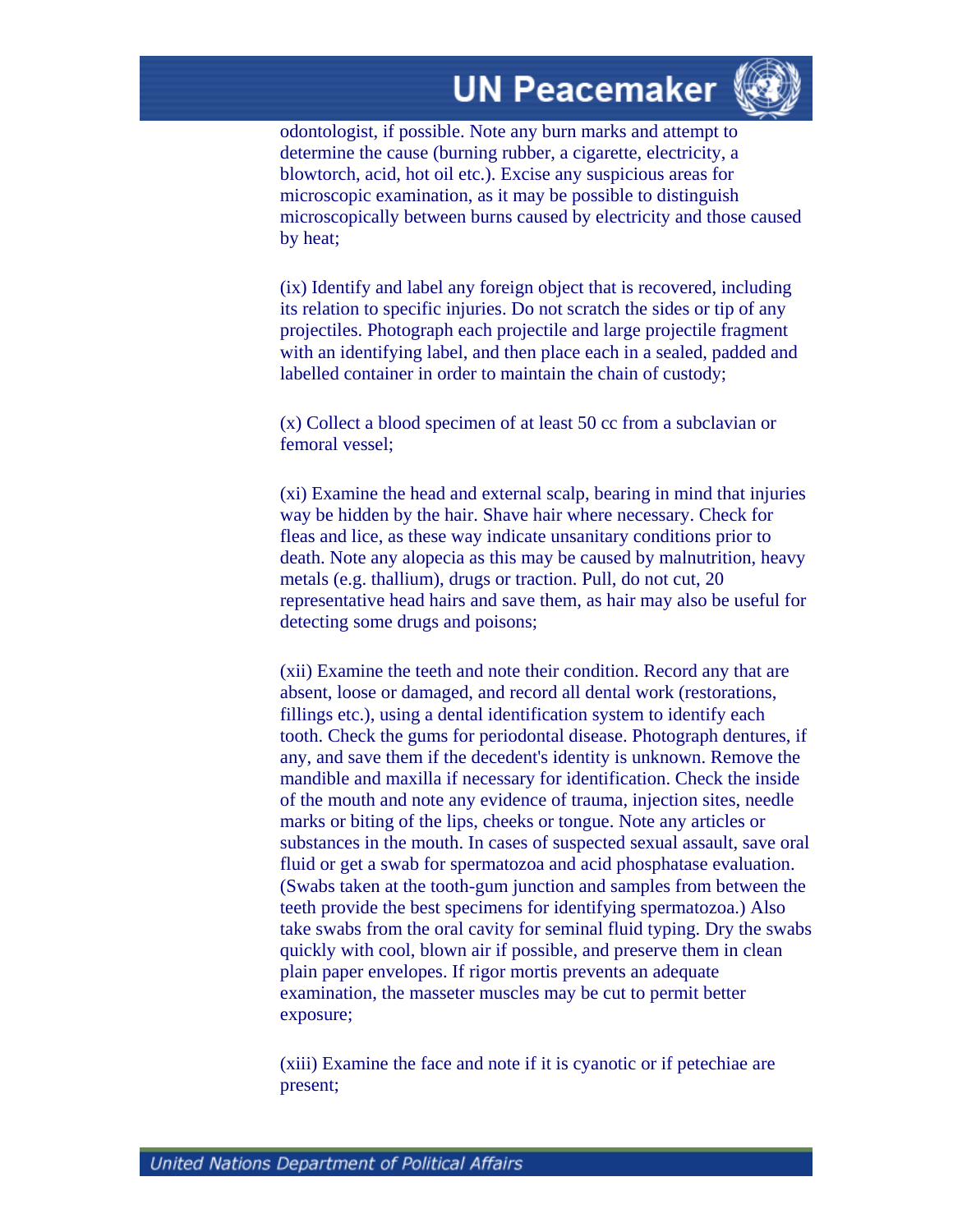

a. Examine the eyes and view the conjunctiva of both the globes and the eyelids. Note any petechiae in the upper on lower eyelids. Note any scleral icterus. Save contact lenses, if any are present. Collect at least 1 ml of vitreous humor from each eye;

b. Examine the nose and ears and note any evidence of trauma, haemorrhage or other abnormalities. Examine the tympanic membranes;

(xiv) Examine the neck externally on all aspects and note any contusions, abrasions or petechia. Describe and document injury patterns to differentiate manual, ligature and hanging strangulation. Examine the neck at the conclusion of the autopsy, when the blood has drained out of the area and the tissues are dry;

(xv) Examine all surfaces of the extremities: arms, forearms, wrists, hands, legs and feet, and note any "defence" wounds. Dissect and describe any injuries. Note any bruises about the wrists or ankles that may suggest restraints such as handcuffs or suspension. Examine the medial and lateral surfaces of the fingers, the anterior forearms and the backs of the knees for bruises;

(xvi) Note any broken or missing fingernails. Note any gunpowder residue on the hands, document photographically and save it for analysis. Take fingerprints in all cases. If the decedent's identity is unknown and fingerprints cannot be obtained, remove the "glove" of the skin, if present. Save the fingers if no other means of obtaining fingerprints is possible. Save finger nail clippings and any under-nail tissue (nail scrapings). Examine the fingernail and toenail beds for evidence of object having been pushed beneath the nails. Nails can be removed b, dissecting the lateral margins and proximal base, and then the undersurface of the nails can be inspected. If this is done, the hands must be photographed before and after the nails are removed. Carefully examine the soles of the feet, noting any evidence of beating. Incise the soles to delineate the extent of any injuries. Examine the palms and knees, looking especially for glass shards or lacerations;

(xvii) Examine the external genitalia and note the presence of any foreign material or semen. Note the size, location and number of any abrasions or contusions. Note any injury to the inner thighs or perianal area. Look for peri-anal burns;

(xviii) In cases of suspected sexual assault, examine all potentially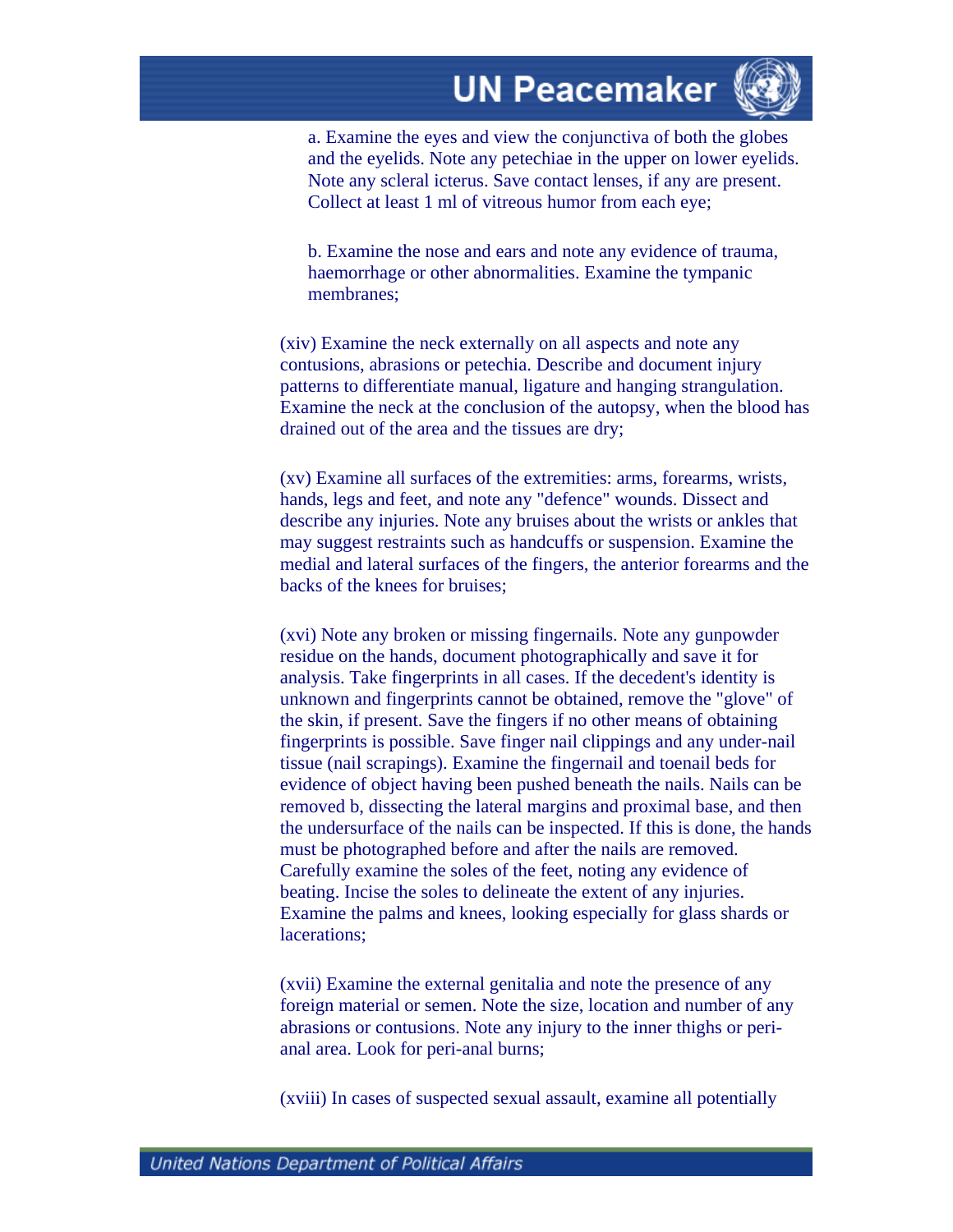

involved orifices. A speculum should be used to examine the vaginal walls. Collect foreign hair by combing the pubic hair. Pull and save at least 20 of the deceased's own pubic hairs, including roots. Aspirate fluid from the vagina and/or rest, for acid phosphatase, blood group and spermatozoa evaluation. Take swabs from the same areas for seminal fluid typing. Dry the swabs quickly with cool, blown air if possible, and preserve them in clean plain paper envelopes;

(xix) The length of the back, the buttocks and extremities including wrists and ankles must be systematically incised to look for deep injuries. The shoulders, elbows, hips and knee joints must also be incised to look for ligamentous injury;

(h) The internal examination for internal evidence of injury should clarify and augment the external examination;

> (i) Be systematic in the internal examination. Perform the examination either by body regions or by systems, including the cardiovascular, respiratory, biliary, gastrointestinal, reticuloendothelial, genitourinary, endocrine, musculoskeletal, and central nervous systems. Record the weight, size, shape, colour and consistency of each organ, and note any neoplasia, inflammation, anomalies, haemorrhage, ischemia, infarcts, surgical procedures or injuries. Take sections of normal and any abnormal areas of each organ for microscopic examination. Take samples of any fractured bones for radiographic and microscopic estimation of the age of the fracture;

> (ii) Examine the chest. Note any abnormalities of the breasts. Record any rib fractures, noting whether cardiopulmonary resuscitation was attempted. Before opening, check for pneumothoraces. Record the thickness of subcutaneous fat. Immediately after opening the chest, evaluate the pleural cavities and the pericardial sac for the presence of blood or other fluid, and describe and quantify any fluid present. Save any fluid present until foreign objects are accounted for. Note the presence of air embolism, characterized by frothy blood within the right atrium and right ventricle. Trace any injuries before removing the organs. If blood is not available at other sites, collect a sample directly from the heart. Examine the heart, noting degree and location of coronary artery disease or other abnormalities. Examine the lungs, noting any abnormalities;

> (iii) Examine the abdomen and record the amount of subcutaneous fat. Retain 50 grams of adipose tissue for toxicological evaluation. Note the interrelationships of the organs. Trace any injuries before removing the organs. Note any fluid or blood present in the peritoneal cavity,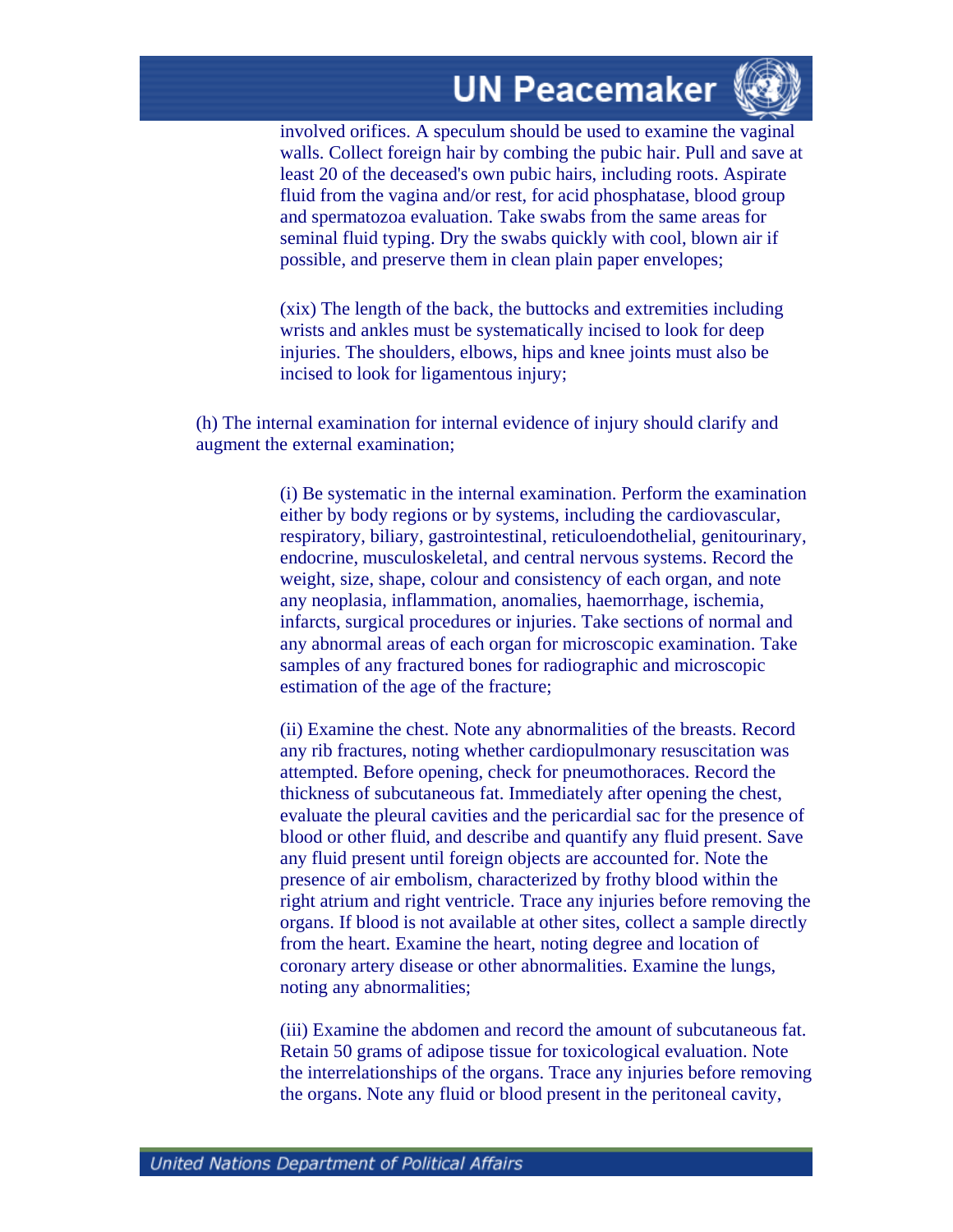

and save it until foreign objects are accounted for. Save all urine and bile for toxicologic examination;

(iv) Remove, examine and record the quantitative information on the liver, spleen, pancreas, kidneys and adrenal glands. Save at least 150 grams each of kidney and liver for toxicological evaluation. Remove the gastrointestinal tract and examine the contents. Note any food present and its degree of digestion. Save the contents of the stomach. If a more detailed toxicological evaluation is desired, the contents of other regions of the gastrointestinal tract may be saved. Examine the rectum and anus for burns, lacerations or other injuries. Locate and retain any foreign bodies present. Examine the aorta, inferior vena cava and iliac vessels;

(v) Examine the organs in the pelvis, including ovaries, fallopian tubes, uterus, vagina, testes, prostate gland, seminal vesicles, urethra and urinary bladder. Trace any injuries before removing the organs. Remove these organs carefully so as not to injure them artifactually. Note any evidence of previous or current pregnancy, miscarriage or delivery. Save any foreign objects within the cervix, uterus, vagina, urethra or rectum;

(vi) Palpate the head and examine the external and internal surfaces of the scalp, noting any trauma or haemorrhage. Note any skull fractures. Remove the calvarium carefully and note epidural and subdural haematomas. Quantify, date and save any haematomas that are present. Remove the dura to examine the internal surface of the skull for fractures. Remove the brain and note any abnormalities. Dissect and describe any injuries. Cerebral cortical atrophy, whether focal or generalized, should be specifically commented upon;

(vii) Evaluate the cerebral vessels. Save at least 150 grams of cerebral tissue for toxicological evaluation. Submerge the brain in fixative prior to examination, if this is indicated;

(viii) Examine the neck after the heart and brain have been removed and the neck vessels have been drained. Remove the neck organs, taking care not to fracture the hyoid bone. Dissect and describe any injuries. Check the mucosa of the larynx, pyriform sinuses and esophagus, and note any petechiae, edema or burns caused by corrosive substances. Note any articles or substances within the lumina of these structures. Examine the thyroid gland. Separate and examine the parathyroid glands, they are readily identifiable;

(ix) Dissect the neck muscles, noting any haemorrhage. Remove all organs, including the tongue. Dissect the muscles from the bones and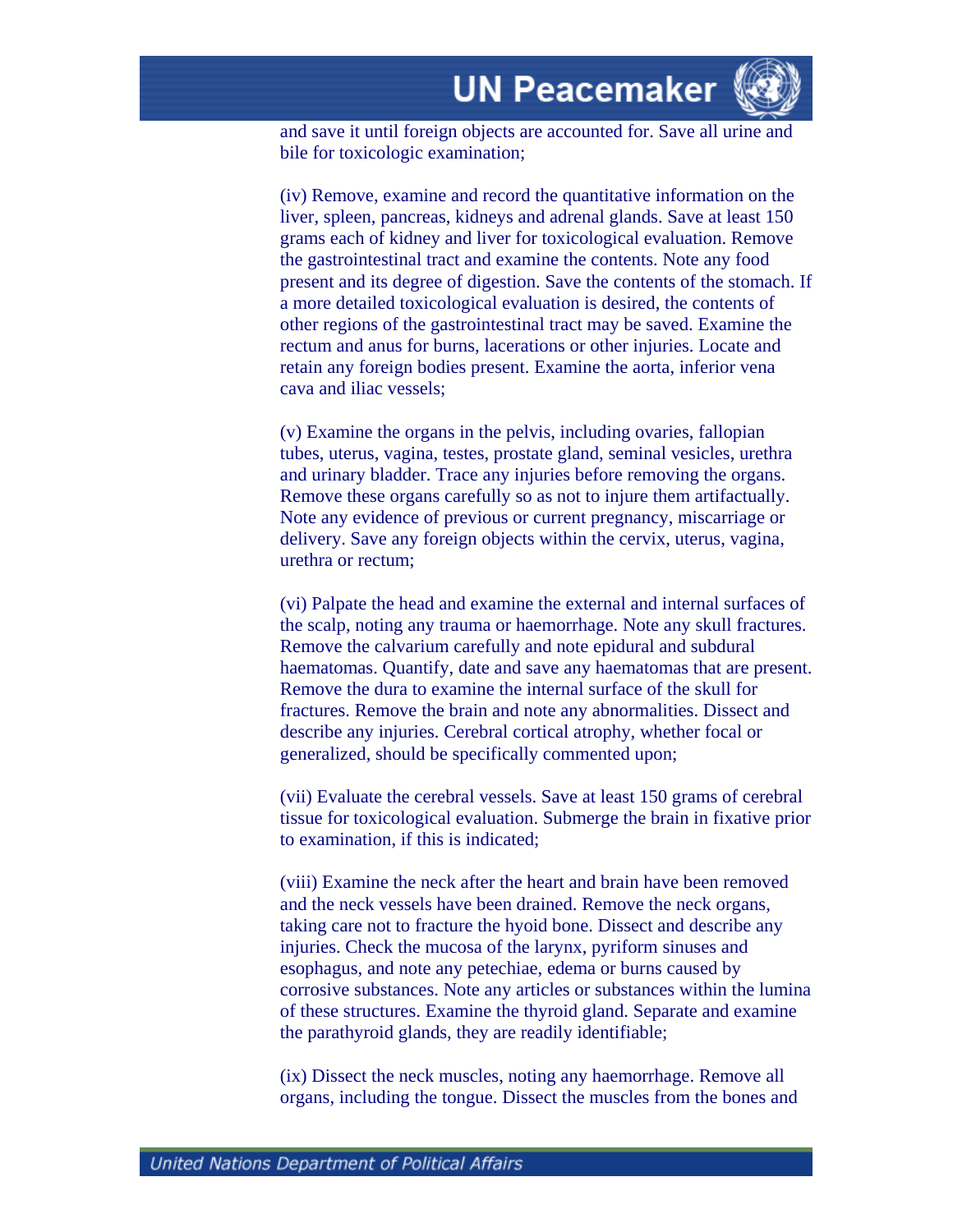note any fractures of the hyoid bone or thyroid or cricoid cartilages;

(x) Examine the cervical, thoracic and lumbar spine. Examine the vertebrae from their anterior aspects and note any fractures, dislocations, compressions or haemorrhages. Examine the vertebral bodies. Cerebrospinal fluid may be obtained if additional toxicological evaluation is indicated;

(xi) In cases in which spinal injury is suspected, dissect and describe the spinal cord. Examine the cervical spine anteriorly and note any haemorrhage in the paravertebral muscles. The posterior approach is best for evaluating high cervical injuries. Open the spinal canal and remove the spinal cord. Make transverse sections every 0.5 cm and note any abnormalities;

(i) After the autopsy has been completed, record which specimens have been saved. Label all specimens with the name of the deceased, the autopsy identification number, the date and time of collection, the name of the prosector and the contents. Carefully preserve all evidence and record the chain of custody with appropriate release forms;

> (i) Perform appropriate toxicologic tests and retain portions of the tested samples to permit retesting;

a. Tissues: 150 grams of liver and kidney should be saved routinely. Brain, hair and adipose tissue may be saved for additional studies in cases where drugs, poisons or other toxic substances are suspected;b. Fluids: 50 cc (if possible) of blood (spin and save serum in all or some of the tubes), all available urine, vitreous humor and stomach contents should be saved routinely. Bile, regional gastrointestinal tract contents and cerebrospinal fluid should be saved in cases where drugs, poisons or toxic substances are suspected. Oral, vaginal and rectal fluid should be saved in cases of suspected sexual assault;

(ii) Representative samples of all major organs, including areas of normal and any abnormal tissue, should be processed histologically and stained with hematoxylin and eosin (and other stains as indicated). The slides, wet tissue and paraffin blocks should be kept indefinitely;

(iii) Evidence that must be saved includes:

a. All foreign objects, including projectiles, projectile fragments, pellets, knives and fibres. Projectiles must be subjected to ballistic analysis;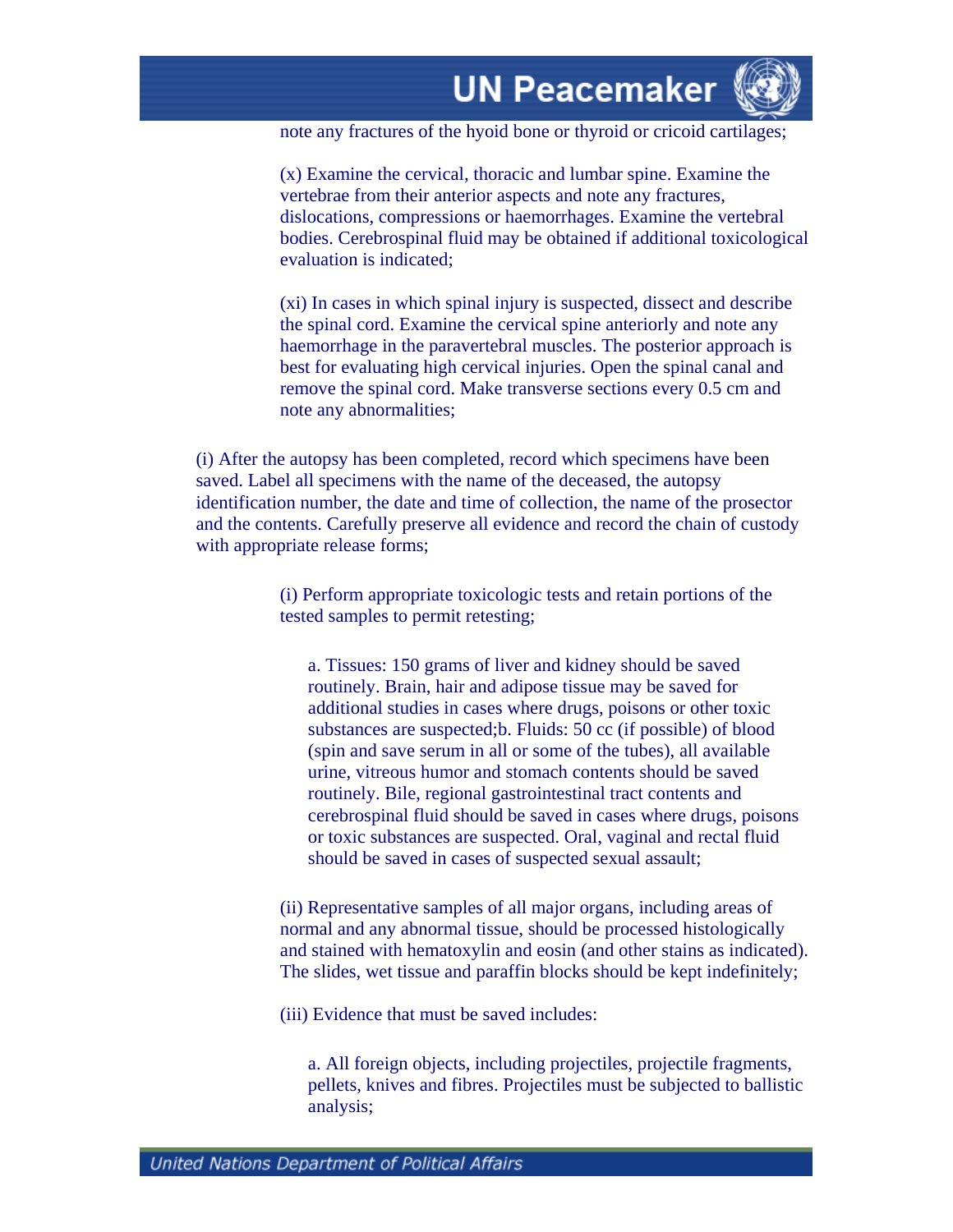

b. All clothes and personal effects of the deceased, worn by or in the possession of the deceased at the time of death;

c. Fingernails and under nail scrapings;

d. Hair, foreign and pubic, in cases of suspected sexual assault. Head hair, in cases where the place of death or location of the body prior to its discovery may be an issue;

(j) After the autopsy, all unretained organs should be replaced in the body, and the body should be well embalmed to facilitate a second autopsy in case one is desired at some future point;

(k) The written autopsy report should address those items that are emphasized in boldface type in the protocol. At the end of the autopsy report should be a summary of the findings and the cause of death. This should include the prosector's comments attributing any injuries to external trauma, therapeutic efforts, postmortem change, or other causes. A full report should be given to the appropriate authorities and to the deceased's family.

# **V. MODEL PROTOCOL FOR DISINTERMENT AND ANALYSIS OF SKELETAL REMAINS**

### **A. Introduction**

This proposed model protocol for the disinterment and analysis of skeletal remains includes a comprehensive checklist of the steps in a basic forensic examination. The objectives of an anthropological investigation are the same as those of a medicolegal investigation of a recently deceased person. The anthropologist must collect information that will establish the identity of the deceased, the time and place of death, the cause of death and the manner or mode of death (homicide, suicide, accident or natural). The approach of the anthropologist differs, however, because of the nature of the material to be examined. Typically, a prosector is required to examine a body, whereas an anthropologist is required to examine a skeleton. The prosector focuses on information obtained from soft tissues, whereas the anthropologist focuses on information from hard tissues. Since decomposition is a continuous process, the work of both specialists can overlap. An anthropologist may examine a fresh body when bone is exposed or when bone trauma is a factor. An experienced prosector may be required when mummified tissues are present. In some circumstances, use of both this protocol and the model autopsy protocol may be necessary to yield the maximum information. The degree of decomposition of the body will dictate the type of investigation and, therefore, the protocol(s) to be followed.

The questions addressed by the anthropologist differ from those pursued in a typical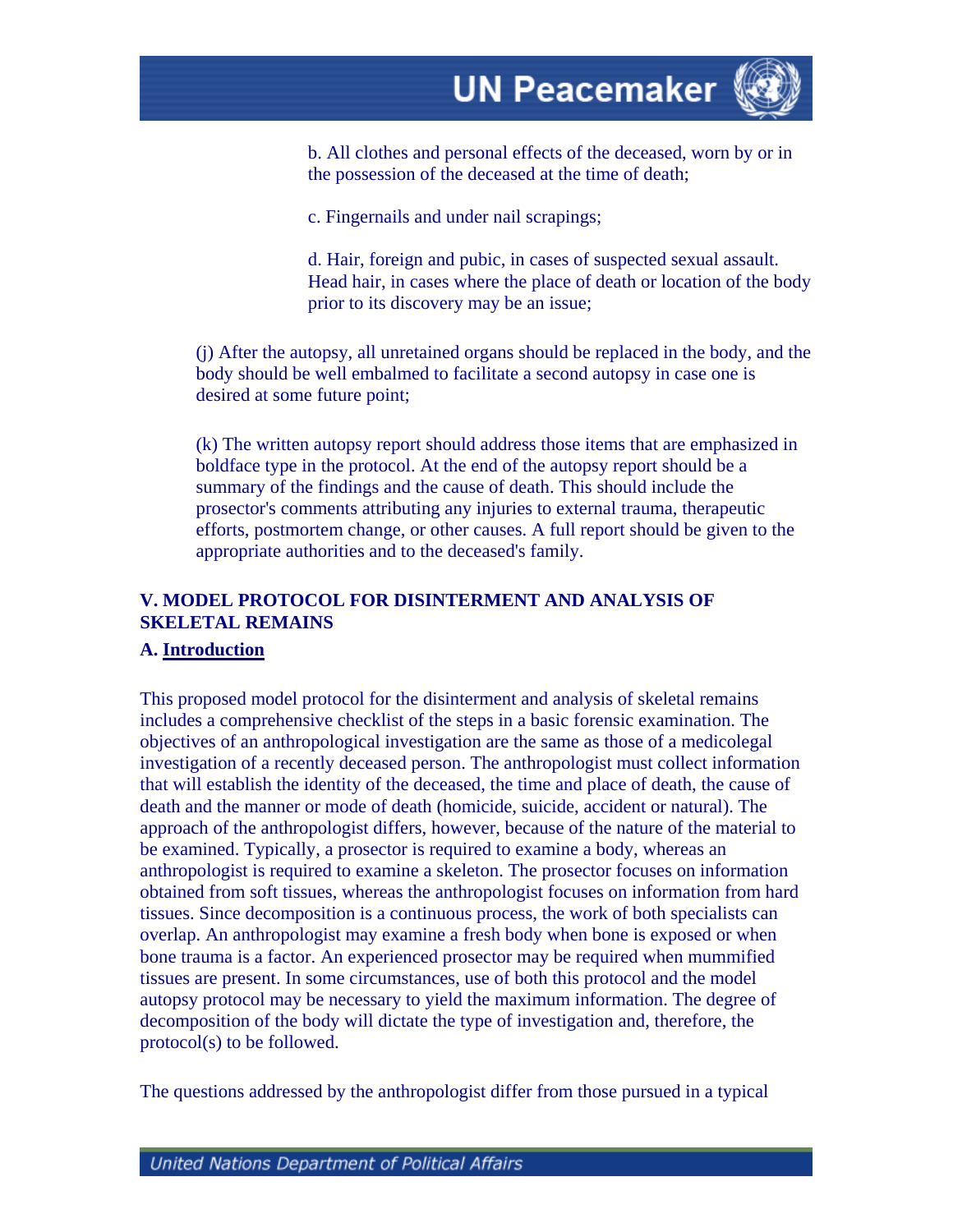

autopsy. The anthropological investigation invests more time ant attention to basic questions such as the following:

(a) Are the remains human?

(b) Do they represent a single individual or several?

(c) What was the decedent's sex, race, stature, body weight, handedness and physique?

(d) Are there any skeletal traits or anomalies that could serve to positively identify the decedent?

The time, cause and manner of death are also addressed by the anthropologist, but the margin of error is usually greater than that which can be achieved by an autopsy shortly after death.

This model protocol may be of use in many diverse situations. Its application may be affected, however, by poor conditions, inadequate financial resources or lack of time. Variation from the protocol may be inevitable or even preferable in some cases. It is suggested, however, that any major deviations, with the supporting reasons, should be noted in the final report.

#### **B. Proposed model skeletal analysis protocol**

#### **1. Scene investigation**

A burial recovery should be handled with the same exacting care given to a crime-scene search. Efforts should be co-ordinated between the principal investigator and the consulting physical anthropologist or archaeologist. Human remains are frequently exhumed by law enforcement officers or cemetery workers unskilled in the techniques of forensic anthropology. Valuable information may be lost in this manner and false information is sometimes [----- Page 35 of original----] generated. Disinterment by untrained persons should be prohibited. The consulting anthropologist should be present to conduct or supervise the disinterment. Specific problems and procedures accompany the excavation of each type of burial. The amount of information obtained from the excavation depends on knowledge of the burial situation and judgement based on experience. The final report should include a rationale for the excavation procedure.

The following procedure should be followed during disinterment:

(a) Record the date, location, starting and finishing times of the disinterment, and the names of all workers;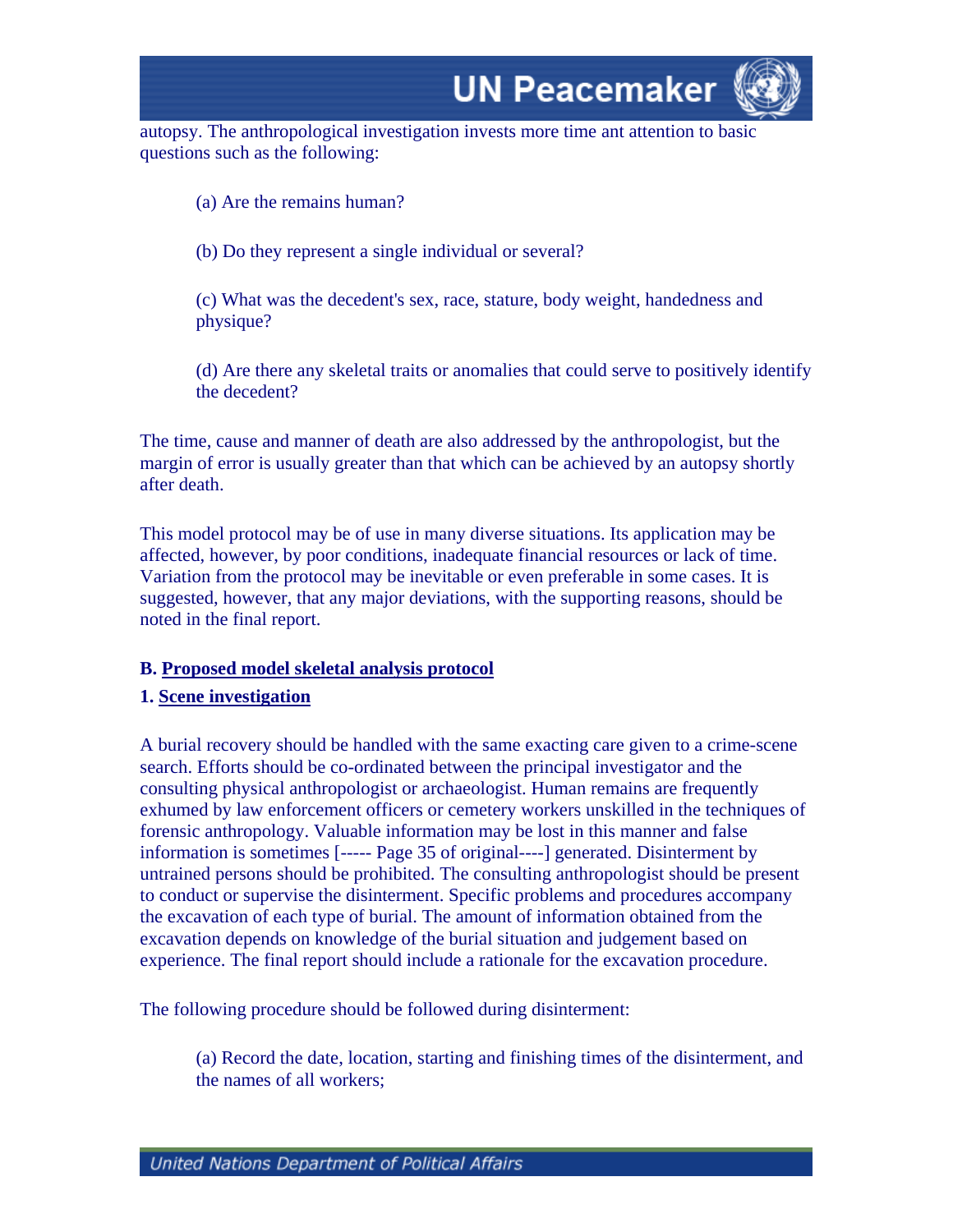

(b) Record the information in narrative form, supplemented by sketches and photographs;

(c) Photograph the work area from the same perspective before work begins and after it ends every day to document any disturbance not related to the official procedure;

(d) In some cases, it is necessary to first locate the grave within a given area. There are numerous methods of locating graves, depending on the age of the grave:

> (i) An experienced archaeologist may recognize clues such as changes in surface contour and variation in local vegetation;

(ii) A metal probe can be used to locate the less compact soil characteristics of grave fill;

(iii) The area to be explored can be cleared and the top soil scraped away with a flat shovel. Graves appear darker than the surrounding ground because the darker topsoil has mixed with the lighter subsoil in the grave fill. Sometimes a light spraying of the surface with water may enhance a grave's outline;

(e) Classify the burial as follows:

(i) Individual or commingled. A grave may contain the remains of one person buried alone, or it may contain the commingled remains of two or more persons buried either at the same time or over a period of time;

(ii) Isolated or adjacent. An isolated grave is separate from other graves and can be excavated without concern about encroaching upon another grave. Adjacent graves, such as in a crowded cemetery, require a different excavation technique because the wall of one grave is also the wall of another grave;

(iii) Primary or secondary. A primary grave is the grave in which the deceased is first placed. If the remains are then removed and reburied, the grave is considered to be secondary;

(iv) Undisturbed or disturbed. An undisturbed burial is unchanged (except by natural processes) since the time of primary burial. A disturbed burial is one that has been altered by human intervention after the time of primary burial. All secondary burials are considered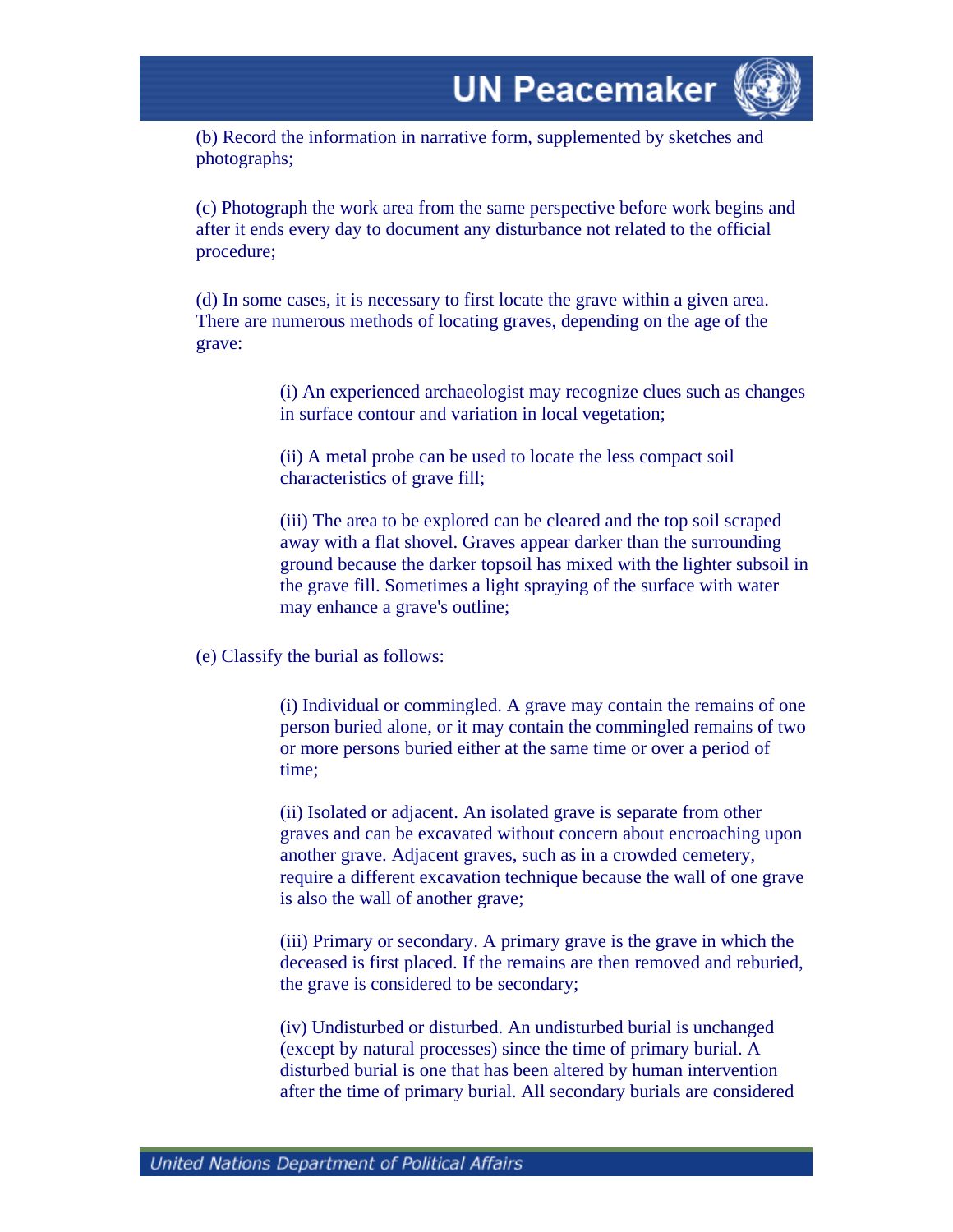to be disturbed; archaeological methods can be used to detect a disturbance in a primary burial;

(f) Assign an unambiguous number to the burial. If an adequate numbering system is not already in effect, the anthropologist should devise a system;

(g) Establish a datum point, then block and map the burial site using an appropriate-sized grid and standard archaeological techniques. In some cases, it may be adequate simply to measure the depth of the grave from the surface to the skull and from the surface to the feet. Associated material can then be recorded in terms of their position relative to the skeleton;

(h) Remove the overburden of earth, screening the dirt for associated materials. Record the level (depth) and relative co-ordinates of any such findings. The type of burial, especially whether primary or secondary, influences the care and attention that needs to be given to this step. Associated materials located at a secondary burial site are unlikely to reveal the circumstances of the primary burial but may provide information on events that have occurred after that burial;

(i) Search for items such as bullets or jewelry, for which a metal detector can be useful, particularly in the levels immediately above and below the level of the remains;

(j) Circumscribe the body, when the level of the burial is located, and, when possible, open the burial pit to a minimum of 30 cm on all sides of the body;

(k) Pedestal the burial by digging on all sides to the lowest level of the body (approximately 30 cm). Also pedestal any associated artifacts;

(l) Expose the remains with the use of a soft brush or whisk broom. Do not use a brush on fabric, as it may destroy fibre evidence. Examine the soil found around the skull for hair. Place this soil in a bag for laboratory study. Patience is invaluable at this time. The remains may be fragile, and interrelationships of elements are important and may be easily disrupted. Damage can seriously reduce the amount of information available for analysis;

(m) Photograph and map the remains in situ. All photographs should include an identification number, the date, a scale and an indication of magnetic north;

> (i) First photograph the entire burial, then focus on significant details so that their relation to the whole can be easily visualized;

(ii) Anything that seems unusual or remarkable should be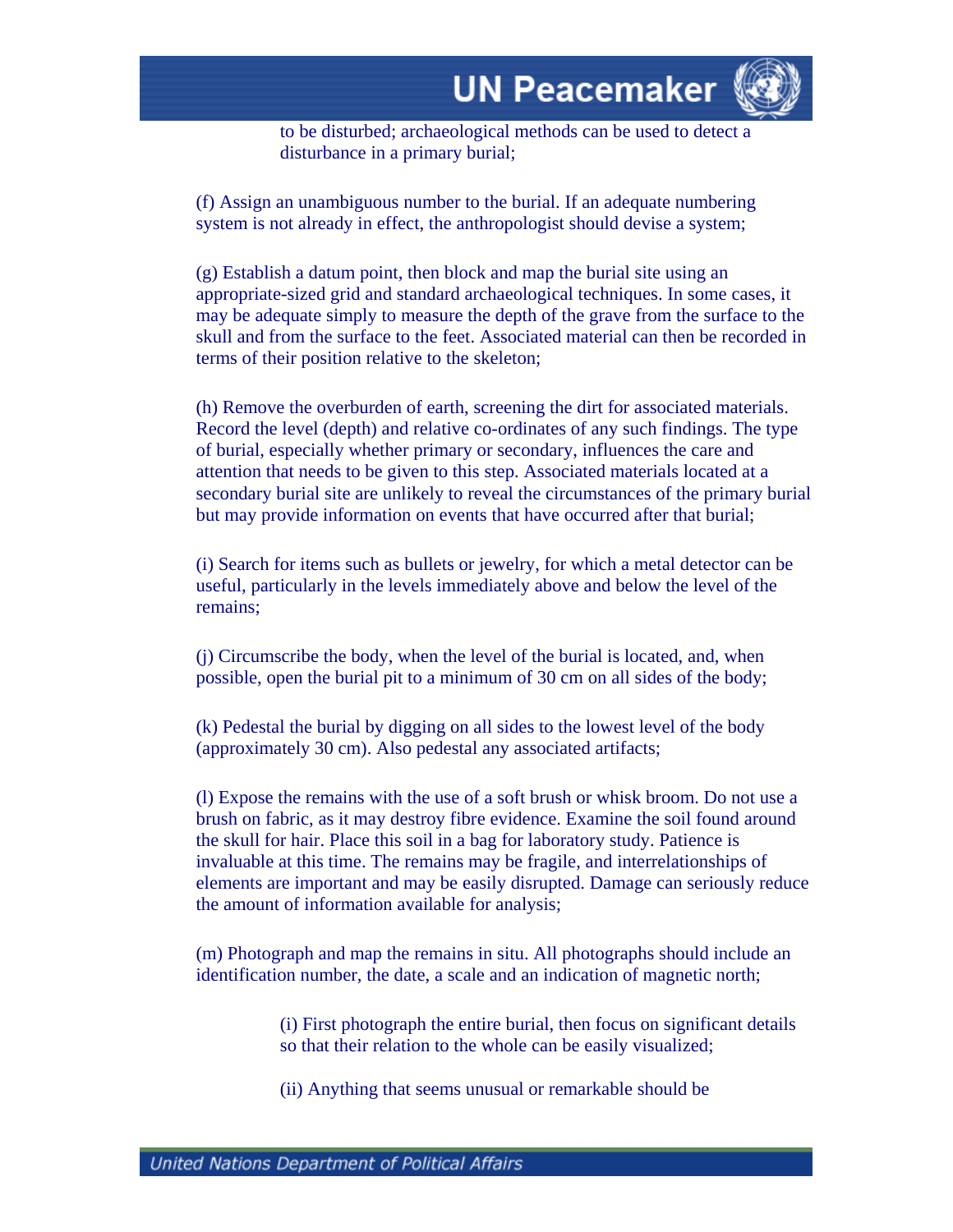

photographed at close range. Careful attention should be given to evidence of trauma or pathological change, either recent or healed;

(iii) Photograph and map all associated materials (clothes, hair, coffin, artifacts, bullets, casings etc.). The map should include a rough sketch of the skeleton as well as any associated materials;

(n) Before displacing anything, measure the individual:

(i) Measure the total length of the remains and record the terminal points of the measurement, e.g. apex to plantar surface of calcaneus (note: This is not a stature measurement);

(ii) If the skeleton is so fragile that it may break when lifted, measure as much as possible before removing it from the ground;

(o) Remove all elements and place them in bags or boxes, taking care to avoid damage. Number, date and initial every container;

(p) Excavate and screen the level of soil immediately under the burial. A level of "sterile" (artifact-free) soil should be located before ceasing excavation and beginning to backfill.

#### **2. Laboratory analysis of skeletal remains**

The following protocol should be followed during the laboratory analysis of the skeletal remains:

(a) Record the date, location, starting and finishing times of the skeletal analysis, and the names of all workers;

(b) Radiograph all skeletal elements before any further cleaning:

(i) Obtain bite-wing, apical and panoramic dental X-rays, if possible;

(ii) The entire skeleton should be X-rayed. Special attention should be directed to fractures, developmental anomalies and the effects of surgical procedures. Frontal sinus films should be included for identification purposes;

(c) Retain some bones in their original state; two lumbar vertebrae should be adequate. Rinse the rest of the bones clean but do not soak or scrub them. Allow the bones to dry;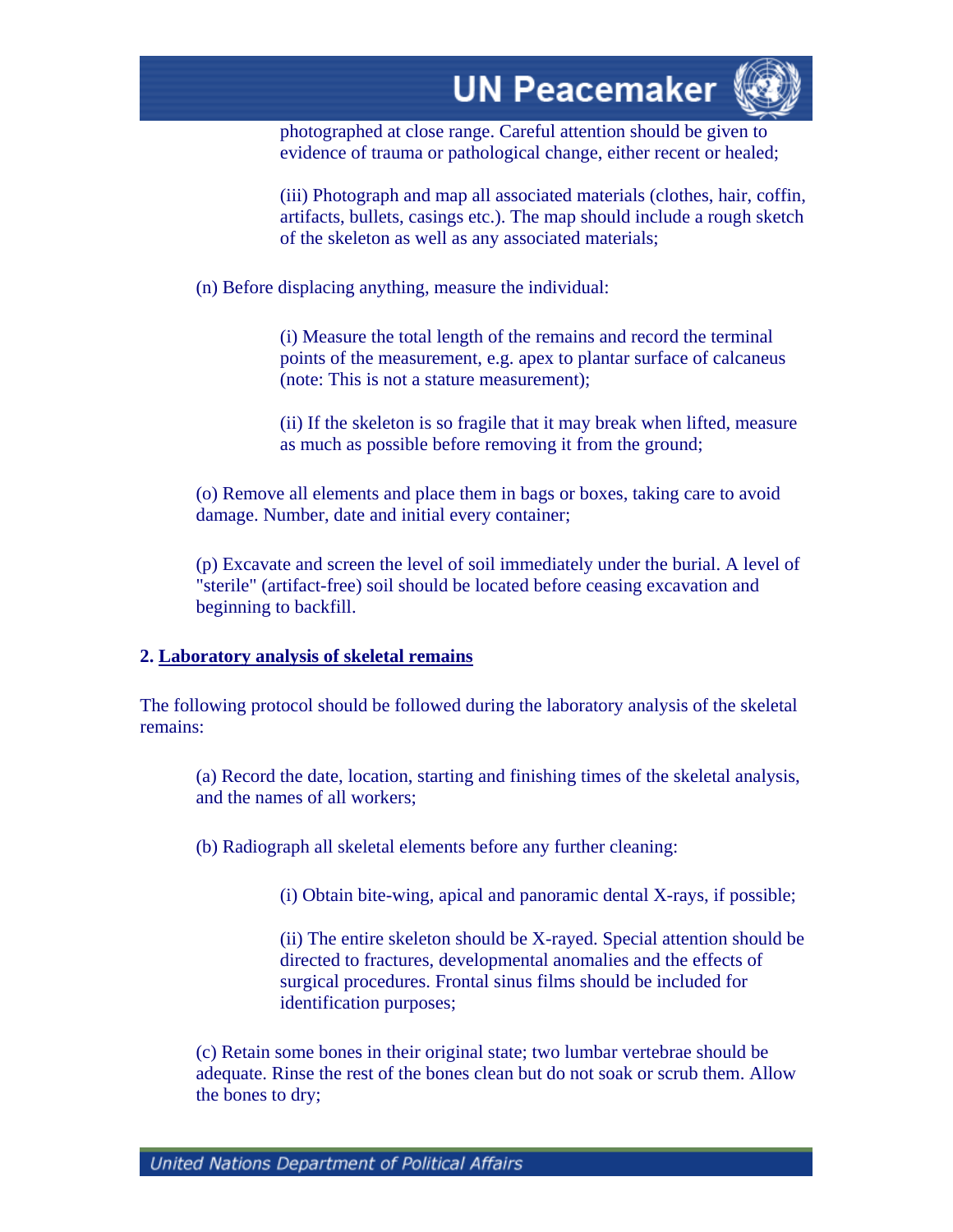

(d) Lay out the entire skeleton in a systematic way:

(i) Distinguish left from right;

(ii) Inventory every bone and record on a skeletal chart;

(iii) Inventory the teeth and record on a dental chart. Note broken, carious, restored and missing teeth;

(iv) Photograph the entire skeleton in one frame. All photographs should contain an identification number and scale;

(e) If more than one individual is to be analysed, and especially if there is any chance that comparisons will be made between individuals, number every element with indelible ink before any other work is begun;

(f) Record the condition of the remains, e.g. fully intact and solid, eroding and friable, charred or cremated;

(g) Preliminary identification:

(i) Determine age, sex, race and stature;

(ii) Record the reasons for each conclusion (e.g. sex identity based on skull and femoral head);

(iii) Photograph all evidence supporting these conclusions;

(h) Individual identification:

(i) Search for evidence of handedness, pathological change, trauma and developmental anomalies;

(ii) Record the reasons for each conclusion;

(iii) Photograph all evidence supporting these conclusions;

(i) Attempt to distinguish injuries resulting from therapeutic measures from those unrelated to medical treatment. Photograph all injuries:

(i) Examine the hyoid bone for cracks or breaks;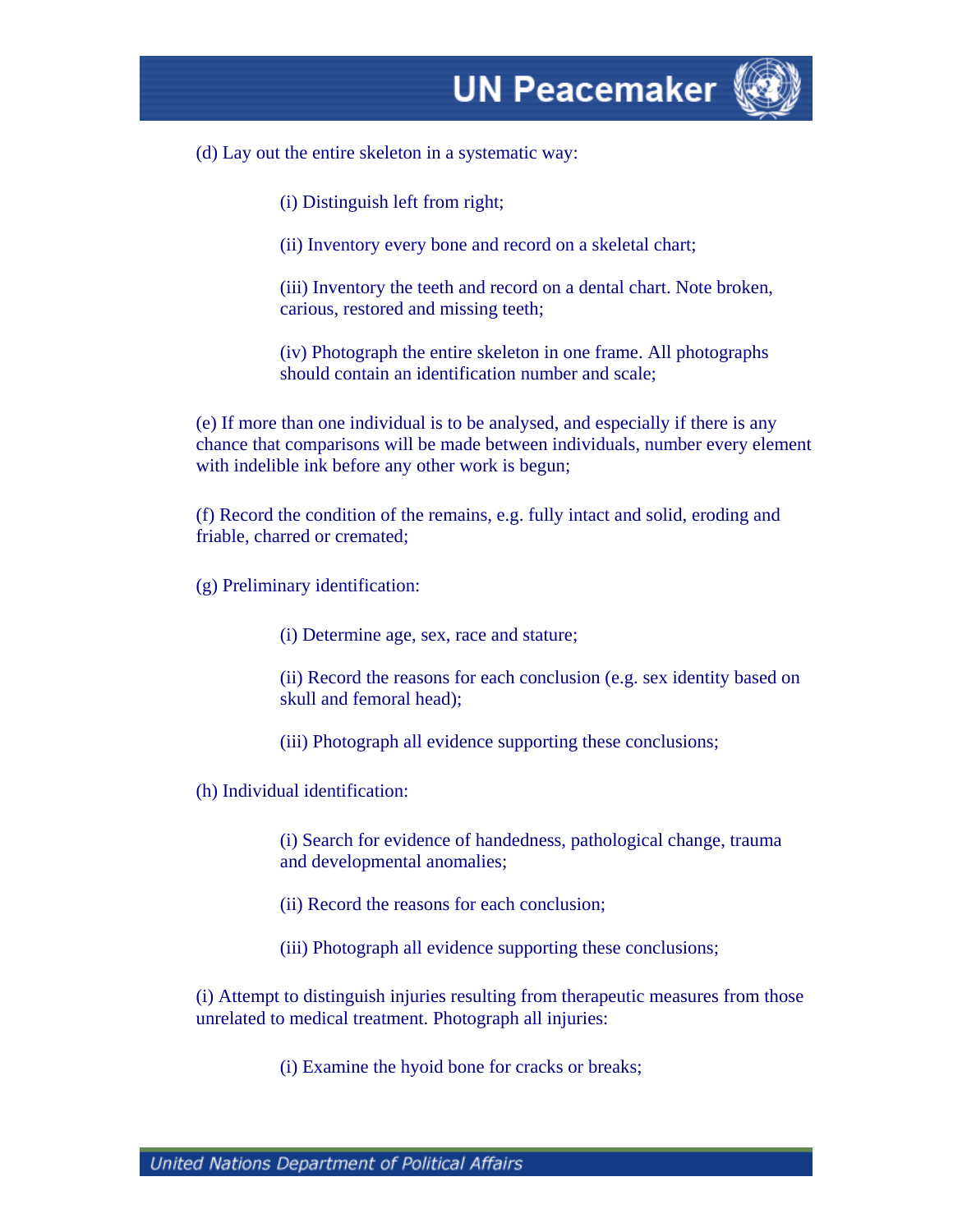

(ii) Examine the thyroid cartilage for damage;

(iii) Each bone should be examined for evidence of contact with metal. The superior or inferior edges of the ribs require particular scrutiny. A dissecting microscope is useful;

(j) If the remains are to be reburied before obtaining an identification, retain the following samples for further analysis:

> (i) A mid-shaft cross-section from either femur, 2 cm or more in height;

> (ii) A mid-shaft cross-section from either fibula, 2 cm or more in height;

(iii) A 4-cm section from the sternal end of a rib (sixth, if possible);

(iv) A tooth (preferably a mandibular incisor) that was vital at the time of death;

(v) Several molar teeth for possible later deoxyribonucleic acid fingerprinting for identification;

(vi) A cast of the skull for possible facial reconstruction;

(vii) Record what samples have been saved, and label all samples with the identification number, date and name of the person who removed the sample.

### **3. Final report**

The following steps should be taken in the preparation of a final report:

- (a) Prepare a full report of all procedures and results;
- (b) Include a short summary of the conclusions;
- (c) Sign and date the report.

### **4. Repository for evidence**

In cases where the body cannot be identified, the exhumed remains or other evidence should be preserved for a reasonable time. A repository should be established to hold the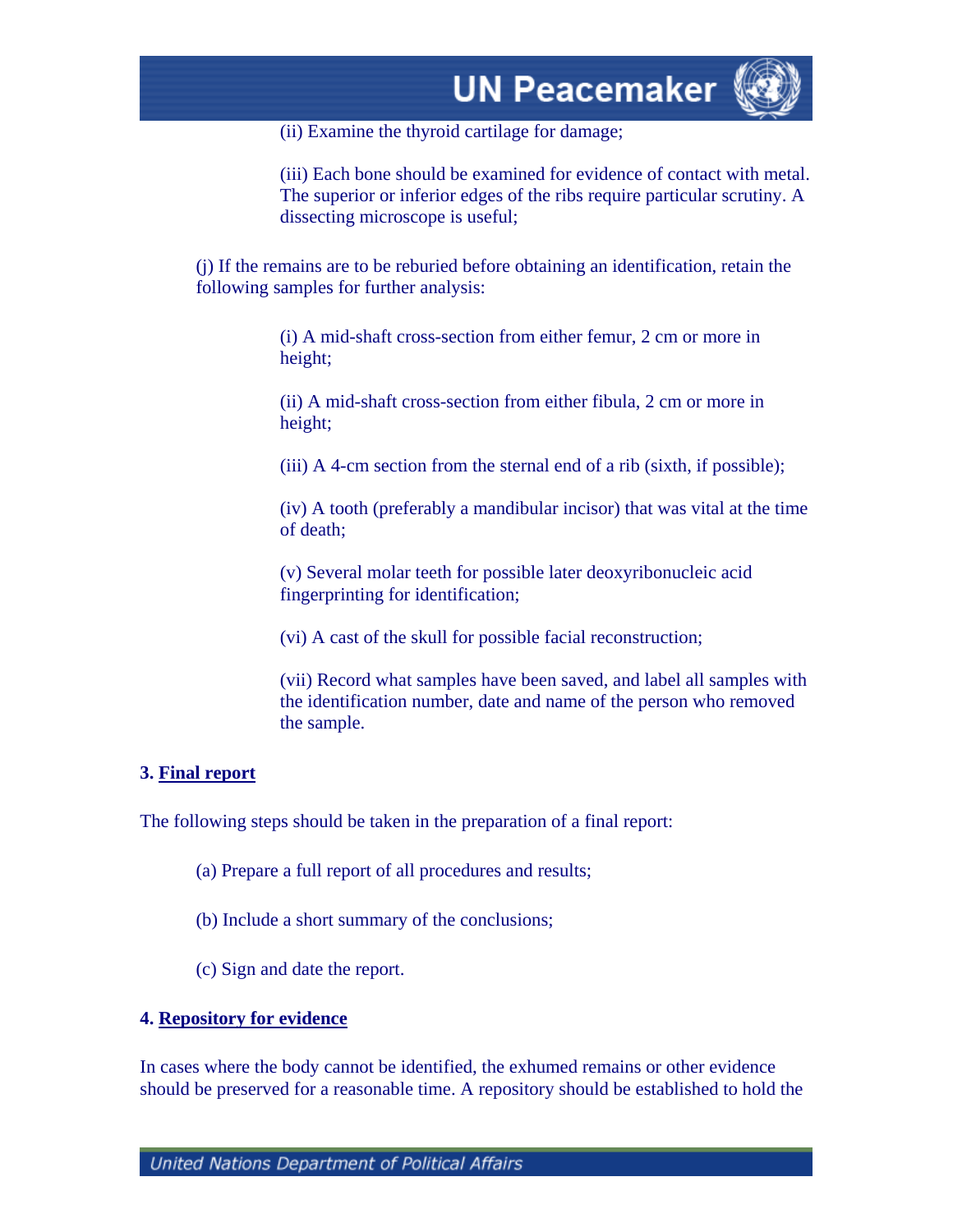bodies for 5-10 years in case they can be identified at a later time.

\_\_\_\_\_\_\_\_\_\_\_\_\_\_\_\_\_\_\_\_\_\_\_\_\_\_\_\_\_\_

#### **Notes**

1/ Advisory Services and Technical Assistance in the Field of Human Rights, Human Rights Fact Sheet No. 3 (Geneva, United Nations Centre for Human Rights, 1988); Summary or Arbitrary Executions, Human Rights Fact Sheet No.11 (Geneva, United Nations Centre for Human Rights, 1990); see, also, The Teaching of Human Rights: Proceedings of the International Congress on the Teaching of Human Rights. Vienna. 12- 16 September 1978 (Paris, United Nations Organization for Education, Science and Culture, 1980).

2/ Methods of Combating Torture, Human Rights Fact Sheet No. 4 (Geneva, United Nations Centre for Human Rights, 1987), pp. 7-9 and 10-12. See also Laurence Boisson de Chazoumes and others, Practical Guide to the International Procedures Relative to Complaint and Appeals Against Acts of Torture. Disappearances and Other Inhuman or Degrading Treatment (Geneva, World Organization Against Torture, 1988).

3/ See D. O'Donnell, Proteccion internacional de los derechos humanos, 2. ed. (Lima, Comision Andina de Juristas, 1989); and N. S. Rodley, The Treatment of Prisoners under International Law (Oxford, Clarendon Press, 1987), pp. 144-164 and B. G. Ramcharan, "The Concept and Dimensions of the Right to Life", The Right to Life in International Law (Dordrecht, Martinus Nijhoff Publishers, 1985), pp. 1-32.

4/ Report of the Human Rights Committee (Official Records of the General Assembly. Thirty-seventh session. Supplement No. 40) (A/37/40), annex X. See also M. Novak, UNO-Pakt Uber burgerliche und politische Rechte und Fakultativprotokoll; CCPR-Kommentar (Kehl am Rhein, N.P. Engel Verlag, 1989), pp. 111-132; and F. Newman and D. Weissbrodt, International Human Rights: Law, Policy, and Process (Cincinnati, Ohio, Anderson, 1990).

5/ Report of the Human Rights Committee (Official Records of the General Assembly, Fortieth session. Supplement No. 40) (A/40/40), annex X. See, also, Enforced or Voluntary Disappearances, Human Rights Fact Sheet No. 6 (Geneva, United Nations Centre for Human Rights, 1988).

6/ Statement submitted by the International Commission of Jurists, a non-governmental organization in consultative status with the Economic and Social Council, category II, and the International Human Rights Internship Program, a non-governmental organization in consultative status with the Economic and Social Council, roster (E/AC.57/1988/NGO.4).